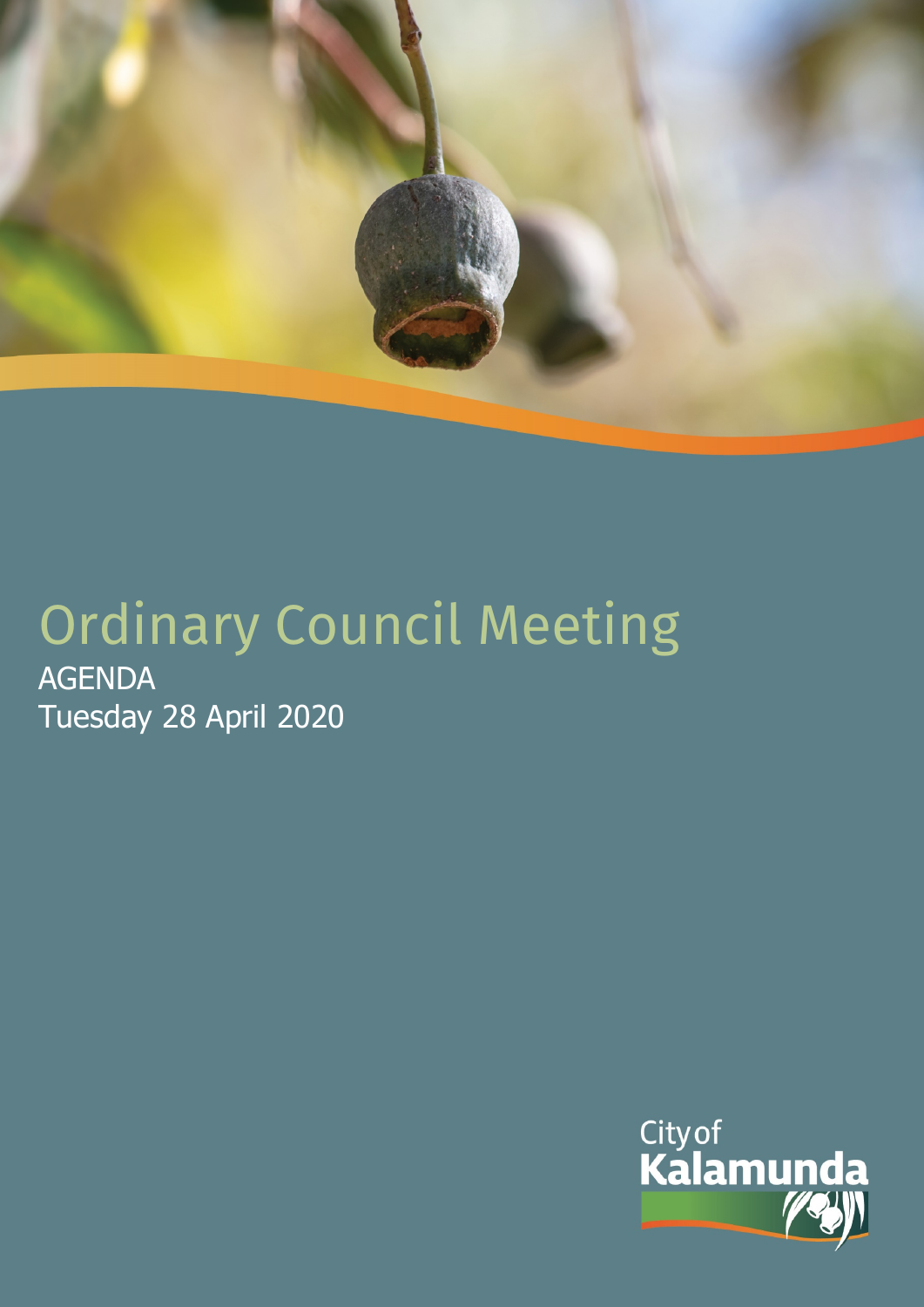# **NOTICE OF MEETING ORDINARY COUNCIL MEETING**

Dear Councillors

Notice is hereby given that the next Ordinary Meeting of Council will be held in the Council Chambers, Administration Centre, 2 Railway Road, Kalamunda on **Tuesday 28 April 2020 at 6.30pm**.

Rhonda Hardy **Chief Executive Officer** 23 April 2020

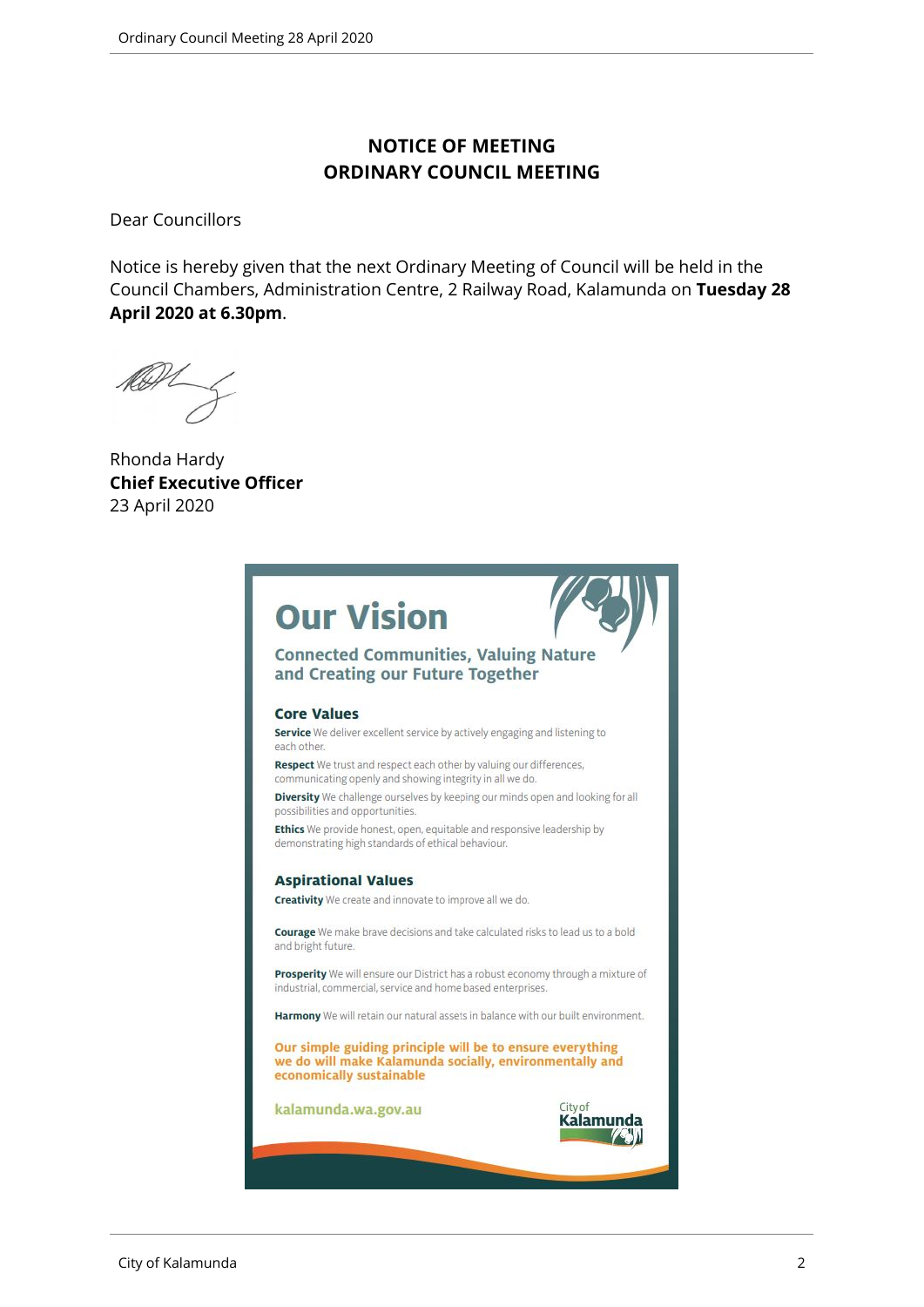# **Information for the Public Attending**

Welcome to this evening's meeting. The following information is provided on the meeting and matters which may affect members of the public.

If you have any queries related to procedural matters, please contact a member of staff.

### **Ordinary Council Meetings – Procedures**

- 1. Council Meetings are open to the public, except for Confidential Items listed on the Agenda.
- 2. To limit the risk of infection due to COVID-19 Council meetings will be isolated within the Council chambers and the public gallery will be situation in the adjoining function centre limited per Federal Government requirements.
- 3. Members of the public who are unfamiliar with meeting proceedings are invited to seek advice prior to the meeting from a City Staff Member.
- 4. Members of the public are able to ask questions at an Ordinary Council Meeting during Public Question Time. Members of the public are encouraged to submit questions in writing prior to the meeting.
- 5. To facilitate the smooth running of the meeting, silence is to be observed in the public gallery at all times, except for Public Question Time.
- 6. All other arrangements are in general accordance with Council's Standing Orders, the Policies and decision of the City or Council.

#### **Acknowledgement of Traditional Owners**

We wish to acknowledge the traditional custodians of the land we are meeting on, the Whadjuk Noongar people. We wish to acknowledge their Elders' past, present and future and respect their continuing culture and the contribution they make to the life of this City and this Region.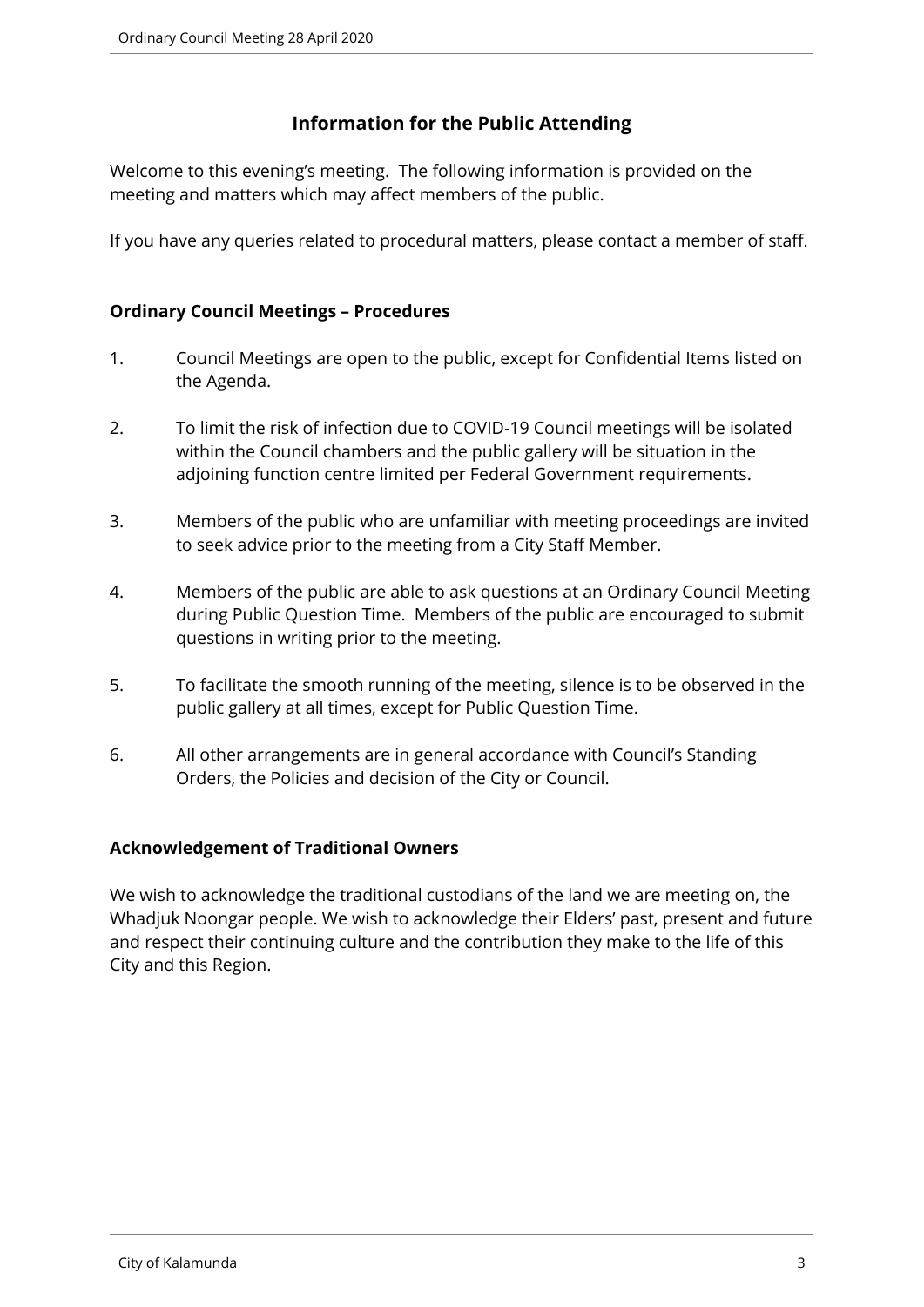# **Emergency Procedures**

**Please view the position of the Exits, Fire Extinguishers and Outdoor Assembly Area as displayed on the wall of Council Chambers.**

**In case of an emergency follow the instructions given by City Personnel.** 

**We ask that you do not move your vehicle as this could potentially block access for emergency services vehicles.** 

**Please remain at the assembly point until advised it is safe to leave.**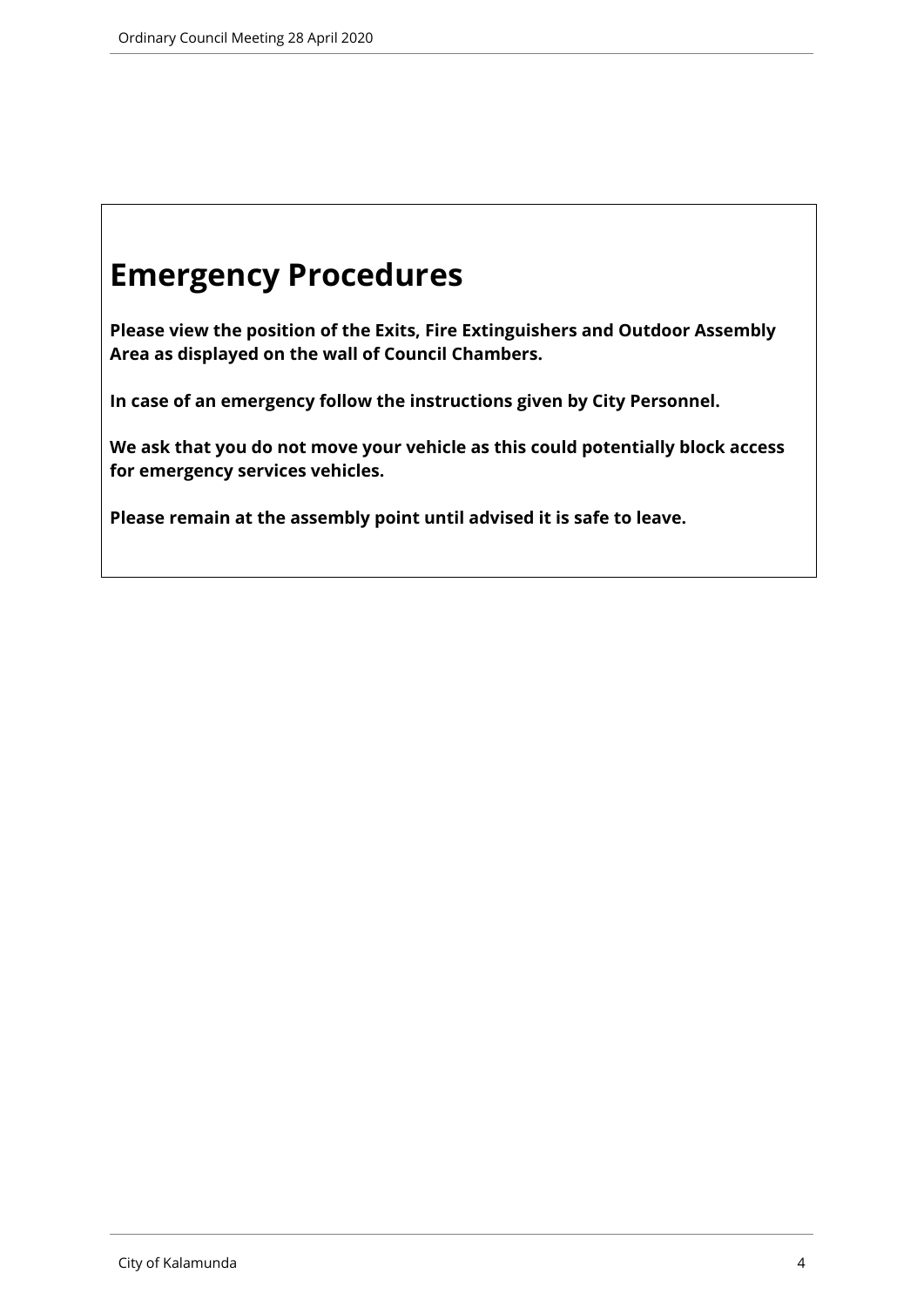# **INDEX**

| 1. |                                                                                          |  |
|----|------------------------------------------------------------------------------------------|--|
| 2. |                                                                                          |  |
| 3. |                                                                                          |  |
| 4. |                                                                                          |  |
| 5. |                                                                                          |  |
| 6. |                                                                                          |  |
| 7. |                                                                                          |  |
| 8. |                                                                                          |  |
| 9. |                                                                                          |  |
|    |                                                                                          |  |
|    |                                                                                          |  |
|    | 10.1.1. Draft Local Planning Policy 29 (LPP29) - UnHosted Holiday Houses - Adoption for  |  |
|    |                                                                                          |  |
|    | 10.1.2. Draft Activity Centres Strategy - Adoption for Public Advertising13              |  |
|    |                                                                                          |  |
|    | 10.2.1. Consideration of Tenders for the Construction of Maida Vale Road/Roe Highway Off |  |
|    |                                                                                          |  |
|    | 10.2.2. Consideration of Tenders for the Provision of Mowing Services (RFT 2006) 34      |  |
|    |                                                                                          |  |
|    |                                                                                          |  |
|    |                                                                                          |  |
|    | 10.3.2. Debtors and Creditors Report for the period ended March 202051                   |  |
|    |                                                                                          |  |
|    | 10.3.4. Delegations of Authority from Council to the Chief Executive Officer - Temporary |  |
|    |                                                                                          |  |
|    | 11. Motions of Which Previous Notice has been Given …………………………………………………………………68          |  |
|    |                                                                                          |  |
|    |                                                                                          |  |
|    | 14. Urgent Business Approved by the Presiding Member or by Decision 68                   |  |
|    |                                                                                          |  |
|    |                                                                                          |  |
|    |                                                                                          |  |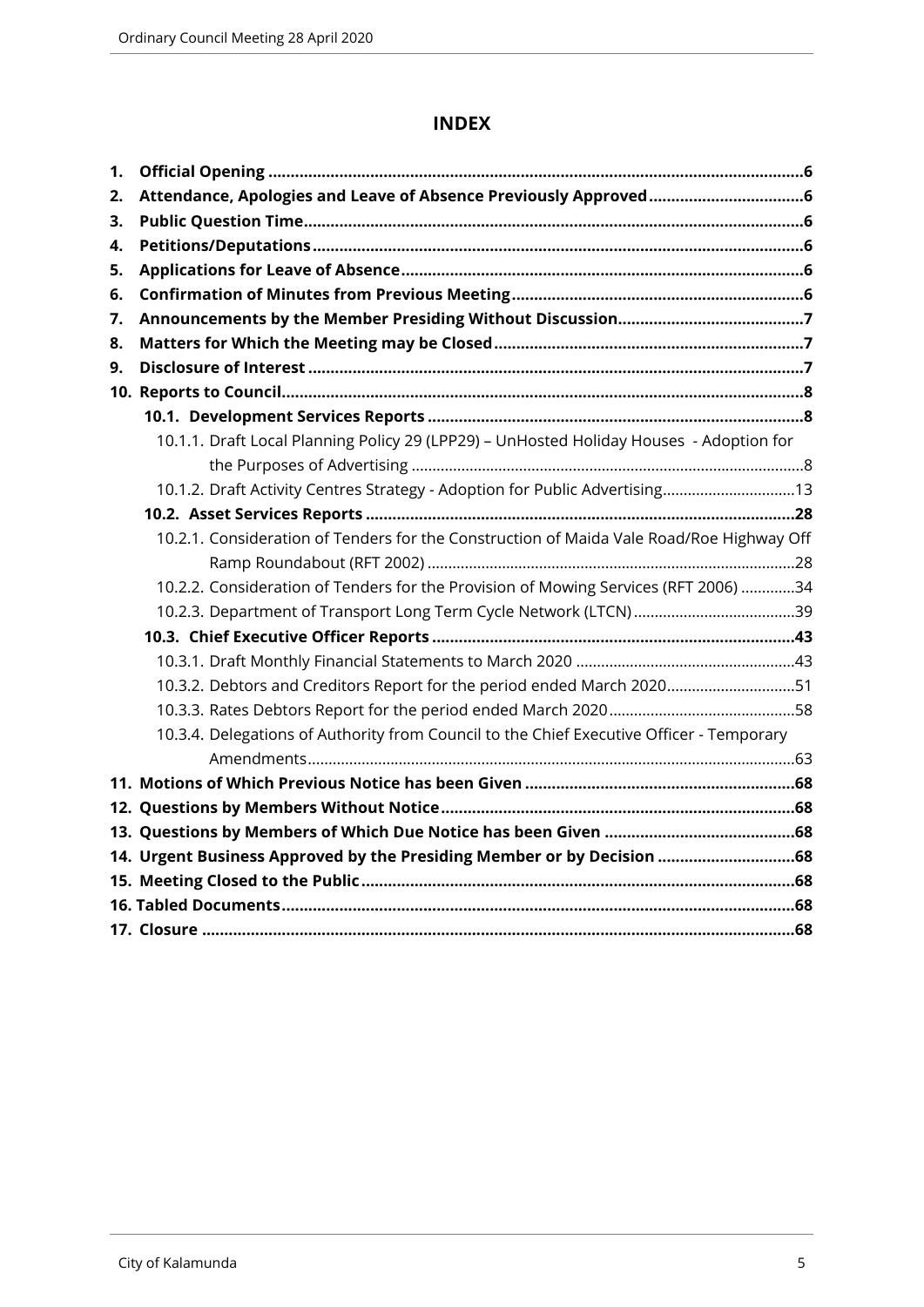#### <span id="page-5-0"></span>**1. Official Opening**

#### <span id="page-5-1"></span>**2. Attendance, Apologies and Leave of Absence Previously Approved**

#### <span id="page-5-2"></span>**3. Public Question Time**

*A period of not less than 15 minutes is provided to allow questions from the gallery on matters relating to the functions of Council. For the purposes of Minuting, these questions and answers will be summarised.*

#### <span id="page-5-3"></span>**4. Petitions/Deputations**

#### <span id="page-5-4"></span>**5. Applications for Leave of Absence**

#### <span id="page-5-5"></span>**6. Confirmation of Minutes from Previous Meeting**

6.1 That the Minutes of the Ordinary Council Meeting held on 24 March 2020, as published and circulated, are confirmed as a true and accurate record of the proceedings.

Moved:

Seconded:

Vote:

#### **Statement by Presiding Member**

*"On the basis of the above Motion, I now sign the Minutes as a true and accurate record of the meeting of 24 March 2020."*

6.2 That the Minutes of the Special Council Meeting held on 7 April 2020, as published and circulated, are confirmed as a true and accurate record of the proceedings.

Moved:

Seconded:

Vote:

Statement by Presiding Member

"On the basis of the above Motion, I now sign the Minutes as a true and accurate record of the meeting of 7 April 2020."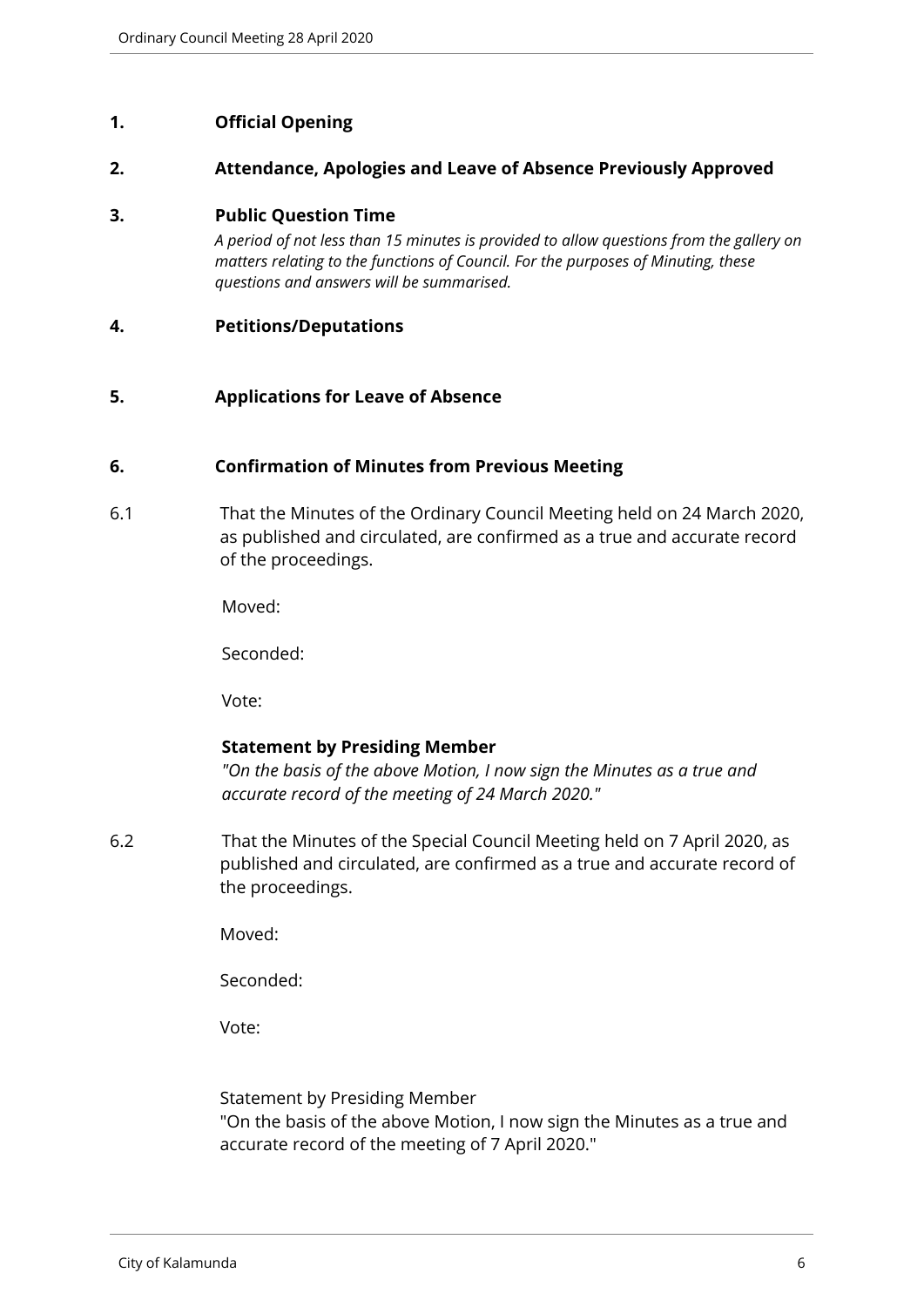### <span id="page-6-0"></span>**7. Announcements by the Member Presiding Without Discussion**

#### <span id="page-6-1"></span>**8. Matters for Which the Meeting may be Closed**

- 8.1 Item 10.2.1 Consideration of Tenders for the Construction of Maida Vale Road/Roe Highway Off Ramp Roundabout (RFT 2002) – CONFIDENTIAL ATTACHMENT - Tender Evaluation Report Reason for Confidentiality: *Local Government Act 1995 s5.23 (c) "a contract entered into, or which may be entered into, by the local government which relates to a matter to be discussed at the meeting."*
- 8.2 Item 10.2.2 Consideration of Tenders for the Provision of Mowing Services (RFT 2006) – CONFIDENTIAL ATTACHMENT - Tender Evaluation Report Reason for Confidentiality: *Local Government Act 1995 s5.23 (c) "a contract entered into, or which may be entered into, by the local government which relates to a matter to be discussed at the meeting."*

#### <span id="page-6-2"></span>**9. Disclosure of Interest**

#### **9.1. Disclosure of Financial and Proximity Interests**

- a) Members must disclose the nature of their interest in matters to be discussed at the meeting. (Section 5.56 of the *Local Government Act 1995*.)
- b) Employees must disclose the nature of their interest in reports or advice when giving the report or advice to the meeting. (Section 5.70 of the *Local Government Act 1995*.)

#### **9.2. Disclosure of Interest Affecting Impartiality**

a) Members and staff must disclose their interest in matters to be discussed at the meeting in respect of which the member or employee had given or will give advice.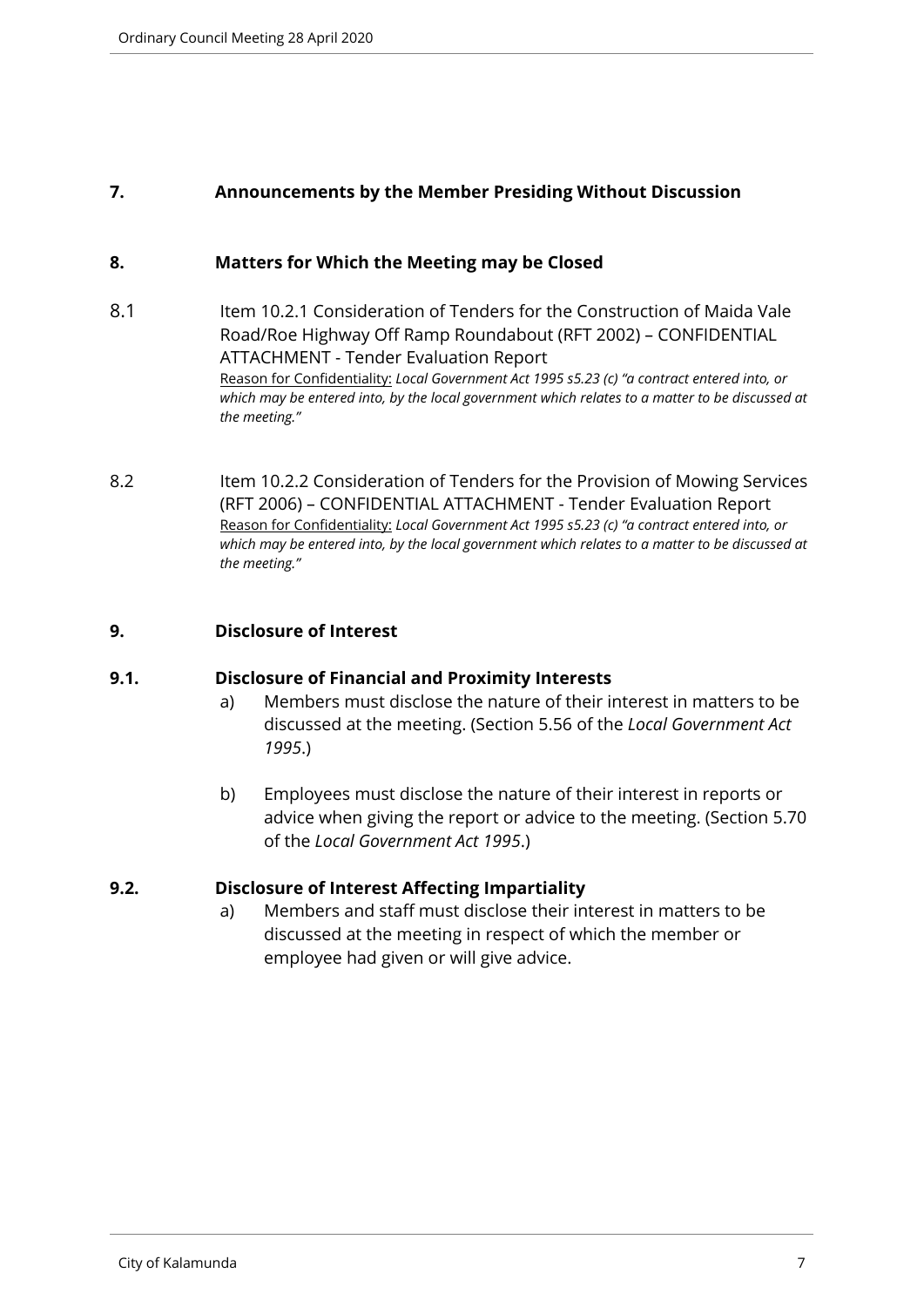#### <span id="page-7-0"></span>**10. Reports to Council**

# <span id="page-7-1"></span>**10.1. Development Services Reports**

The recommendations of reports 10.1.1 and 10.1.2 inclusive be adopted by Council en bloc.

Moved:

Seconded:

Vote:

# <span id="page-7-2"></span>**10.1.1. Draft Local Planning Policy 29 (LPP29) – UnHosted Holiday Houses - Adoption for the Purposes of Advertising**

#### *Declaration of financial / conflict of interests to be recorded prior to dealing with each item.*

| Previous Items       | Nil                      |                                                                                          |  |
|----------------------|--------------------------|------------------------------------------------------------------------------------------|--|
| Directorate          | Development Services     |                                                                                          |  |
| <b>Business Unit</b> | <b>Approval Services</b> |                                                                                          |  |
| File Reference       | 3.009297                 |                                                                                          |  |
| Applicant            | N/A                      |                                                                                          |  |
| Owner                | N/A                      |                                                                                          |  |
| Attachments          | $\mathbf{1}$ .           | Draft Local Planning Policy 29 (LPP29) - UnHosted<br>Holiday Houses [10.1.1.1 - 3 pages] |  |

#### **TYPE OF REPORT**

| O         | Advocacy    | When Council is advocating on behalf of the community to<br>another level of government/body/agency                                                                                                                                                                                                           |
|-----------|-------------|---------------------------------------------------------------------------------------------------------------------------------------------------------------------------------------------------------------------------------------------------------------------------------------------------------------|
| $\bullet$ | Executive   | When Council is undertaking its substantive role of direction<br>setting and oversight (e.g. accepting tenders, adopting plans<br>and budgets                                                                                                                                                                 |
| o         | Information | For Council to note                                                                                                                                                                                                                                                                                           |
| ♦         | Legislative | Includes adopting Local Laws, Town Planning Schemes and<br>Policies. When Council determines a matter that directly<br>impacts a person's rights and interests where the principles of<br>natural justice apply. Examples include town planning<br>applications, building licences, other permits or licences |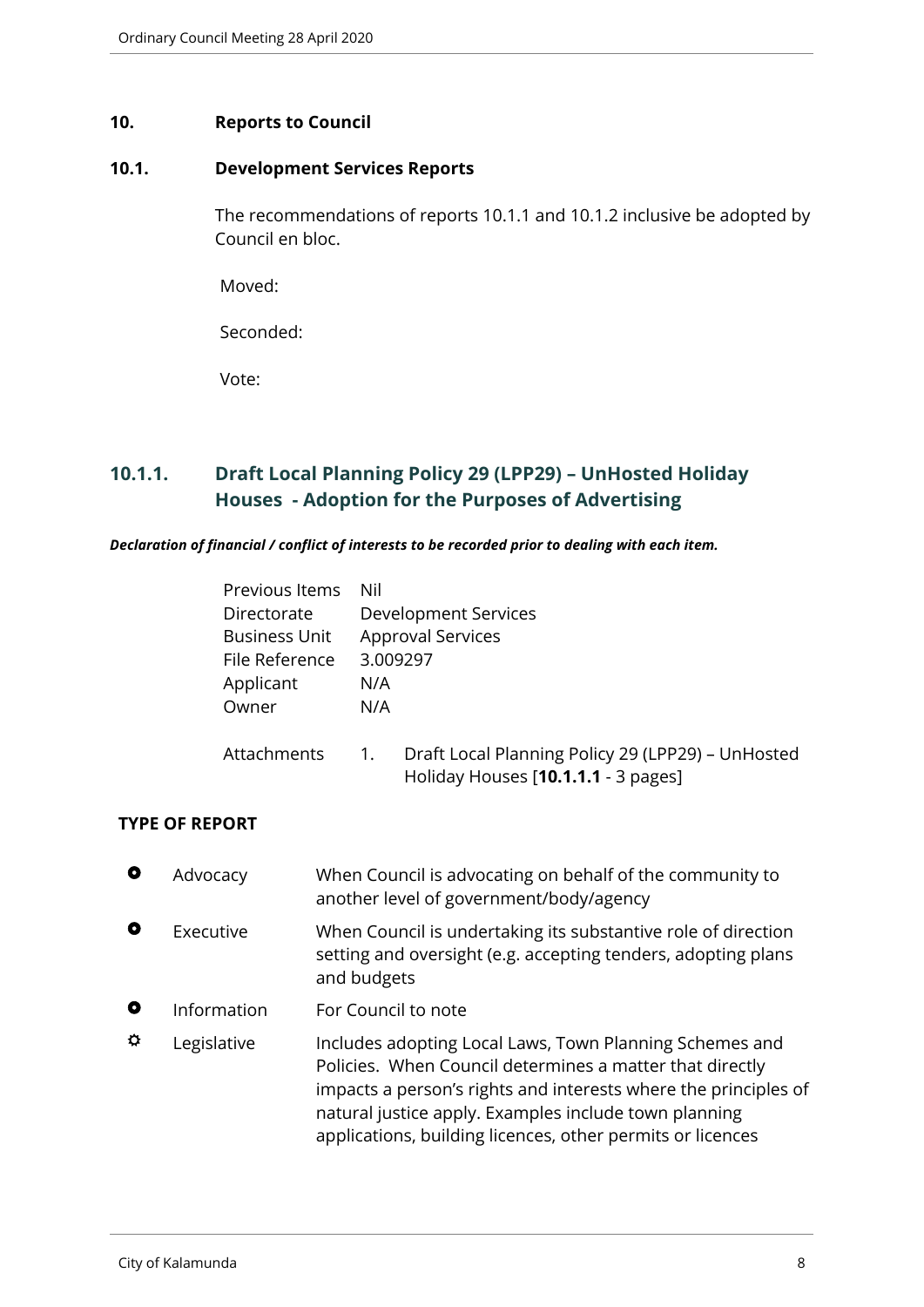issued under other Legislation or matters that could be subject to appeal to the State Administrative Tribunal

### **STRATEGIC PLANNING ALIGNMENT**

*Kalamunda Advancing Strategic Community Plan to 2027*

#### **Priority 3: Kalamunda Develops**

**Objective 3.3** - To develop and enhance the City's economy. *Strategy 3.3.1* - Facilitate and support the success and growth of industry and businesses.

#### **Priority 3: Kalamunda Develops**

**Objective 3.4** - To be recognised as a preferred tourism destination. *Strategy 3.4.1* - Facilitate, support and promote, activities and places to visit.

#### **EXECUTIVE SUMMARY**

- 1. The purpose of this report is for Council to consider the adoption of Draft Local Planning Policy 29 Holiday Houses (LPP29) for the purpose of public advertising (Attachment 1).
- 2. LPP29 will ensure Holiday Houses are determined in a manner that maintains the amenity and character of the area while providing an opportunity for landowners to use residential properties for short-term accommodation.
- 3. It is recommended Council adopt LPP29 for public advertising.

#### **BACKGROUND**

- 4. The City of Kalamunda (the City) periodically reviews, revokes, and adds new policies to provide a level of consistency and transparency in decisionmaking and to ensure Council has a clear policy position regarding various planning matters.
- 5. The City has seen a recent increase in applications for Holiday Houses, which warrants consideration of a policy to guide the use of delegation and set expectations for the community.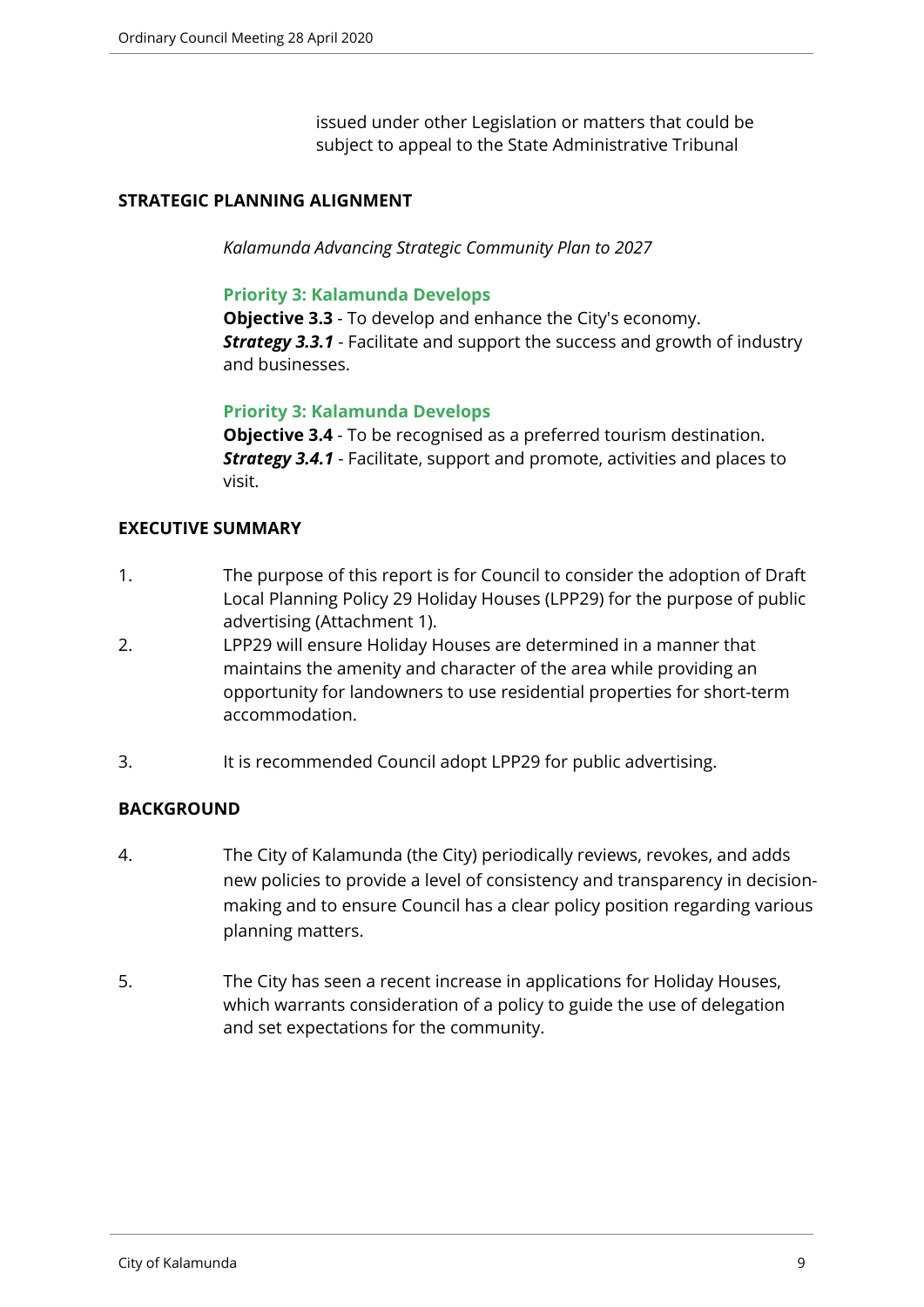#### **DETAILS AND ANALYSIS**

- 6. The objectives of this Policy are to:
	- a) Ensure unhosted Holiday Houses maintain the amenity and character of the areas where they are proposed
	- b) Ensure operators of unhosted Holiday Houses can effectively manage the impact of short-term accommodation
	- c) Ensure unhosted Holiday Houses are effectively serviced in areas where reticulated sewer connection is not available
	- d) Streamline the assessment process for unhosted Holiday Houses
- 7. The matters to be given due regard reflect concerns raised during the consultation process for existing applications for Holiday Houses.
- 8. The Policy has been drafted to provide consistency with the approach taken by many local governments to provide a policy framework for assessing un-hosted holiday houses in the Perth Metropolitan Region. It is also noted that the State Government has recently announced its intention to regulate short term accommodation such as Airbnb across the State.
- 9. The Policy will ensure Holiday Houses are determined in a manner that maintains the amenity and character of the area while providing an opportunity for landowners to use residential properties for short-term accommodation.

#### **APPLICABLE LAW**

- 10. *Planning and Development (Local Planning Schemes) Regulations 2015*
	- i. Schedule 2, Part 2, Clause 3(1) The local government may prepare a Local Planning Policy
	- ii. Schedule 2, Part 2, Clause 4(1)(a)(i)(ii)(iii)(iv)-Procedure for advertising a local planning policy
	- iii. Schedule 2, Part 2, Clause 4(2) 21 day advertising requirement

#### **APPLICABLE POLICY**

11. Nil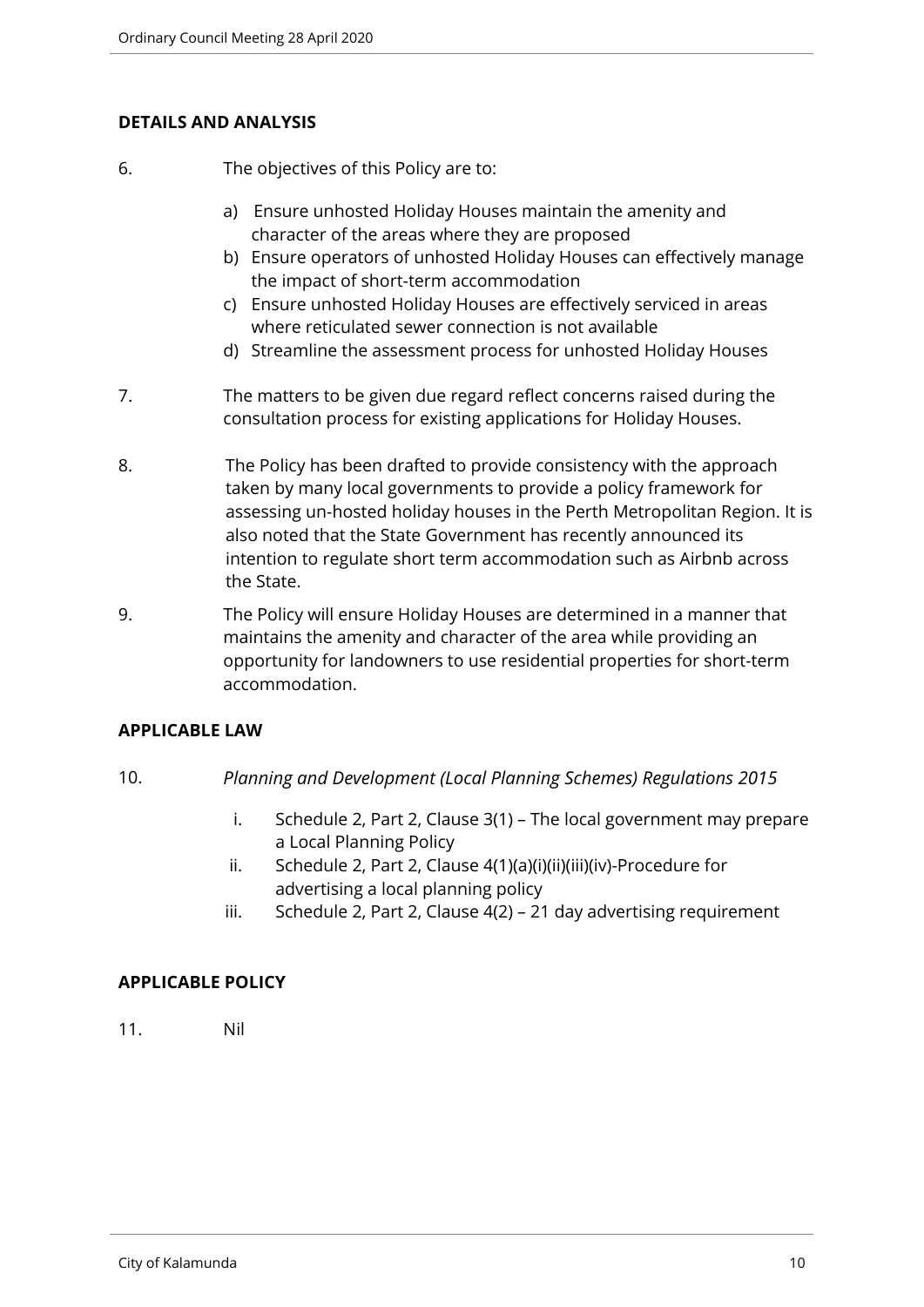#### **STAKEHOLDER ENGAGEMENT**

12. Should Council resolve to adopt the Policy for the purposes of public advertising, the Policy will be advertised for public comment in accordance with Local Planning Policy 11 - Public Notification of Planning Proposals for a period of 21 days, which is consistent with the period specified in Schedule 2, Part 2 Clause 4 (2) of the Regulations.

#### **FINANCIAL CONSIDERATIONS**

13. All costs incurred during the advertising of the Policy will be met through the Approval Services budget.

#### **SUSTAINABILITY**

#### **Social Implications**

14. If the Policy is adopted, the City and Council will be provided with guidance in the assessment and determination of Holiday House proposals to ensure the amenity and character of the areas are maintained.

#### **Economic Implications**

15. The use of residential properties for Holiday Houses, provides landowners with an opportunity to diversify their income base and more broadly supports the tourism industry.

#### **Environmental Implications**

16. Nil.

#### **RISK MANAGEMENT**

| 17. | <b>Risk:</b> Holiday Houses may impact on the residential amenity of the area                                                   |            |               |  |
|-----|---------------------------------------------------------------------------------------------------------------------------------|------------|---------------|--|
|     | Consequence                                                                                                                     | Likelihood | <b>Rating</b> |  |
|     | Moderate                                                                                                                        | Possible   | Medium        |  |
|     | <b>Action/Strategy</b>                                                                                                          |            |               |  |
|     | Ensure the development application demonstrates acceptable impact<br>with respect to the residential amenity of the local area. |            |               |  |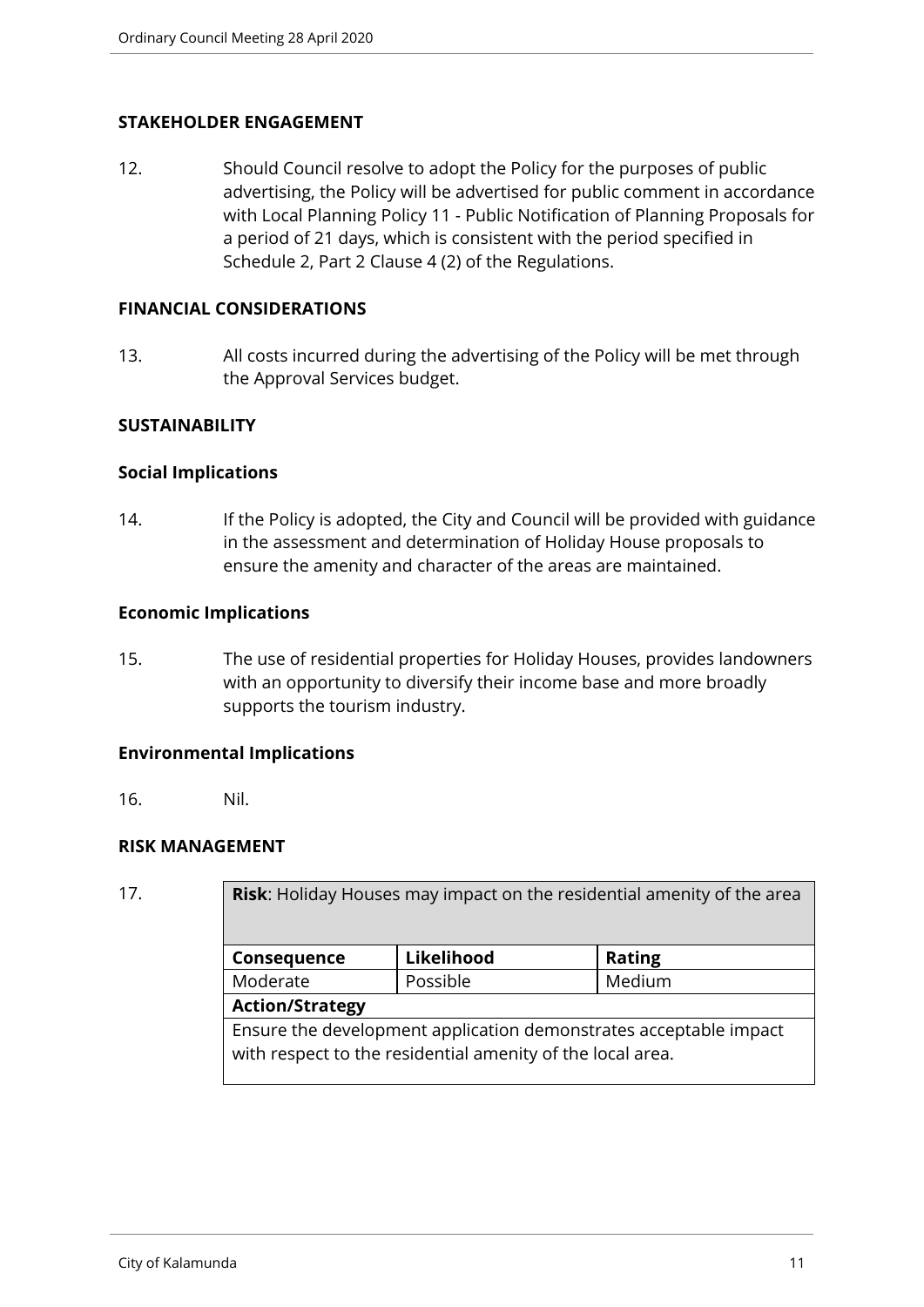18. **Risk**: The Policy is not adopted resulting in inconsistent application of planning principles and decisions.

| <b>Consequence</b>                                                                                                                           | Likelihood | Rating |
|----------------------------------------------------------------------------------------------------------------------------------------------|------------|--------|
| Moderate                                                                                                                                     | Unlikely   | Low    |
| <b>Action/Strategy</b>                                                                                                                       |            |        |
| Ensure Council is aware of the importance of having sound and robust<br>planning policies to support the Scheme when assessing applications. |            |        |

# **CONCLUSION**

19. Noting the aforementioned comments, it is recommended that Council adopt Local Planning Policy 29 – Unhosted Holiday Houses for public advertising.

#### **Voting Requirements: Simple Majority**

#### **RECOMMENDATION**

That Council ADOPTS the proposed Local Planning Policy 29 – Unhosted Holiday Houses for the purposes of advertising for a period of 21 days pursuant to Schedule 2, Part 2, Clause 4(1) of the *Planning and Development (Local Planning Schemes) Regulations 2015*.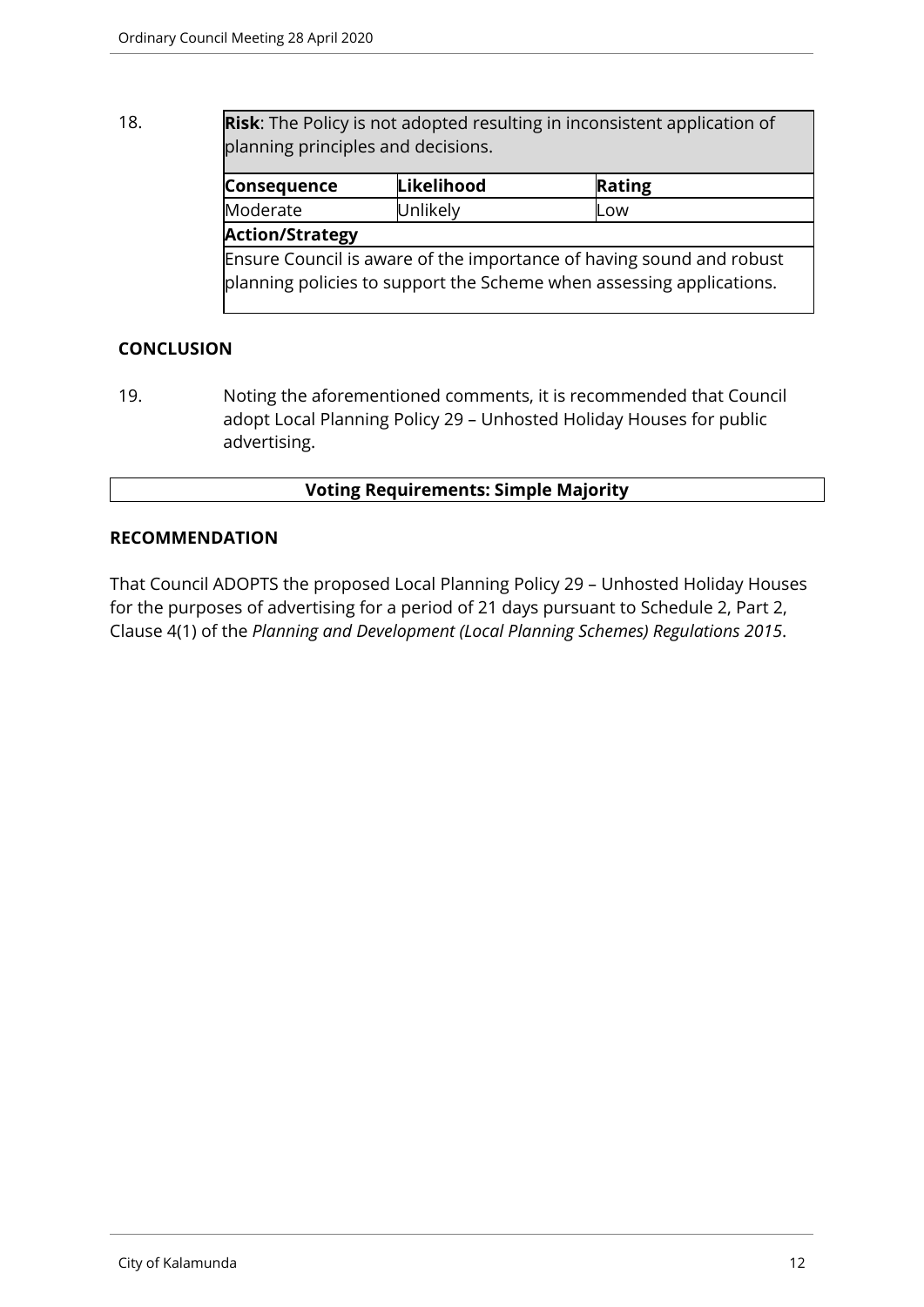# <span id="page-12-0"></span>**10.1.2. Draft Activity Centres Strategy - Adoption for Public Advertising**

*Declaration of financial / conflict of interests to be recorded prior to dealing with each item.*

| Previous Items | Nil                                                                                  |  |  |
|----------------|--------------------------------------------------------------------------------------|--|--|
| Directorate    | Development Services                                                                 |  |  |
| Business Unit  | <b>Strategic Planning</b>                                                            |  |  |
| File Reference | PG-STU-041                                                                           |  |  |
| Applicant      | City of Kalamunda                                                                    |  |  |
| Owner          | N/A                                                                                  |  |  |
| Attachments    | Draft Activity Centres Strategy Report [10.1.2.1 - 153<br>$\overline{1}$ .<br>pages] |  |  |

#### **TYPE OF REPORT**

| $\bullet$      | Advocacy                   | When Council is advocating on behalf of the community to<br>another level of government/body/agency                                                                                                                                                                                                                                                                                                                                                       |
|----------------|----------------------------|-----------------------------------------------------------------------------------------------------------------------------------------------------------------------------------------------------------------------------------------------------------------------------------------------------------------------------------------------------------------------------------------------------------------------------------------------------------|
| ≎              | Executive                  | When Council is undertaking its substantive role of direction<br>setting and oversight (e.g. accepting tenders, adopting plans<br>and budgets                                                                                                                                                                                                                                                                                                             |
| $\bullet$<br>♦ | Information<br>Legislative | For Council to note<br>Includes adopting Local Laws, Town Planning Schemes and<br>Policies. When Council determines a matter that directly<br>impacts a person's rights and interests where the principles of<br>natural justice apply. Examples include town planning<br>applications, building licences, other permits or licences<br>issued under other Legislation or matters that could be<br>subject to appeal to the State Administrative Tribunal |

#### **EXECUTIVE SUMMARY**

- 1. The Activity Centres Strategy (Strategy) will inform the future planning and land use decisions that will influence economic growth and employment opportunities within the City of Kalamunda (City). See Attachment 1 for the Strategy document.
- 2. The Strategy has been prepared by the City and expands upon the planning implications discussed in the existing Local Planning Strategy 2010. The Strategy will form a part of the future Local Planning Strategy and will ultimately inform the preparation of a new Local Planning Scheme No 4.
- 3. It is recommended Council adopt the Strategy for the purposes of public advertising.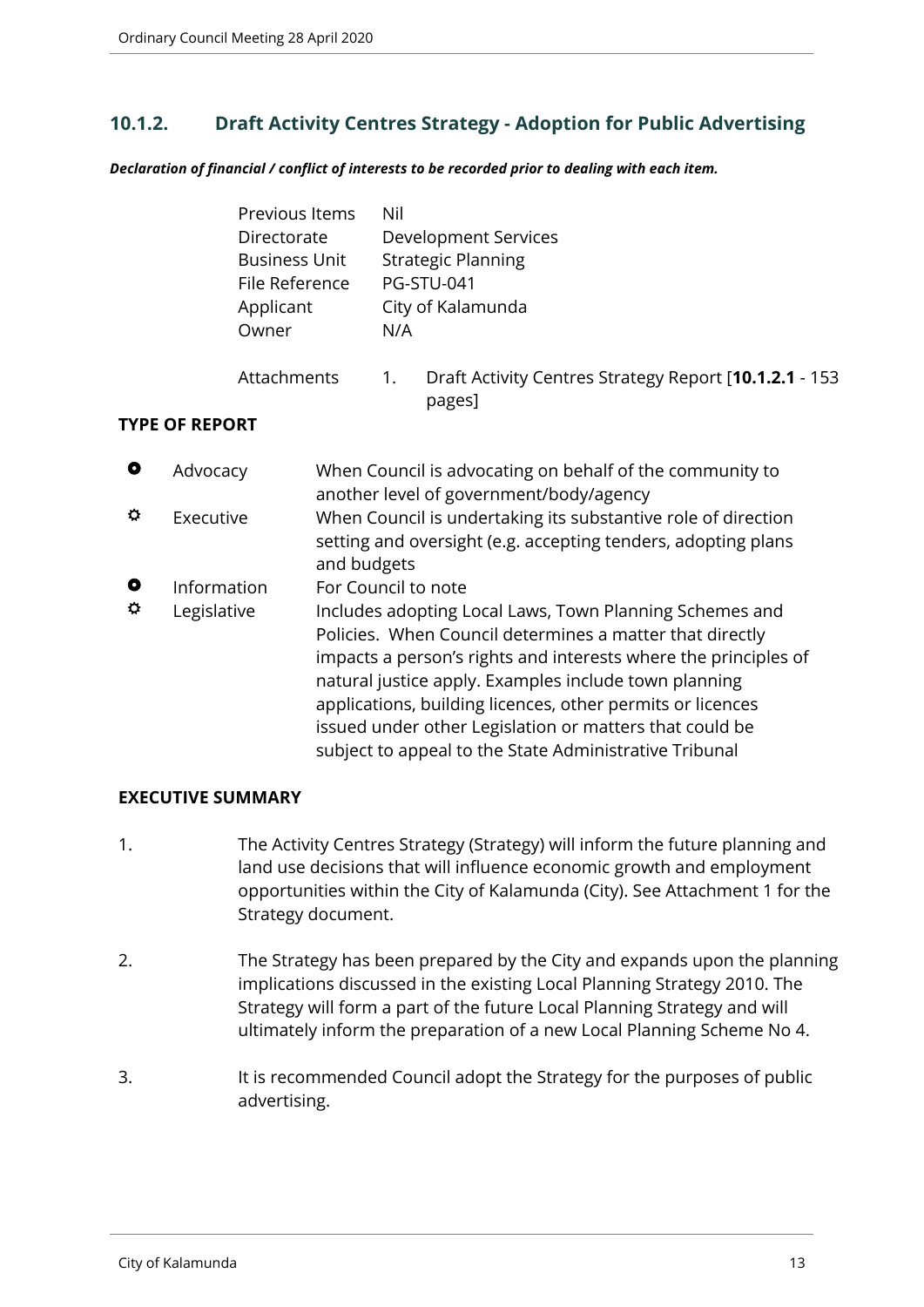### **BACKGROUND**

- 4. The Strategy will form a component of the City's new Local Planning Strategy.
- 5. At present, there is no Activity Centres Strategy endorsed by the City. It is considered important to have a Strategy of this kind to guide future strategic and statutory planning decision making for commercial, mixed use, and surrounding land use and development. The City's Economic Development Strategy, adopted in December 2017, has helped to inform the Strategy.
- 6. Planning strategies of this nature are recommended to be reviewed every five years.

#### **DETAILS AND ANALYSIS**

- 7. The Strategy has been prepared in accordance with the Western Australian Planning Commission (WAPC) Local Planning Manual 2010 (Manual).
- 8. The Manual forms a guide to the preparation of local planning strategies and schemes in Western Australia. The Strategy incorporates the relevant activity centre and commercial development considerations from the Manual. The key considerations are outlines as follows:
	- a) Context for assessment of future growth and land allocation requirements as well as the hierarchy of urban centres where there is more than one.
	- b) Characteristics of the local economy, including economic base, interrelationships and resource requirements; for example, human, material, energy.
	- c) Key industrial and business locations, including their nature and servicing requirements; for example transport, communications, water, energy.
	- d) Workforce participation by employment sectors (proportion and comparison with state and regional average).
	- e) Past and likely future changes in the economy, including changes to the economic base, employment and workforce.
	- f) Pattern of regional, district and local centres including the nature, composition, location, scale and associations (between uses and with transport).
	- g) Current and future retail and commercial floor space requirements, with reference to commercial services, population growth, employment and accessibility.
	- h) Transport assessment impact of the retail and commercial activity.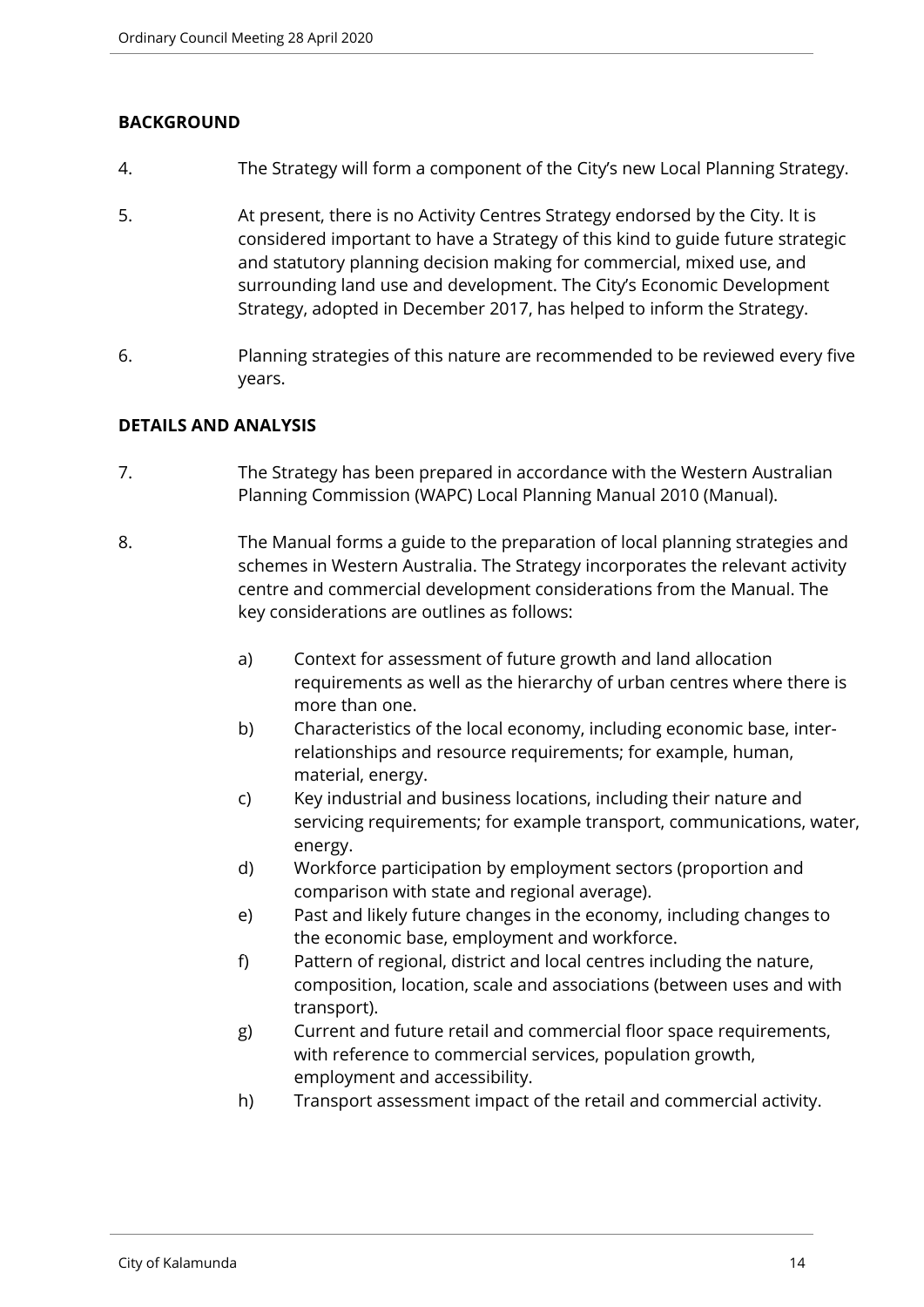9. The Strategy has the following overarching goal:

*The City of Kalamunda will have a network of commercial activity centres that are characterised by their diversity, flexibility and unique character.* 

- 10. The Strategy has the following overarching objectives:
	- a) To respond to the change and growth of population.
	- b) To ensure an equitable spatial distribution of facilities so that communities are not geographically disadvantaged from activity centres.
	- c) To improve the aesthetics of activity centre environments.
	- d) Reflect best practice land use planning and provide a robust framework for local commercial and activity centres.
- 11. An activity centre hierarchy has been prepared for the City based on the level of centres established through State Planning Policy 4.2 – Activity Centres Perth and Peel 2010 (SPP4.2). The City believes a variety of activity centres should be provided to meet the diverse requirements of the community. A summary of the hierarchy is outlined below:

| <b>Hierarchy</b>                                 | <b>Role / Description</b>                                                                                                                                                                                                                                                                                                                                                          |
|--------------------------------------------------|------------------------------------------------------------------------------------------------------------------------------------------------------------------------------------------------------------------------------------------------------------------------------------------------------------------------------------------------------------------------------------|
| <b>District Activity</b><br><b>Centre (DAC)</b>  | District Centres have a greater focus on servicing the<br>daily and weekly needs of residents. Their relatively<br>smaller scale catchment compared to Regional<br>Centres enables them to have a greater local<br>community focus and provide services, facilities and<br>job opportunities that reflect the needs of their<br>catchments.<br>Example – Kalamunda District Centre |
| Neighbourhood<br><b>Activity Centre</b><br>(NAC) | Neighbourhood Centres have a more limited role in<br>providing convenience retailing and community<br>facilities for an immediate surrounding catchment.<br>Usually, these centres are anchored by a<br>supermarket. In some cases, these centres also serve<br>a tourist market.<br>Example - Sanderson Road Neighbourhood Centre                                                 |
| <b>Local Activity</b><br><b>Centre (LAC)</b>     | Local Centres consist of a small group of shops that<br>typically serve a local, walkable catchment, and<br>provide for the daily convenience and 'top-up' needs<br>of residents and passing motorists. Less than<br>1500m2 net lettable area (NLA).<br>Some of these small centres contain a limited<br>number of community facilities and other uses.                            |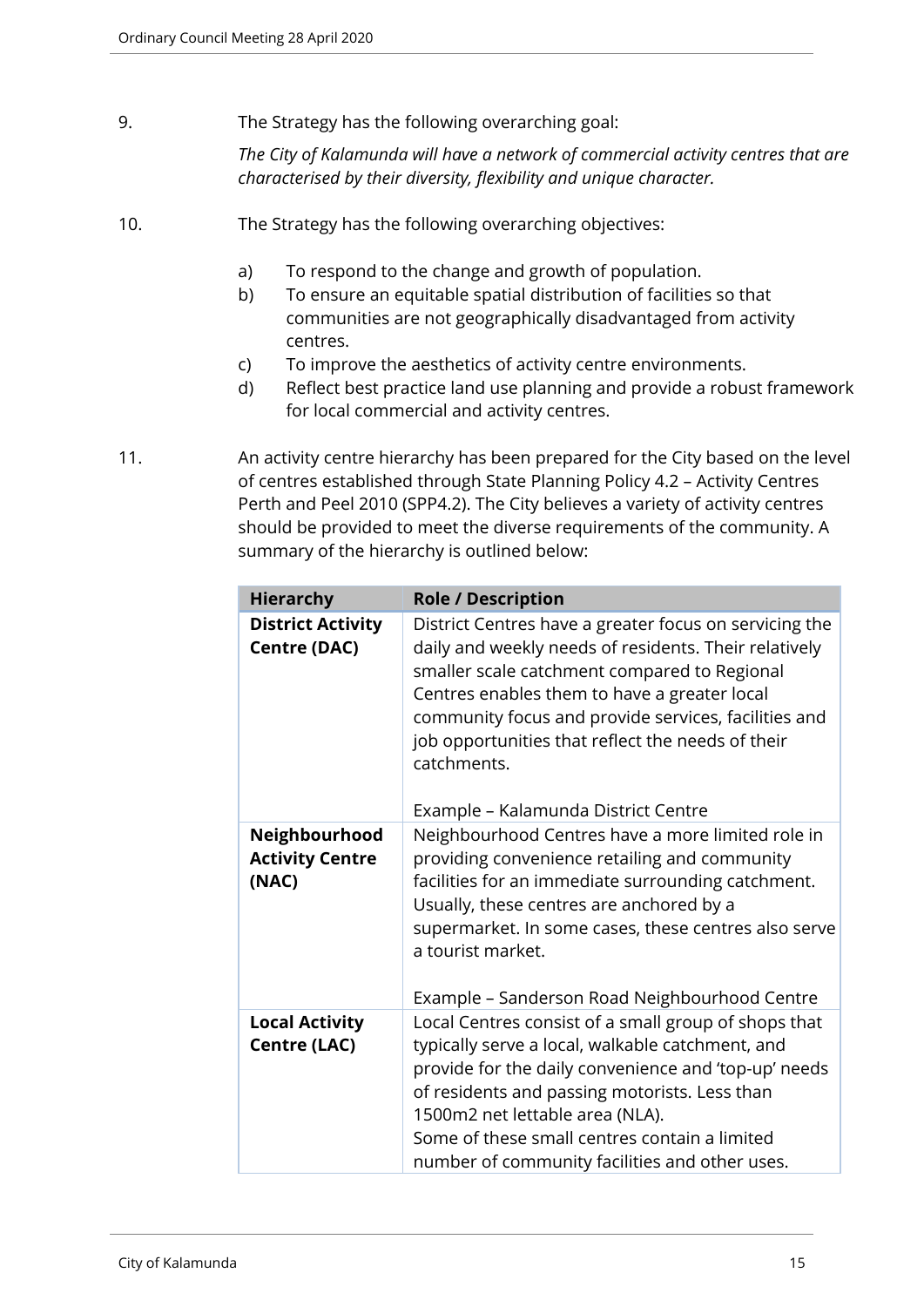|                               | Numerous Local Centres are located throughout City<br>of Kalamunda, mainly in the urban region.                                                             |  |
|-------------------------------|-------------------------------------------------------------------------------------------------------------------------------------------------------------|--|
|                               | Example - Gooseberry Hill (Railway Road) Local<br>Centre                                                                                                    |  |
| Convenience<br><b>Centres</b> | Convenience Centres provide the day to day<br>convenience needs of local communities.<br>Example - Walliston (Walliston Deli, Grove Road /<br>Canning Road) |  |

- 12. The Strategy establishes strategic guidance for activity centres within the City which will assist agencies, community groups, developers, businesses and residents understand the City's direction with regard to strategic activity centre planning, development and management. It will also provide an integral reference document for the City.
- 13. The Strategy takes into consideration current and future population projections, housing and other demographic factors. The key trends and projections influencing the Strategy are:
	- a) The City's forecasted population is expected to increase from 60,739 in 2018 to 76,179 people by 2036;
	- b) The suburbs of Forrestfield, High Wycombe and Wattle Grove are anticipated to have the greatest population increases over this period;
	- c) The increased population in these suburbs will, in turn, increase the local commercial workforce providing a challenge to cater for an increased demand for population driven commercial uses; and
	- d) An expansion of existing centres and new activity centres is a likely response to an increased population.
- 14. It should be noted that the City's 2018 ABS Estimated Resident Population is stated as being 58,946. This demonstrates that current forecasts are not being achieved to date.
- 15. The Strategy takes into consideration current and future socioeconomic trends. Compared with the Greater Perth metropolitan area and Western Australia, the City has:
	- a) Higher median individual income.
	- b) Higher median household income.
	- c) A much higher proportion of separate houses and much lower proportion of medium and higher density housing.
	- d) A lower proportion of houses being rented and a higher proportion of owner-occupied houses.
	- e) Generally, more cars per dwelling.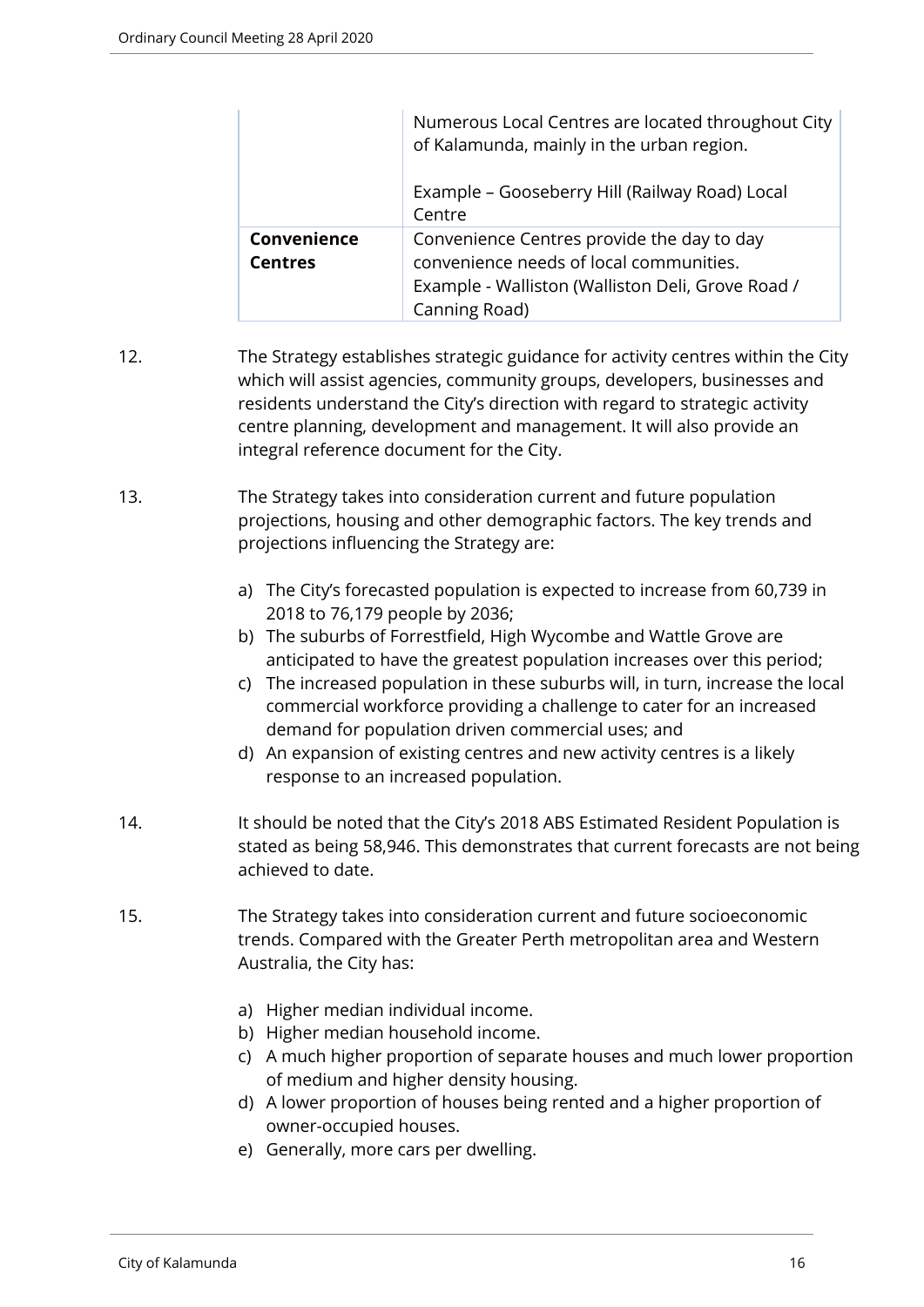- f) A lower proportion of people with a bachelor degree / diploma or higher educational qualifications, but a higher proportion of Certificate III – IV qualifications.
- g) A lower proportion of managers and professionals in the resident workforce, but a higher proportion of clerical & sales workers, technicians & trades workers and machinery operators & drivers.
- h) A much higher proportion of people working in Transport, Postal and Warehousing industries.
- i) Lower rate of employment self-sufficiency.
- j) Lower unemployment rate.
- 16. The Strategy considers the demand to provide for an anticipated future growth in the workforce. At current rates of workforce participation there will be an additional 8,500 City residents in the workforce by 2036. To maintain the current employment self-sufficiency ratios around 4,500 – 4,800 new jobs will be required in the City and more if employment self-sufficiency is to be increased. Some of this employment will be in commercial centres and public purpose centres (schools, hospitals, aged care) as they expand to serve the local population. Their scale is correlated with population growth. New jobs in these centres and complexes might be expected to account for up to 40% of new jobs.
- 17. A number of factors will affect the success and functionality of the City's activity centres in the future. The key considerations for future activity centre planning are described below.

#### 18. **Demographic Changes**

- a) Population growth is often associated with increased economic growth and employment opportunities in a region.
- b) It is expected to impact on several industries in the City, particularly education and training, health care and social assistance and retail trade.
- c) This will create a demand for job opportunities, developing a pool of labour from which businesses can source, while driving demand for a range of goods and services to support household consumption.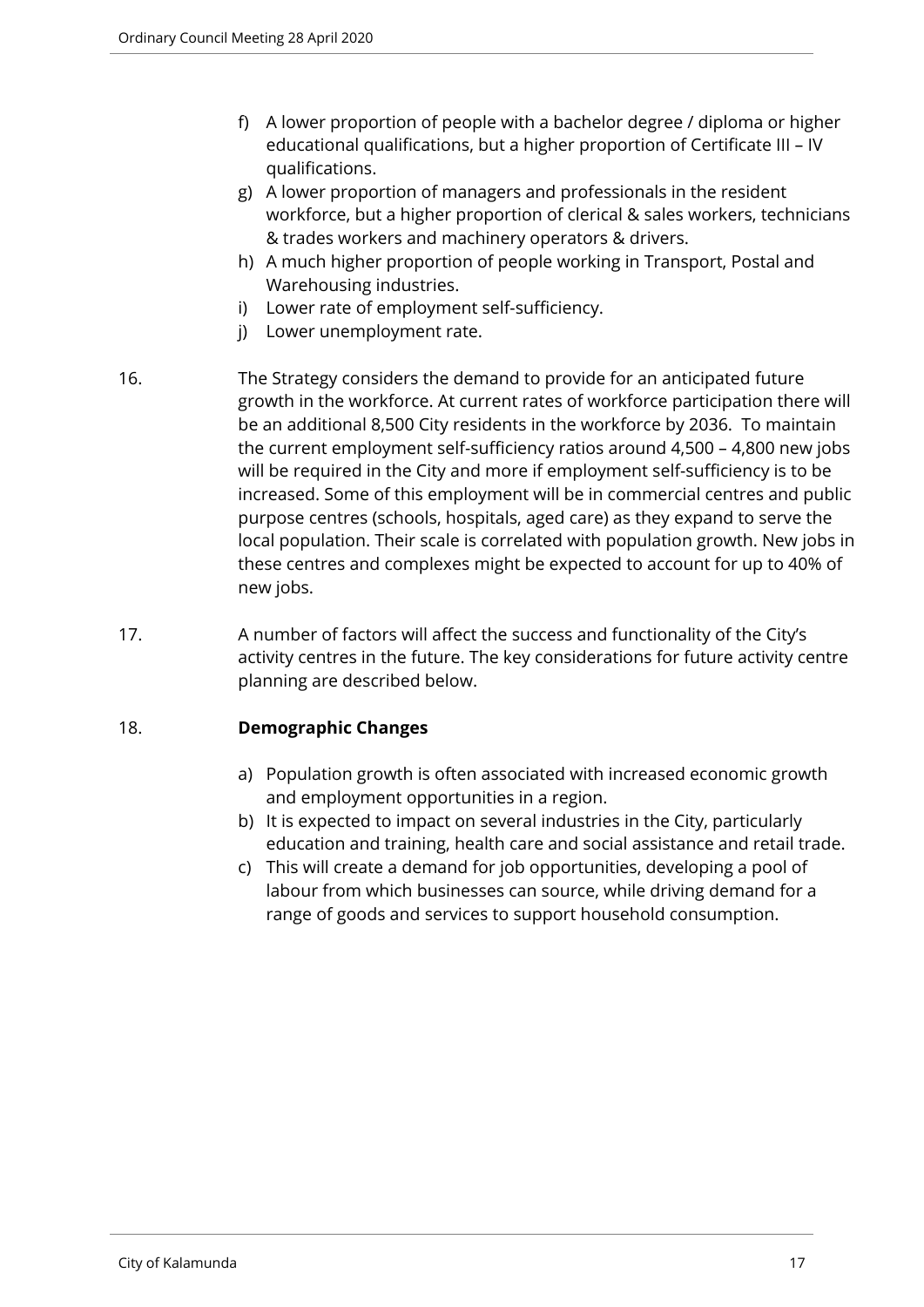#### 19. **Consumer Behaviour**

- a) Consumer expenditure is increasingly trending towards households reducing debt, paying down mortgages and embracing the 'sharing economy'.
- b) The retail sector is constantly changing as consumer preferences shift in response to new trends and economic factors, such as online shopping and increased demand for ready to consume products.
- c) Shifts in consumer preferences and the emergence of online shopping will continue to erode the need for traditional "bricks and mortar" store-based retail.
- d) Online shopping enables consumers to access goods and services from across the globe rather than being reliant on local retailers, which will likely negatively impact on demand in the City's retail trade industry.

#### 20. **Innovation and Technology**

- a) Innovation has contributed to consumer demands shifting from purchasing physical objects to a preference for digital content, which is changing the way people both access and store information and entertainment.
- b) This has resulted in reduced and changed demand for a range of goods and services, such as physical printed content (e.g. books, magazines, newspapers, CDs and DVDs), and also for service providers that leased space for this content (e.g. libraries, DVD hire), and entertainment/ leisure activities.
- c) A growing trend amongst consumers that will slightly offset some of the changes being driven by technology is the desire to have locally based authentic experiences. This trend will drive more people to want to shop locally, and if unique and authentic experiences are developed it will also attract visitors to the region from the broader Perth metropolitan area.
- d) Mobile internet, automation of knowledge work, machine-based learning, cloud technology, advanced robotics and autonomous vehicles, next generation genomics, energy storage, 3D printing, advanced materials and renewable energy are just some of the known technologies that will change the face of how we do business and live into the future.

#### 21. **Major Development and Infrastructure Delivery**

Major projects and infrastructure developments in the City include:

- a) Perth Airport and Freight Access Project (Gateway WA)
- b) Forrestfield-Airport Link
- c) Forrestfield North
- d) Maddington-Kenwick Strategic Employment Area (MKSEA)
- e) Maida Vale South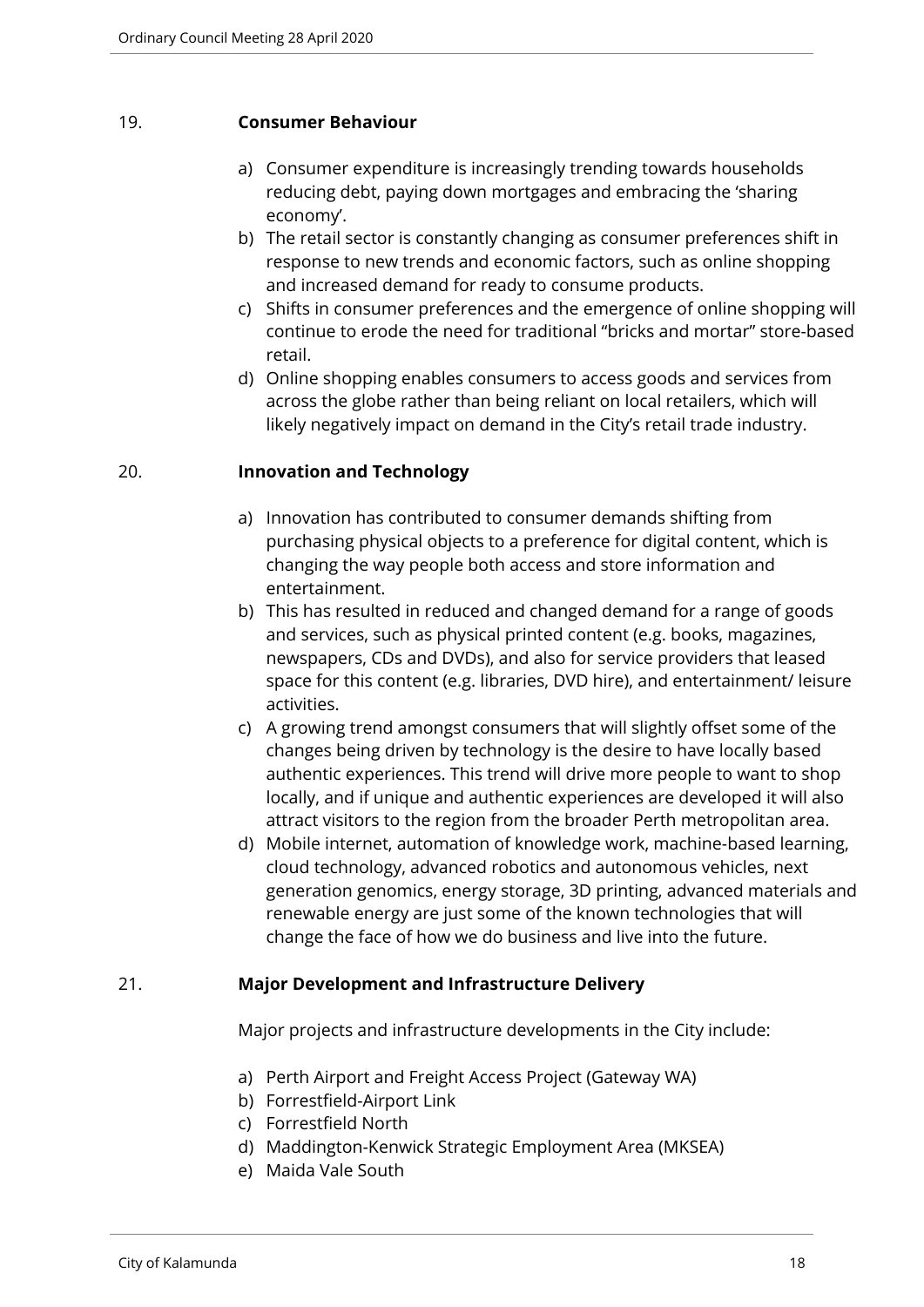- f) Wattle Grove South (Potential)
- g) Forrestfield-Thornlie Link
- 22. These projects will provide access to services, infrastructure and amenity for local residents and businesses, and have the potential, if promoted and facilitated proactively, to generate quality investment attraction outcomes for the City.

# 23. **Local Attributes**

- a) The City's centres are generally small and specialised. Most centres are limited to groceries, takeaway and a few specialty stores that service the community.
- b) The City has no centres above the District Activity Centre category, and have very limited bulky goods retail stores or opportunities for these.
- c) The City's centres are heavily influenced by the Strategic Metropolitan Centres (SMC) and Secondary Activity Centres (SAC) of surrounding local governments, such as Midland SMC, Cannington SMC and Belmont SAC which cater for a broad range of retail and commercial services and limit the demand for a variety of retail types occurring in the City.
- d) The Kalamunda DAC is an example of a centre that is heavily influenced by its local attributes, with additional demand coming from the tourism and recreation (cycling in particular) market.

#### 24. **Retail Analysis**

The City engaged MGA Planners to undertake a Retail Analysis to provide an indication of appropriate retail scale and distribution over time. The Retail Analysis uses a retail gravity model (model) to inform the future planning implications for activity centres. The outputs of the model are for the predicted net lettable area (NLA) of activity centres for the years 2026 and 2036.

#### 25. **District Centres**

Planning and improvements for the City's DAC's will be subject to Activity Centre Plans. The Kalamunda Activity Centre Plan was adopted by Council in March 2020, and the Forrestfield Activity Centre Plan is anticipated to be developed in 2021-2022.

# 26. For District Centres the model predicts that:

- a) By 2036 there be an additional 4044 NLA to the Forrestfield DAC (Map Ref – 2); and
- b) There will be an additional 20006 NLA to the Kalamunda DAC by 2036 (Map Ref – 14).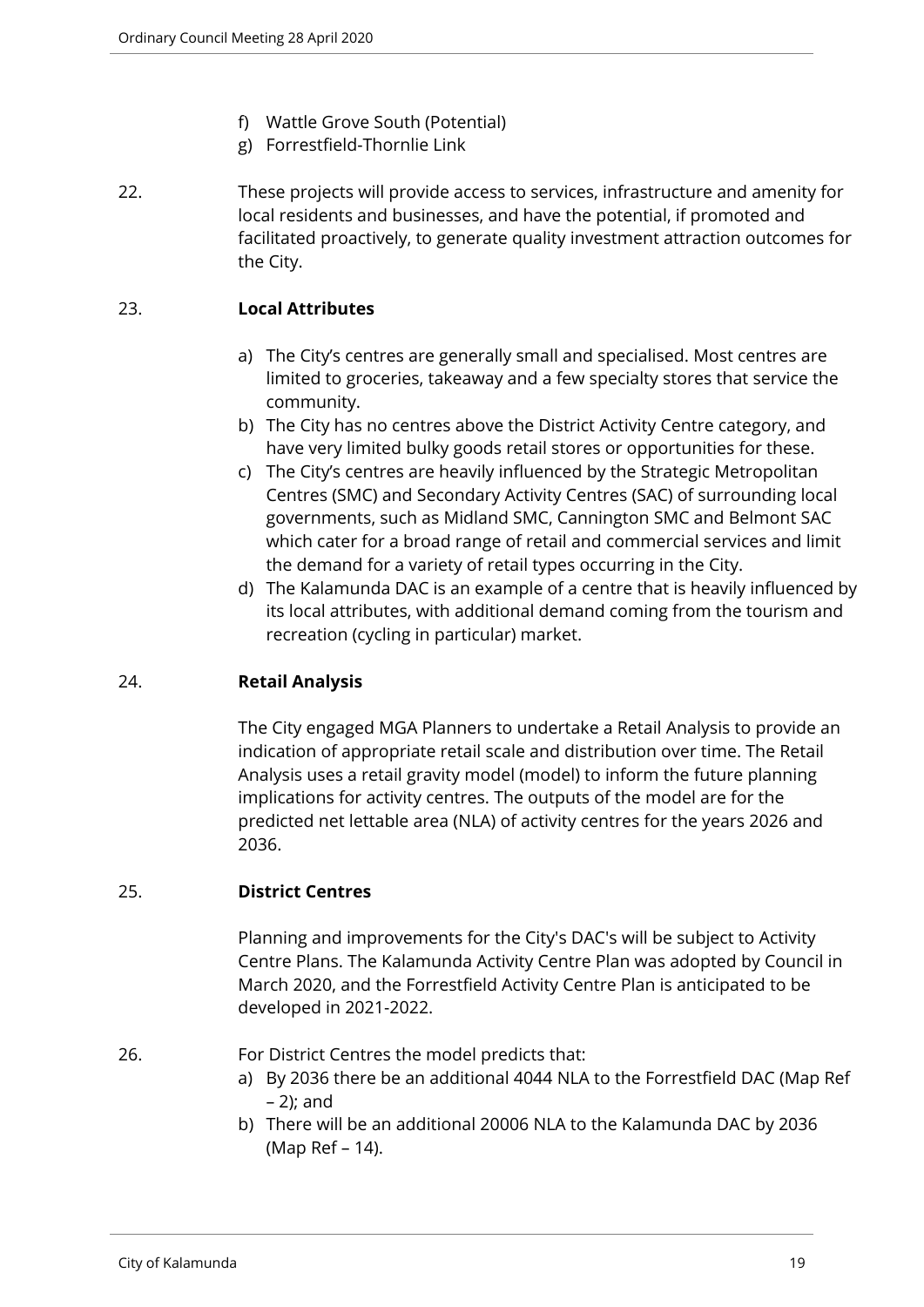#### 27. **Neighbourhood Centres**

An action of the draft Local Housing Strategy 2019 will be to investigate appropriate zoning surrounding neighbourhood centres, subject to community engagement.

28. Existing Townscape Improvement Plans to be reviewed and, for centres that don't have Townscape Improvement Plans, new plans to be considered for development. The implementation of these plans will need to be budgeted for and programmed on a rolling basis over several years.

#### 29. **Local Centres**

Forrestfield LAC (Map Ref – 3) located on Berkshire Road is the only local centre considered for expansion. The City's Public Open Space Strategy identifies Berkshire Road Reserve, which neighbours Forrestfield LAC for potential transfer to enable the expansion of Forrestfield LAC.

#### 30. **Future Activity Centres**

Retail modelling by MGA Planners predicts that:

- a) By 2026, 5000m2 NLA will be established in Forrestfield North. Retail modelling undertaken for the Forrestfield North Local Structure Plans (LSP) by AEC (consultant part of the Forrestfield North project team) has estimated a retail floorspace of 1,250m2 by 2026 and 9,150m2 by 2036.
- b) A NAC in Maida Vale South won't be supported by 2026. The NAC may however be feasible in 2036.
- c) Depending on the direction of Wattle Grove South established by community engagement, concept and detailed planning, retail modelling by MGA Planners predicts that a NAC in Wattle Grove South wouldn't be supported by 2026, however may be feasible by 2036.
- 31. A site on the corner of Midland Road and Kalamunda Road (Maida Vale NAC) in Maida Vale has had a MRS Amendment initiated in 2014 for rezoning to enable the development of a NAC. The site is currently zoned Rural under the MRS and Special Use under the City's Local Planning Scheme No. 3.
- 32. The site will also require a Local Planning Scheme Amendment for a NAC to be possible. The MRS Amendment is with the WAPC, with no determination provided to date. Although analysis by MGA Planners found the inclusion of 5,000m² at the Maida Vale NAC would be feasible in the short-term, the impacts on the development of Forrestfield North were considered significant. It is recommended an activity centre at Maida Vale NAC be considered post 2026 and subject to retail sustainability assessment being prepared at an earlier date to support its establishment.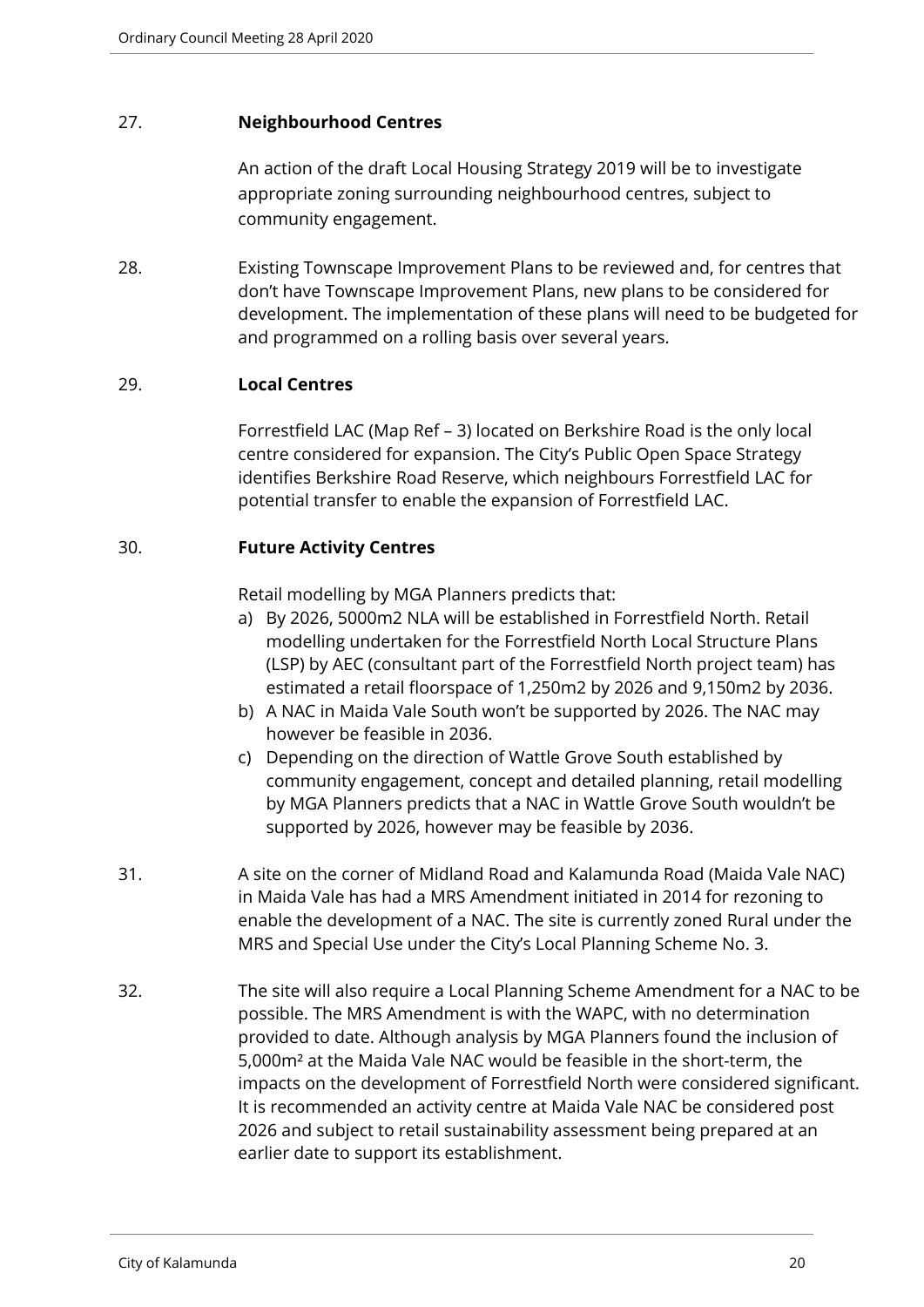- 33. A site on Maida Vale Road in Maida Vale is identified as commercial by the Cell 6 LSP. The size of the site will be able to support a LAC. Analysis by MGA Planners concluded that a LAC will be able to be supported in that location and will have minimal impacts on the other activity centres. A development application for a commercial development at the site was approved by the Metro East Development Assessment Panel in 2019.
- 34. In March 2018 the State Government's North East Sub-Regional Framework identified the Pickering Brook Townsite for planning investigation. In June 2018 the State Government announced a taskforce to assist with the future planning and tourism initiatives for the area. In conjunction with the City's Rural Strategy the work of the taskforce will investigate the opportunities for an activity centre. The scale and site of this activity centre will be determined during these detailed investigations.
- 35. For the other activity centres the predicted outputs of the model may also be above or below what eventuates due to additional considerations. The model should only be considered as a guide when informing future planning decisions and any significant planning decisions should include a site-specific retail demand analysis.

#### 36. **Existing Activity Centres**

Assessing the catchments of the City's existing activity centres will be considered as part of the Local Housing Strategy 2019. Community engagement will be required as part of any activity centre investigation process. The planning of activity centres is based on contemporary planning principles and philosophies outlined in SPP4.2 and Liveable Neighbourhoods. The following key principles generally apply. They:

- a) Are of a Neighbourhood Centre or higher status.
- b) Are in proximity to public transport routes.
- c) Have readily available sewer or are in close proximity to existing sewer services.
- d) Are not impacted by the ANEF aircraft noise contour.
- 37. Local centres and lower order convenience retail nodes are generally not considered suitable for land use improvements or increased densities because the scale of commercial development and amenities, from a planning perspective, did not warrant increased densities. Additionally, many areas surrounding local centres or retail nodes were recently increased in density as part of the City's Local Housing Strategy 2014 and Local Planning Scheme Amendment 82.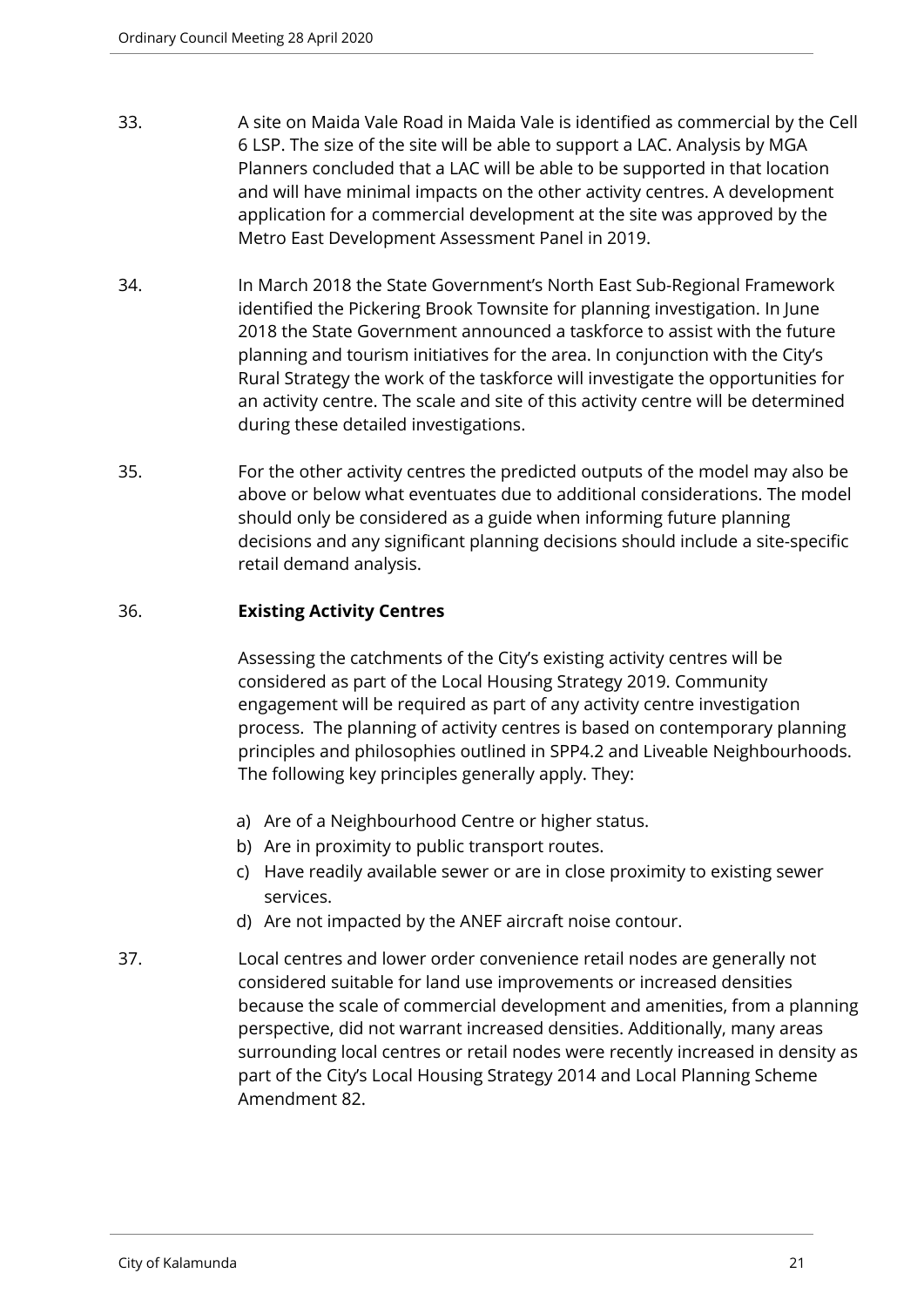#### 38. **Public and Private Realm**

Many of the City's Activity Centres haven't received upgrades or development for a period of time and have deficient landscaping and infrastructure in the surrounding private and public domain. The lack of appropriate design guidelines and development controls has resulted in poor built form outcomes.

- 39. A number of townscape improvement plans for local and neighbourhood centres were developed in 2010. There has been limited implementation of these plans since they were developed. The Strategy recommends that these Townscape Improvement Plans be considered for review, and those centres that don't have Townscape Improvement Plans be considered for plans to be developed.
- 40. Townscape Improvement Plans to be considered for review are as follows:
	- a) Sanderson Road NAC (Map Ref 17)
	- b) Edinburgh Road NAC (Map Ref 1)
	- c) High Wycombe East LAC (Map Ref 10)
	- d) High Wycombe East NAC (Map Ref 9)

Townscape Improvement Plans to be considered for development:

- a) High Wycombe West NAC (Map Ref 12)
- b) Wattle Grove NAC (Map Ref 26) (A Local Development Plan may be most appropriate for this activity centre to ensure future development fits within the existing built environment)
- 41. It is recommended that as funding and resources allow the City should aim to improve the public realm of one of the centres, subject to an adopted townscape improvement plan, every three years.
- 42. Currently the City's Long-Term Financial Plan only includes Sanderson Road NAC improvements in the budget. The Long-Term Financial Plan will be required to be reviewed to include the public realm improvements of other activity centres, subject to a townscape improvement plan, in accordance with Action 3.1.3 of the Strategy.

#### 43. **Car Parking**

Car parking provisions are detailed within the Local Planning Scheme No. 3 and outline the parking requirements for different uses. Cash-in lieu can be accepted where car parking requirements are not met and, if the City so agrees, contribute to the cost of land acquisition and development by the local government of a public car park.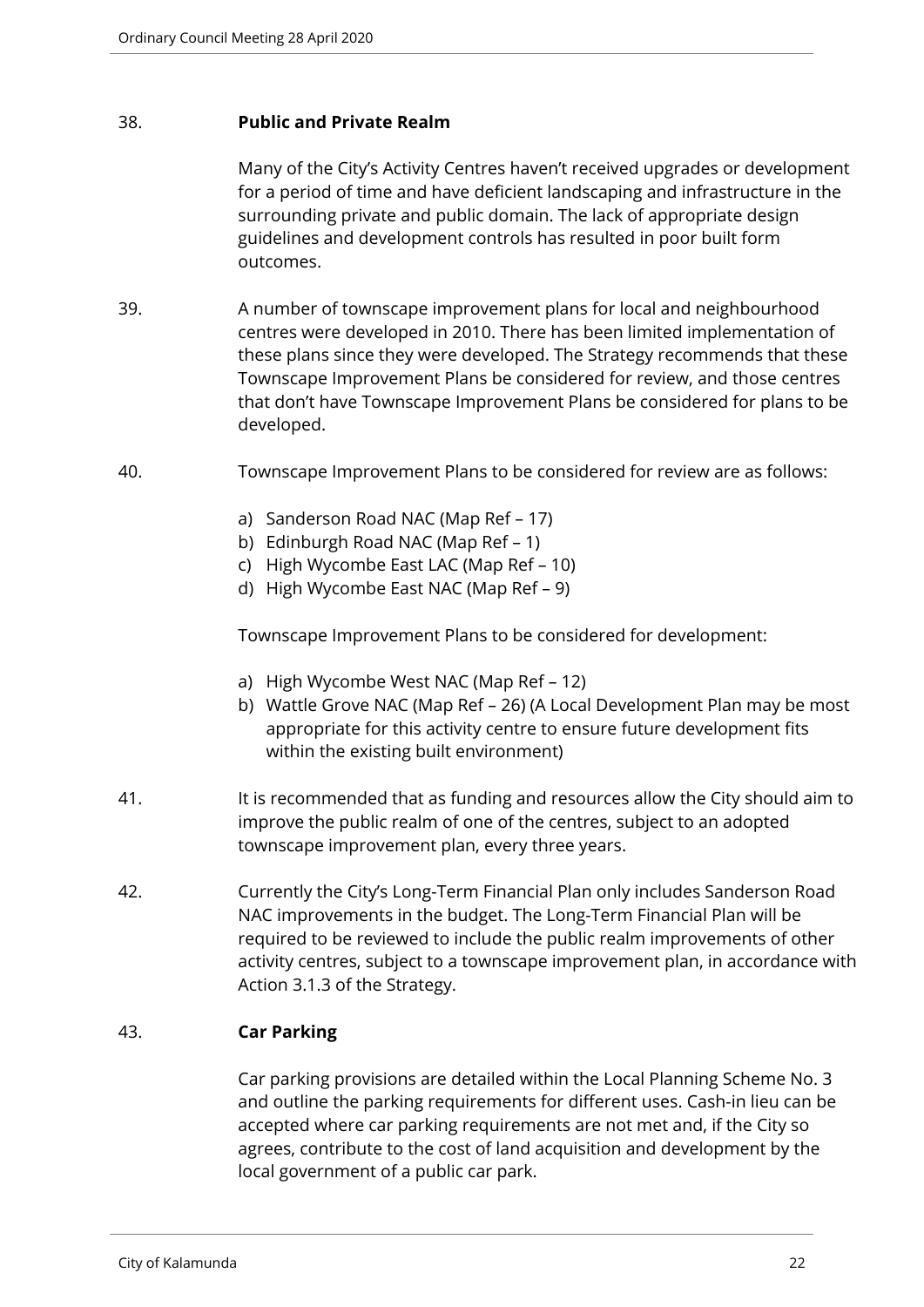44. It is recommended the City investigates the need for a Car Parking Strategy to determine the best provisions and use for cash-in-lieu within Local Planning Scheme No. 3.

#### 45. **Key Strategies and Actions**

The Strategy has recommended a number of key strategies and actions, these are outlined in detail in Section 9 of the document.

#### **STATUTORY AND LEGAL CONSIDERATIONS**

#### 46. **Metropolitan Region Scheme**

The MRS is a broad land use planning tool that defines the future use of land in broad zones and reservations. The City's Local Planning Scheme must be consistent with the MRS. Activity Centres will usually be zoned as Urban under the MRS.

#### 47. **Local Planning Scheme No. 3**

The Strategy is applicable to the areas within the City that are zoned under the Local Planning Scheme No. 3 (LPS3) as Commercial, District Centre, Mixed Use, Service Station and some Special Use Zones.

48. This Strategy will form a part of the future Local Planning Strategy which will be developed in 2019. This will ultimately provide guidance and rationale for changes to any zoning, land use classification and development standards under the LPS3 and will inform the preparation of a new Local Planning Scheme No 4.

#### **POLICY CONSIDERATIONS**

#### 49. **State Planning Policy 4.2: Activity Centres for Perth and Peel**

Sets the framework for the planning and development of activity centres throughout Perth and Peel. The main purpose of the policy is to specify broad planning requirements for the planning and development of new activity centres and the redevelopment and renewal of existing centres in Perth and Peel.

50. The City's existing district centres in Forrestfield and Kalamunda are currently in the process of having Activity Centre Plans (ACP) prepared in accordance with the requirements of SPP4.2.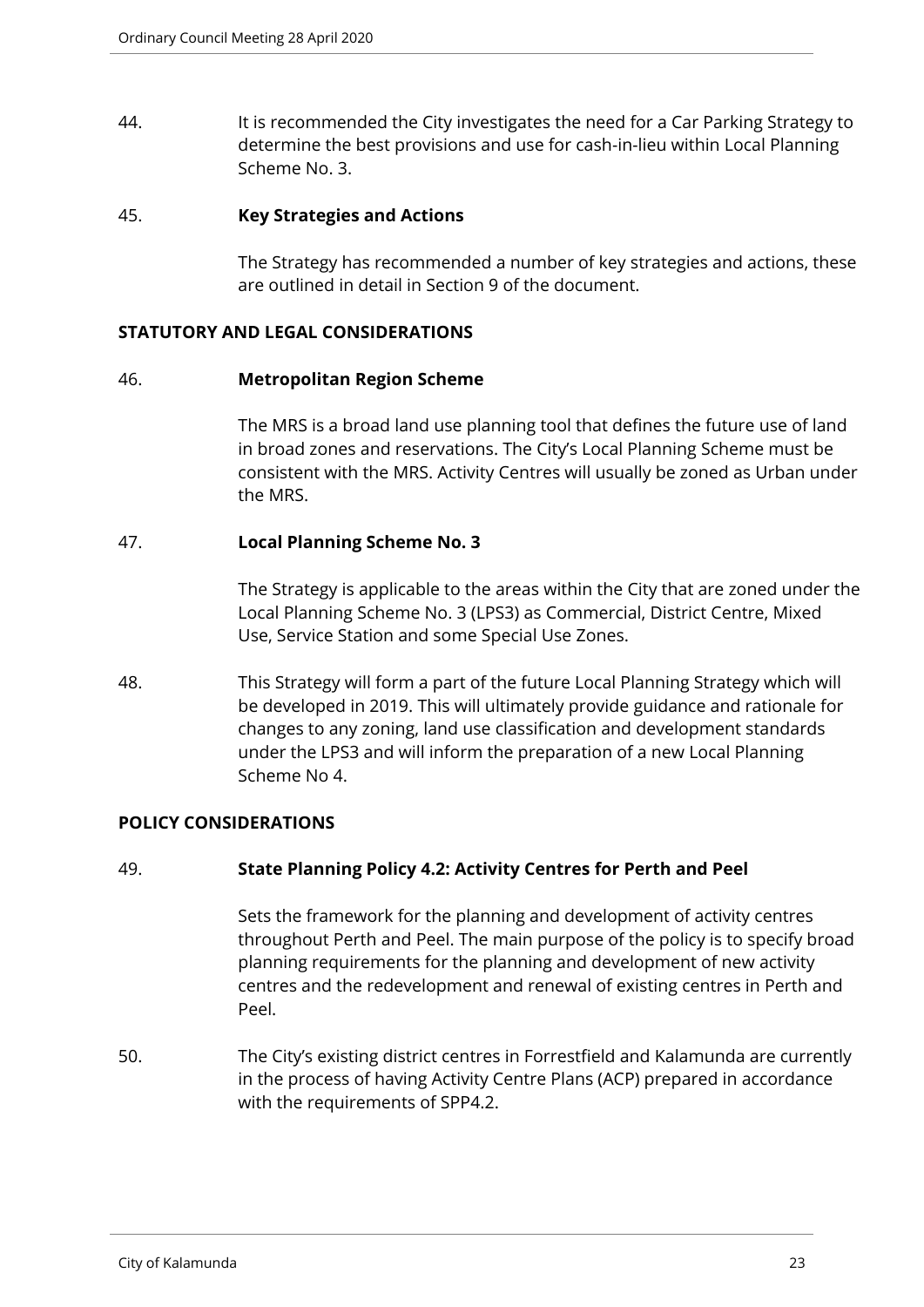51. The Local Housing Strategy 2019 will take into consideration that SPP4.2 states 200m is the appropriate walkable catchment for increased residential targets for neighbourhood centres.

#### 52. **Liveable Neighbourhoods Operational Policy**

Sets out the planning framework for achieving liveable communities. Of particular relevance is Element 7: Activity centres and employment which sets out the framework for the appropriate planning of activity centres.

53. The Local Housing Strategy 2019 will take into consideration that Liveable Neighbourhoods states that a substantial majority of dwellings should be within 400m to 500m of a centre.

#### **COMMUNITY ENGAGEMENT REQUIREMENTS**

#### **Internal Referrals**

54. The draft Strategy was referred to internal departments and comments provided have been incorporated into the draft Strategy.

#### **External Referrals**

- 55. The Retail Analysis and Demographic Analysis information was provided by MGA Planners.
- 56. The City engaged Essential Economics to review the Retail Analysis and Retail Gravity Model undertaken by MGA Planners.
- 57. In the context of the Strategy forming a component of the City's Local Planning Strategy it is recommended the Strategy is advertised in a similar manner to a Local Planning Strategy.
- 58. If the Council decide to adopt the proposed Strategy, it will be advertised for public comment for not less than 28 days. A Communications and Engagement Strategy will be developed to assist with guiding the public advertising process. Consultation will target the City's commercial and retail businesses, landowners and developers and those properties impacted by the recommendations of the Strategy.

#### **FINANCIAL CONSIDERATIONS**

59. Costs associated with the preparation and public advertising of the document are met through the Development Services annual budget.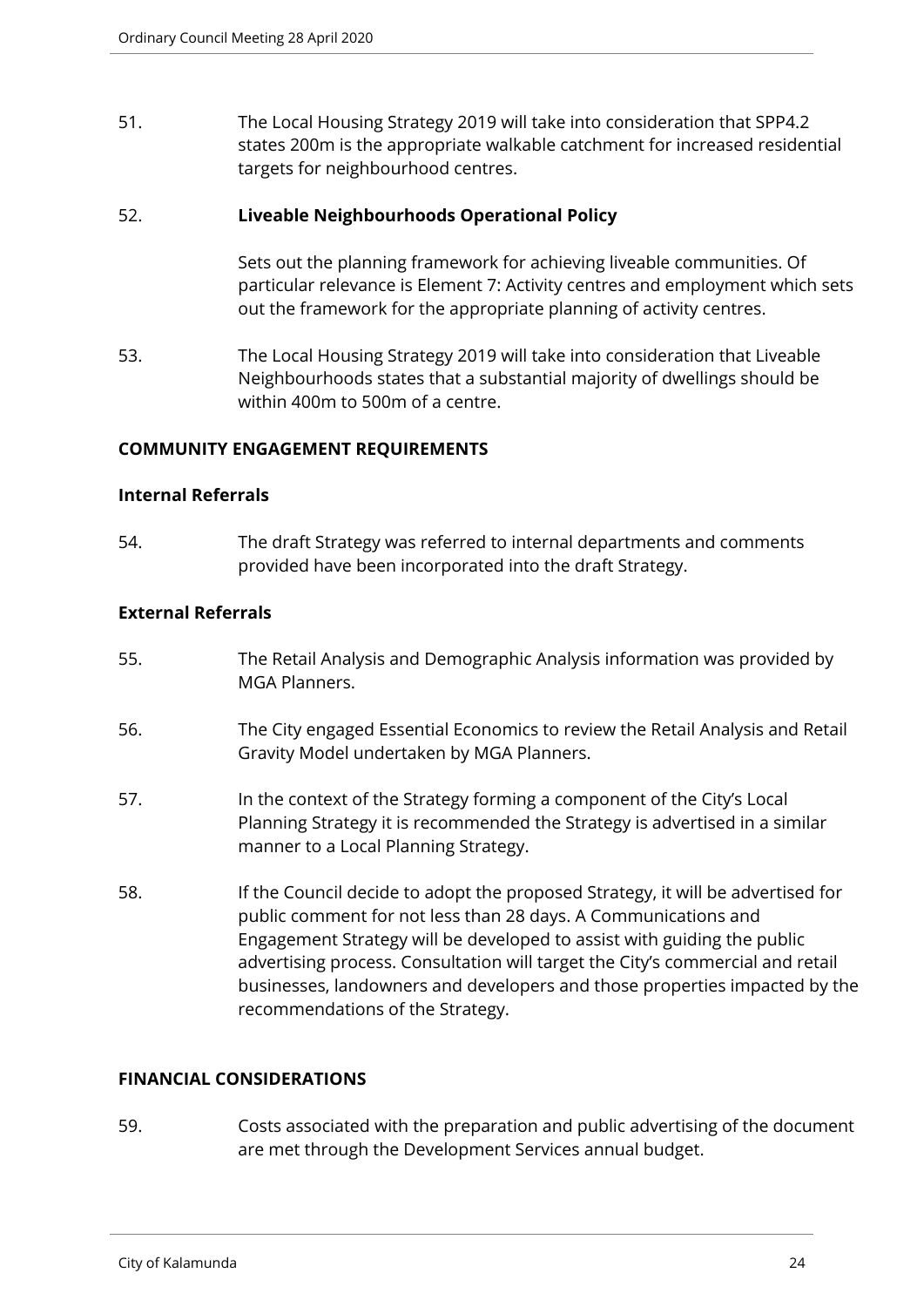60. Some actions and strategies detailed within the document will be required to be funded as separate decisions of Council as part of future budgeting processes. Identification in the Strategy does not imply that all actions will be funded, these are separate future budget considerations and decision of Council.

#### **STRATEGIC COMMUNITY PLAN**

#### **Strategic Planning Alignment**

61. *Kalamunda Advancing Strategic Community Plan to 2027*

#### **Priority 3: Kalamunda Develops**

**Objective 3.3** - To develop and enhance the City's economy. *Strategy 3.3.1* - Facilitate and support the success and growth of industry and businesses.

#### **SUSTAINABILITY**

#### **Social Implications**

- 62. Expansion of activity centres and new activity centres will provide further employment opportunities for the local community.
- 63. Expansion of activity centres and new activity centres will provide further social spaces for the community to interact.

#### **Economic Implications**

- 64. Expansion of activity centres and new activity centres will increase economic output of the City.
- 65. Expansion of activity centres and new activity centres will provide further employment opportunities for the local community.

#### **Environmental Implications**

- 66. The Strategy aims to improve the public realm surrounding activity centres, which may include environmental enhancement of road reserves and adjacent land.
- 67. Impacts of any future commercial developments on natural vegetation will be required to be considered and may need to be referred to the relevant State agencies. Environmental management, protection of vegetation and/or offsets may be required as part of the conditions of development approval.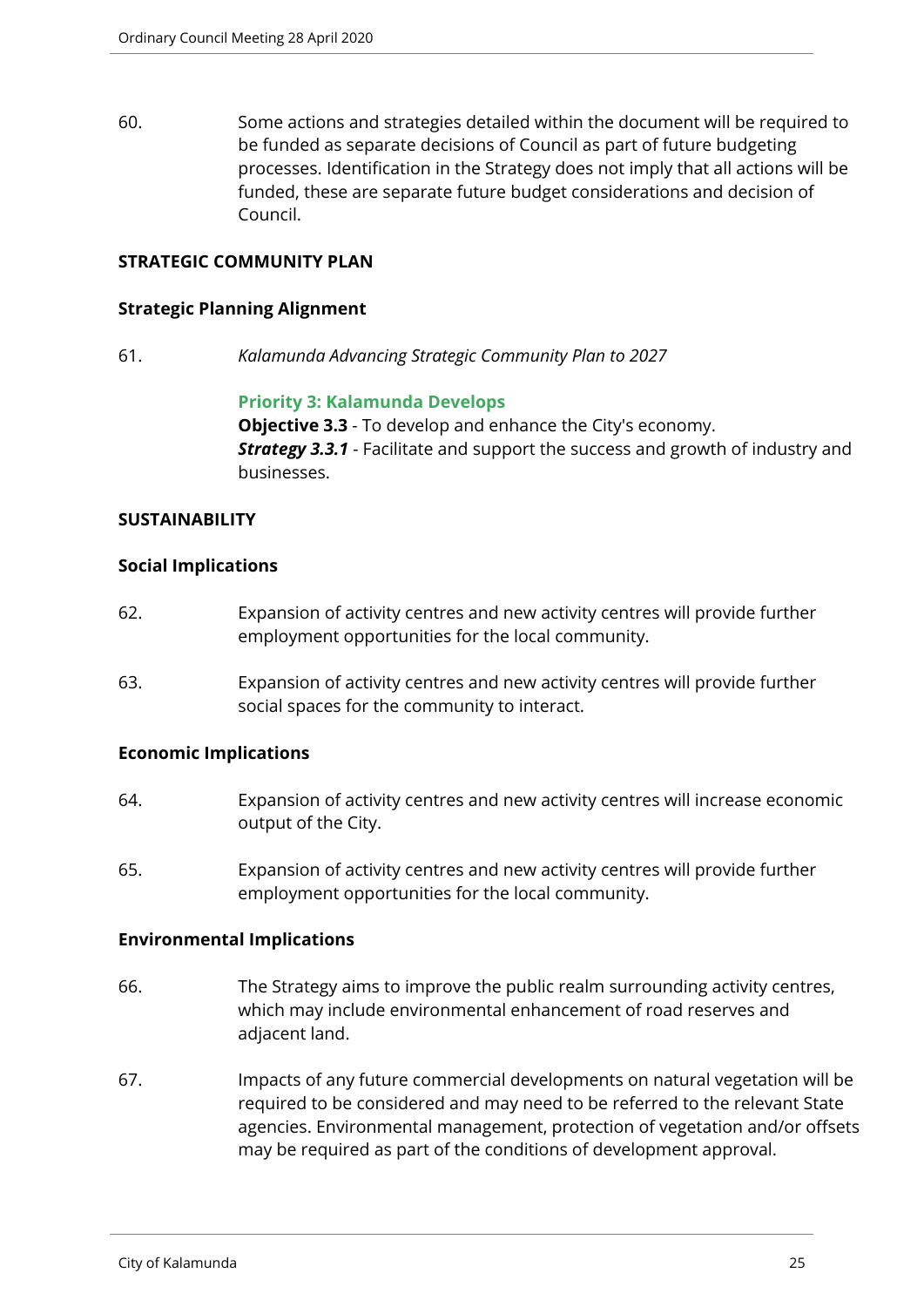#### **RISK MANAGEMENT CONSIDERATIONS**

68. **Risk**: The community disagrees with the strategic directions and actions of the Strategy.

| Likelihood                                                  | Consequence | <b>Rating</b> |  |
|-------------------------------------------------------------|-------------|---------------|--|
| Possible                                                    | Moderate    | Medium        |  |
| <b>Action/Strategy</b>                                      |             |               |  |
| Undertake community engagement and appropriately respond to |             |               |  |
| submissions received and adjust the document as part of the |             |               |  |
| finalisation of the Strategy.                               |             |               |  |

69. **Risk**: By not having a Strategy that coordinates the development of activity centres, centres develop in an uncoordinated manner.

| Likelihood                                                      | Consequence | <b>Rating</b> |  |
|-----------------------------------------------------------------|-------------|---------------|--|
| Likely                                                          | Significant | High          |  |
| <b>Action/Strategy</b>                                          |             |               |  |
| Adopt the draft Strategy for the purpose of public advertising. |             |               |  |
|                                                                 |             |               |  |

70. **Risk**: Expectations for the delivery of townscape improvements are too high and cannot be achieved.

| Likelihood                                                                 | Consequence | <b>Rating</b> |  |
|----------------------------------------------------------------------------|-------------|---------------|--|
| Possible                                                                   | Significant | High          |  |
| <b>Action/Strategy</b>                                                     |             |               |  |
| Budget for improvements to the public realm with an aim of                 |             |               |  |
| improvements every three years (Adopted Improvement Plans to be in         |             |               |  |
| place). The Strategy to be reviewed after five years which will provide an |             |               |  |
| opportunity to review the deliverables of this action.                     |             |               |  |

71. **Risk**: The assumptions of the retail model are proven to be inaccurate in the future.

| Likelihood<br><b>Rating</b><br>Consequence                               |             |      |
|--------------------------------------------------------------------------|-------------|------|
| Possible                                                                 | Significant | High |
| <b>Action/Strategy</b>                                                   |             |      |
| Retail assessments to be undertaken for individual structure plans and   |             |      |
| development applications to ensure that assumptions are accurate at      |             |      |
| that more defined scale. The Strategy to be reviewed every five years to |             |      |
| ensure retail modelling assumptions are updated.                         |             |      |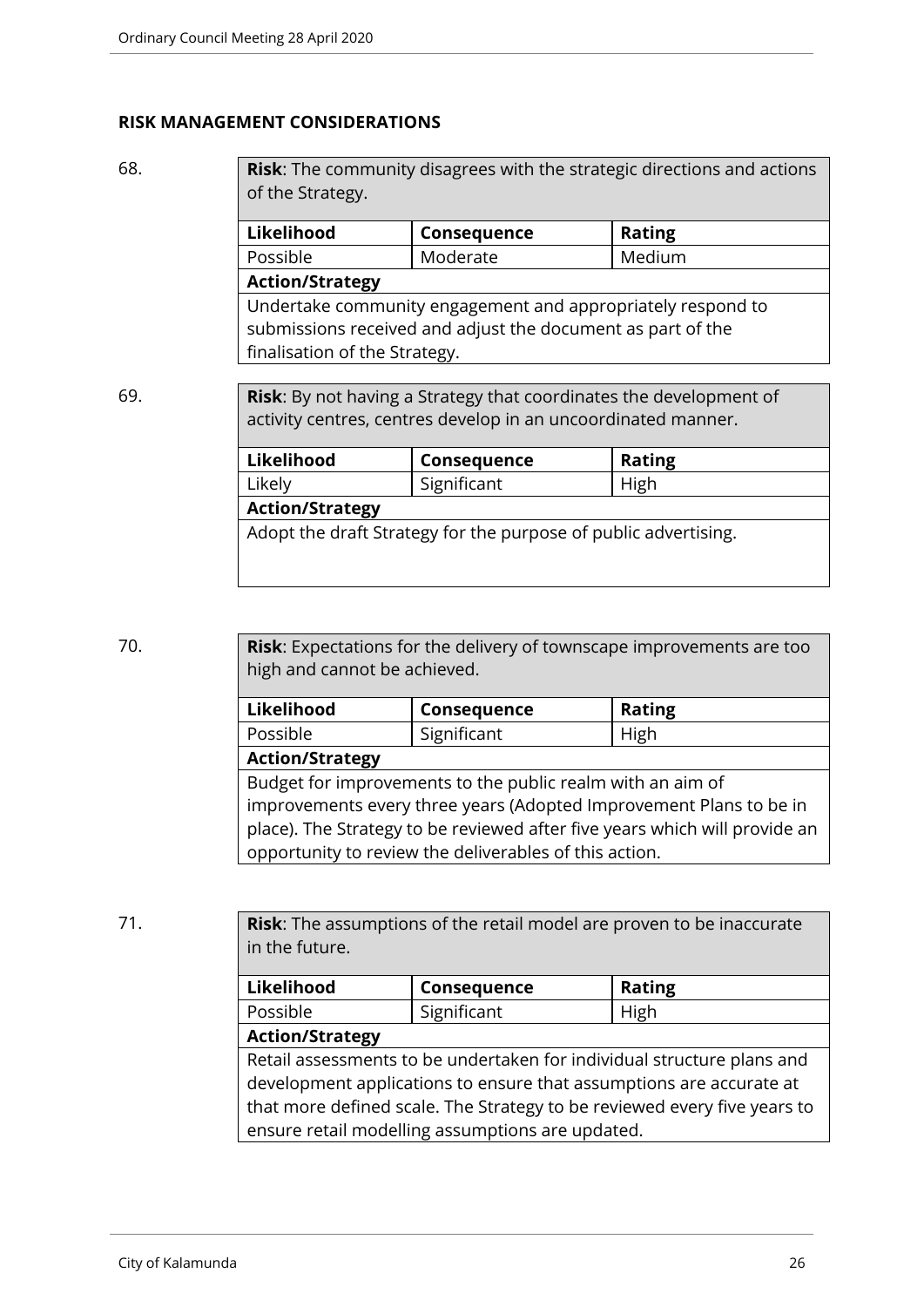#### **CONCLUSION**

- 72. The Strategy has been prepared in accordance with the relevant activity centre and commercial development considerations from the Local Planning Manual.
- 73. The Strategy establishes a retail gravity model which assists with predicting the future demand and growth of activity centres and establishing the strategic directions for activity centres over the next 20 years.
- 74. The Strategy considers a number of factors including demographic, innovation and technology, consumer behaviour and future infrastructure delivery that will affect the future success and functionality of the City's activity centres and influence the planning for activity centres over the next 20 years.
- 75. The Strategy will inform the future planning and land use decisions that will influence economic growth and employment opportunities within the City.
- 76. It is noted the draft Strategy will benefit from the information provided by landowners and business owners within the City's Activity Centres together with the community generally to inform and refine opportunities, strategies and actions for activity centres.
- 77. In order to undertake the actions recommended in the Strategy, project specific briefs will need to be undertaken to rationalise the recommended actions.

#### **Voting Requirements: Simple Majority**

#### **RECOMMENDATION**

That Council ADOPT the draft Activity Centre Strategy for the purposes of public advertising for not less than 28 days (Attachment 1)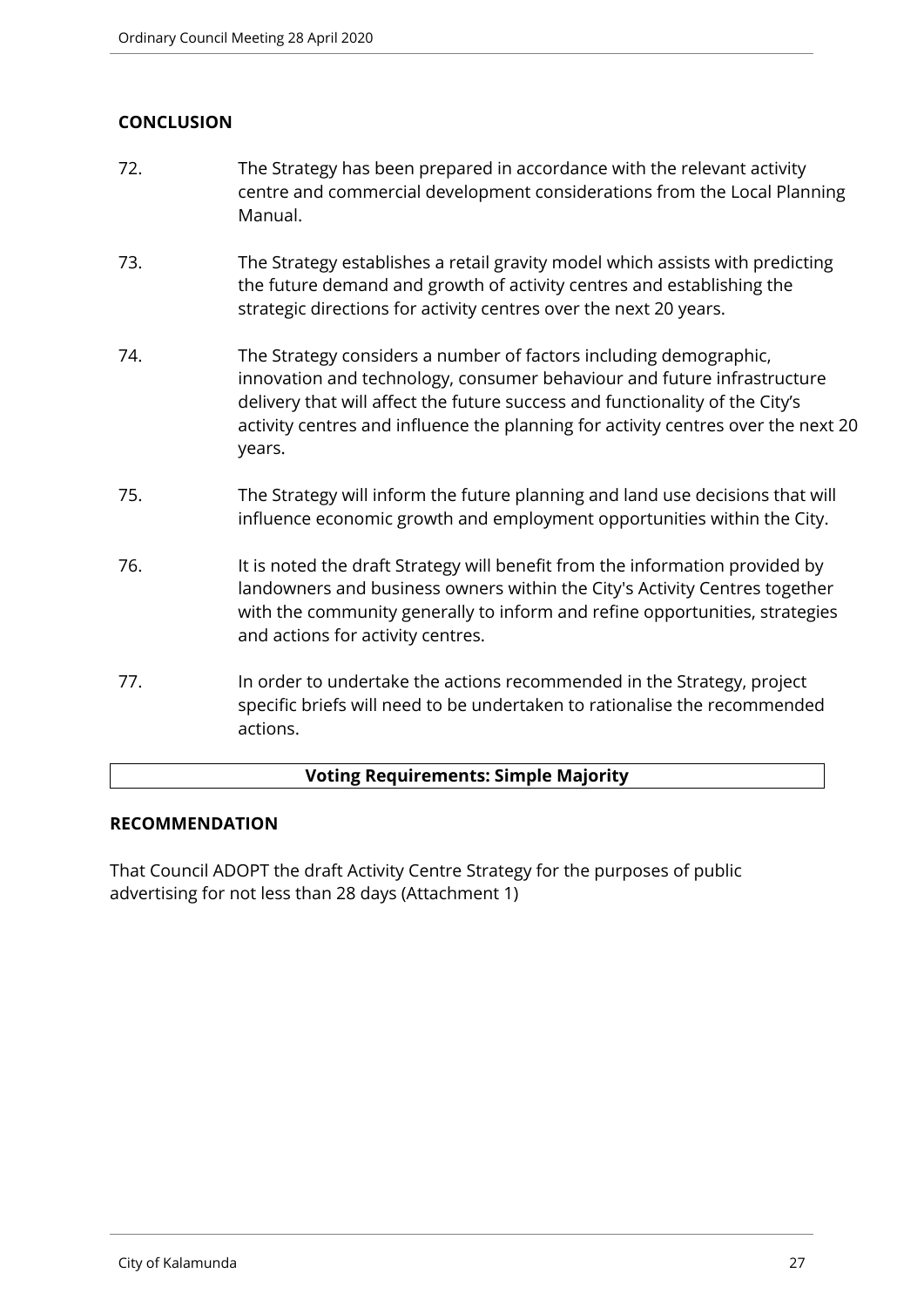# <span id="page-27-0"></span>**10.2. Asset Services Reports**

The recommendations of reports 10.2.1 to 10.2.3 inclusive be adopted by Council en bloc.

Moved:

Seconded:

Vote:

# <span id="page-27-1"></span>**10.2.1. Consideration of Tenders for the Construction of Maida Vale Road/Roe Highway Off Ramp Roundabout (RFT 2002)**

*Declaration of financial / conflict of interests to be recorded prior to dealing with each item.*

| Previous Items             | OCM 131/2017                                                                                                                                                                                                          |
|----------------------------|-----------------------------------------------------------------------------------------------------------------------------------------------------------------------------------------------------------------------|
| Directorate                | <b>Asset Services</b>                                                                                                                                                                                                 |
| <b>Business Unit</b>       | <b>Asset Delivery</b>                                                                                                                                                                                                 |
| File Reference             | AD-TEN-005                                                                                                                                                                                                            |
| Applicant                  | N/A                                                                                                                                                                                                                   |
| Owner                      | N/A                                                                                                                                                                                                                   |
| Attachments                | Nil                                                                                                                                                                                                                   |
| Confidential<br>Attachment | Reason for Confidentiality: Local Government Act 1995<br>s5.23(c)<br>"a contract entered into, or which may be entered into, by<br>the local government which relates to a matter to be<br>discussed at the meeting." |

#### **TYPE OF REPORT**

| O         | Advocacy    | When Council is advocating on behalf of the community to<br>another level of government/body/agency                                                                                                                                             |
|-----------|-------------|-------------------------------------------------------------------------------------------------------------------------------------------------------------------------------------------------------------------------------------------------|
| ♦         | Executive   | When Council is undertaking its substantive role of direction<br>setting and oversight (e.g. accepting tenders, adopting plans<br>and budgets                                                                                                   |
| $\bullet$ | Information | For Council to note                                                                                                                                                                                                                             |
| o         | Legislative | Includes adopting Local Laws, Town Planning Schemes and<br>Policies. When Council determines a matter that directly<br>impacts a person's rights and interests where the principles of<br>natural justice apply. Examples include town planning |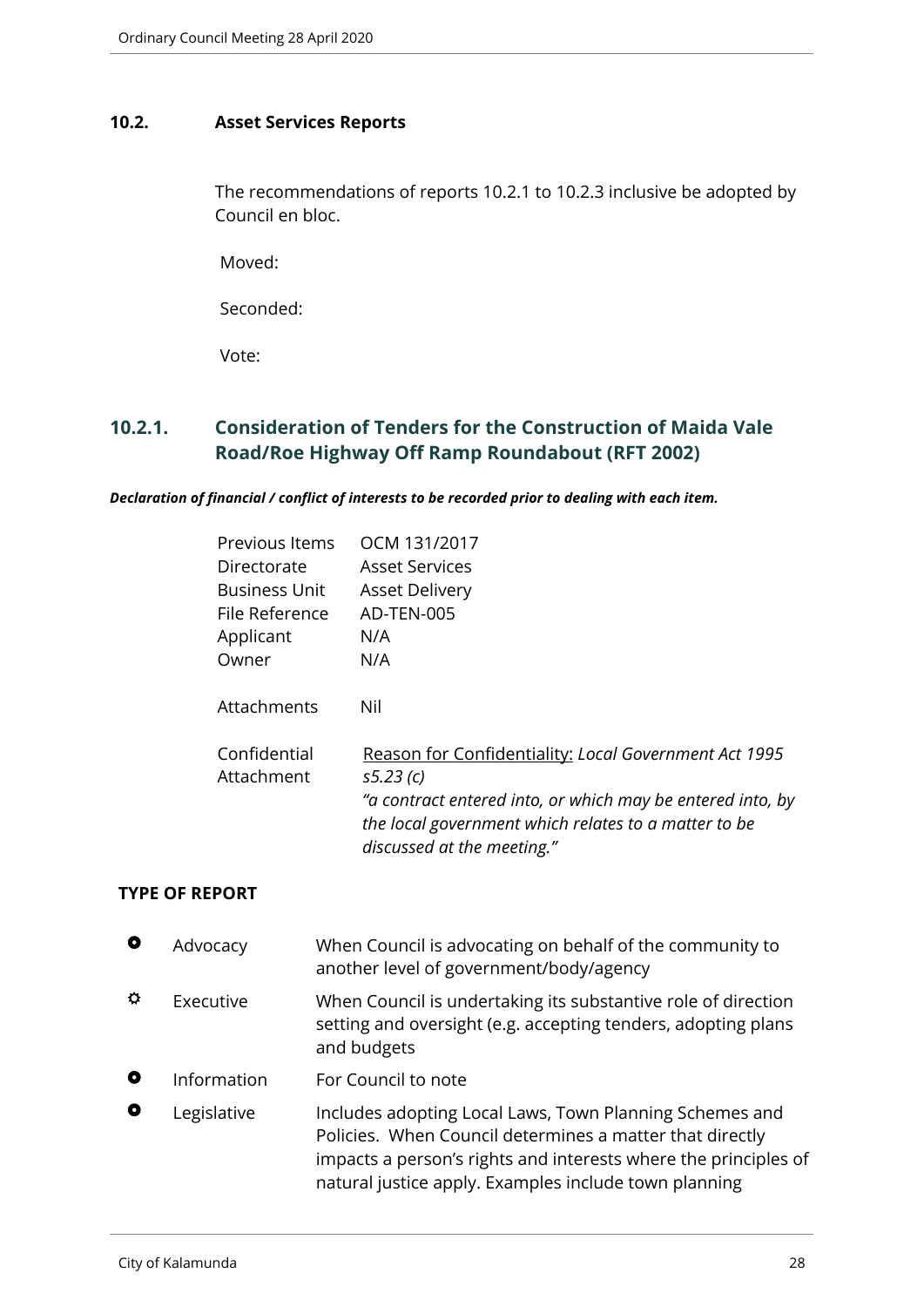applications, building licences, other permits or licences issued under other Legislation or matters that could be subject to appeal to the State Administrative Tribunal

*Kalamunda Advancing Strategic Community Plan to 2027*

#### **Priority 3: Kalamunda Develops**

**Objective 3.2** - To connect community to quality amenities. *Strategy 3.2.1* - Optimal management of all assets. *Strategy 3.2.2* - Provide and advocate for improved transport solutions and better connectivity through integrated transport planning.

#### **EXECUTIVE SUMMARY**

- 1. The purpose of this report is to consider the acceptance of a tender for construction of Maida Vale Road/Roe Highway Off Ramp Roundabout, Maida Vale.
- 2. The City of Kalamunda (City) issued the Request for Tender inviting tenders for Maida Vale Road/Roe Highway Off Ramp Roundabout (RFT 2002). Tenders were received and assessed.
- 3. It is recommended Council accepts the tender from JEK Pty Ltd ACN 008 942 783 trading as HAS Earthmoving for the works for a lump sum price of \$448,150.63 (excluding GST).
- 4. It is also recommended that Council note that this project will be continued into the 2020/21 Financial Year and that additional funding will be needed in the 2020/21 Budget to complete the works.

#### **BACKGROUND**

5. The project involves the construction of a new roundabout at the current intersection of Maida Vale Road and Roe Highway off ramp. It includes earthworks and a new pavement treatment on all approaches, with drainage and streetlighting upgrades.

#### **DETAILS AND ANALYSIS**

6. The City issued RFT 2002 seeking to engage a contractor to undertake the construction of a new roundabout at Maida Vale Road/Roe Highway Off Ramp. Tenders closed on 25 February 2020. Four tenders were received by the closing date.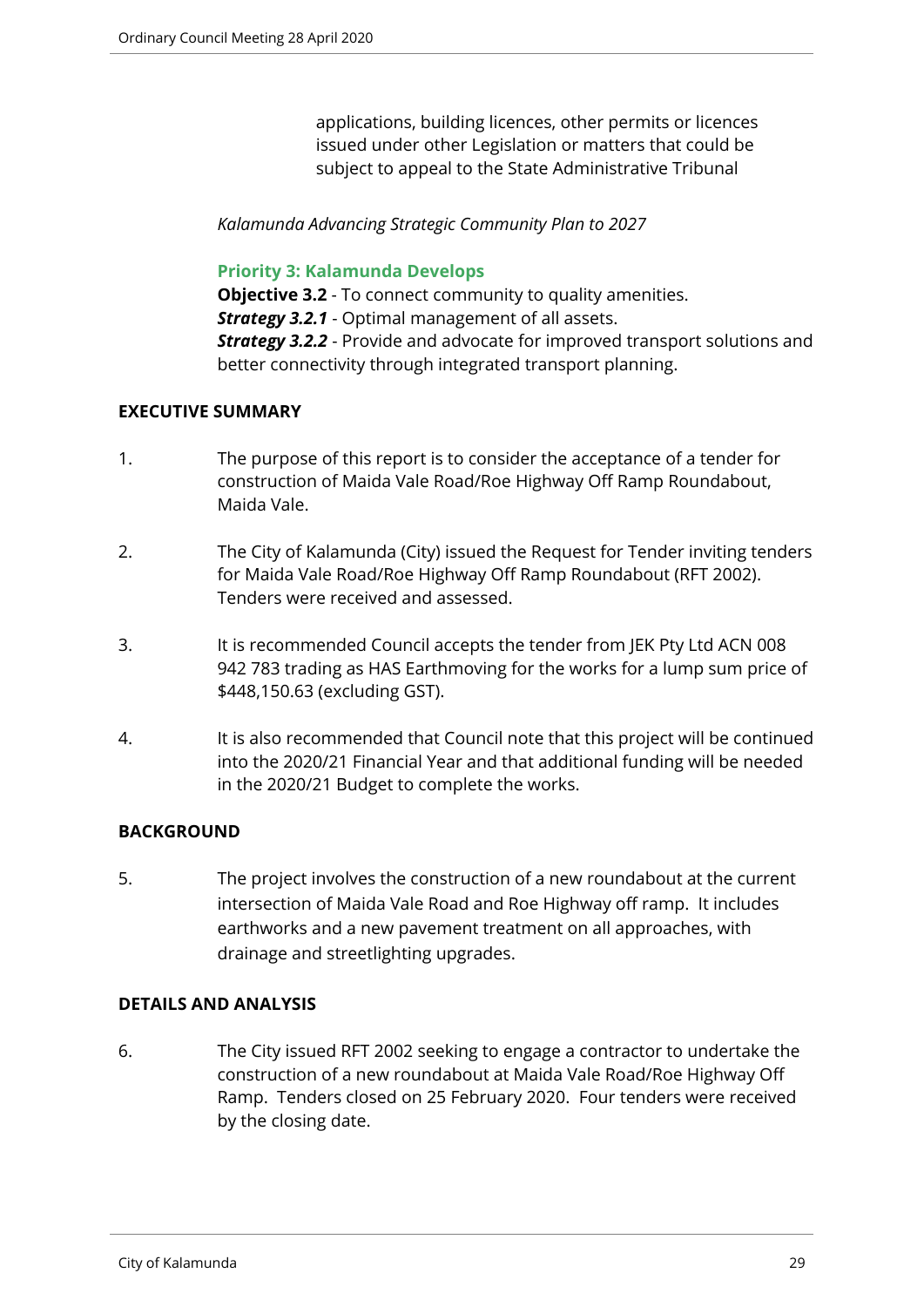- 7. Tenders received by the closing date were from the following companies (in alphabetical order):
	- a) Advanteering Civil Engineers;
	- b) HAS Earthmoving;
	- d) TRACC Civil; and
	- e) West Coast Profilers.
- 8. An Evaluation Panel was convened of suitably qualified City officers to assess the tenders received.
- 9. Tenders were assessed in a staged process of firstly checking for compliance to matters set out in the tender invitation. Compliant tenders were then assessed against qualitative criteria (again set out in the tender invitation). The Qualitative Criteria and weighting were determined as follows:

| <b>Qualitative Criteria</b>                       | Weighting |
|---------------------------------------------------|-----------|
| Relevant Experience                               | 30%       |
| Tenderer's Resources                              | 20%       |
| Key Personnel Skills & Experience                 | 20%       |
| Demonstrated Understanding of the<br>Requirements | 30%       |

- 10. Tenders which met or exceeded the qualitative pass mark of 60% were then assessed for price.
- 11. All tenders received met the compliance criteria.
- 12. The four compliant tenders were ranked as follows regarding the Qualitative Criteria:

| <b>Tenderer</b>                     | <b>Score</b> | <b>Rank</b> |
|-------------------------------------|--------------|-------------|
| <b>Advanteering Civil Engineers</b> | 72%          |             |
| <b>West Coast Profilers</b>         | 72%          |             |
| <b>HAS Earthmoving</b>              | 69%          | 3           |
| <b>TRACC Civil</b>                  | 57%          |             |

13. Three tenders achieved the required minimum of 60% as a Qualitative Pass Mark.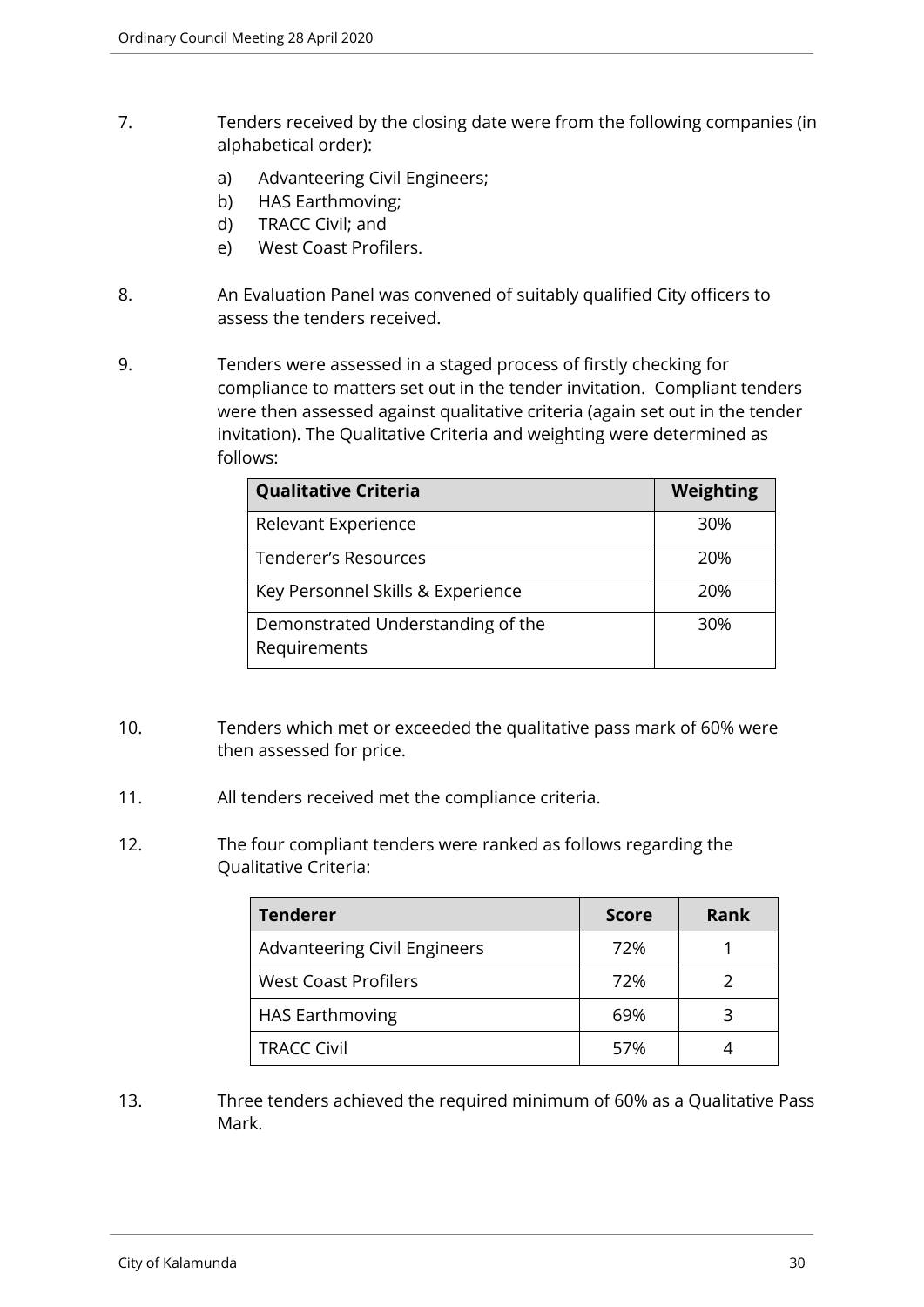- 14. A price assessment was then undertaken for these three tenders to determine the best value for money outcome for the City.
- 15. The tender evaluation report is provided as Confidential Attachment 1 to this report.
- 16. The recommended tender best satisfied the City's requirements in terms of:
	- a) meeting or exceeding the qualitative assessment benchmark;
	- b) proven capacity and capability to the undertake the work;
	- c) satisfying reference checks from previous clients;
	- d) satisfying independent financial reference checks of the proposed contractor; and
	- e) providing the best value for money outcome.
- 17. The Evaluation Panel has recommended HAS Earthmoving as the preferred Tenderer for its lump sum price of \$448,150.63 (excluding GST) to undertake the construction of a new roundabout at Maida Vale Road/Roe Highway Off Ramp.

#### **APPLICABLE LAW**

18. Section 3.57 of *Local Government Act 1995*. Part 4 of the *Local Government (Functions and General) Regulations 1996*.

#### **APPLICABLE POLICY**

19. Policy C-PP01 – Purchasing, has been followed and complied with.

#### **FINANCIAL CONSIDERATIONS**

- 20. The original budget for this project was \$343,000 with \$228,667 to be funded from the State Metropolitan Regional Road Group (MRRG) project fund and \$114,333 from City Municipal Funds on the standard 2/3rd, 1/3rd funding model.
- 21. As the project design phase evolved, several significant changes to the overall design were necessary to meet Main Roads approvals. During this process, the MRRG agreed to a revised project budget of \$462,448 with their funding increased proportionally.
- 22. Tenders were called on the basis of this revised project budget which encompassed a construction pre-tender estimate of \$403,547. The recommended tender sum of \$448,150.63 is ~11% above pre-tender estimate.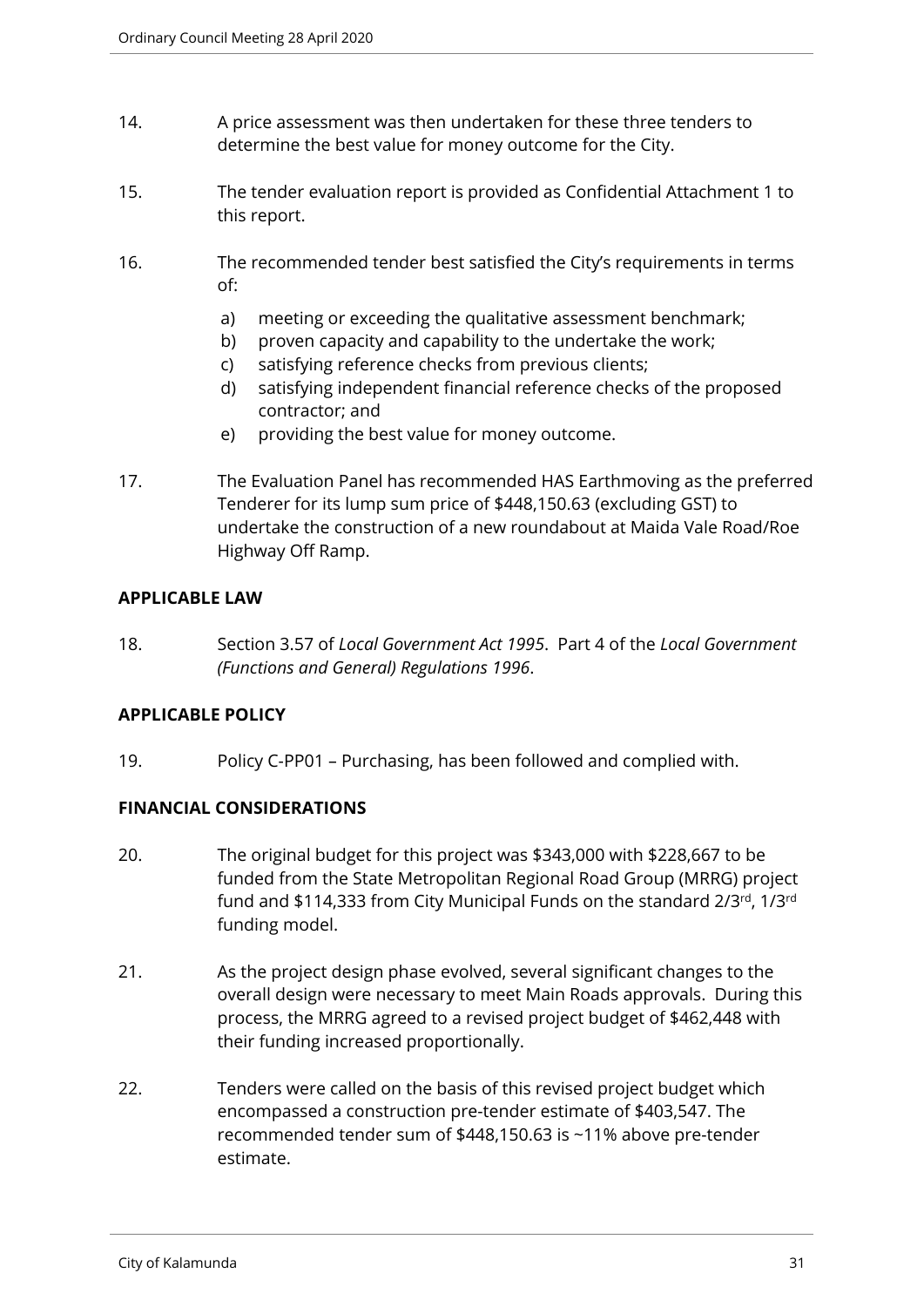- 23. A review of the tenders and pre-tender estimate suggests that some underestimation of unit rates for this project has occurred.
- 24. It is proposed that a revised project budget be adopted of \$535,000 which includes design, superintendence, traffic management, lines and signs, and this contract cost and a project construction contingency. This will necessitate additional funding of \$75,552. The City will be unable to seek further funding from MRRG for this work.
- 25. The project is anticipated to be completed during November 2020. It is proposed that the additional funding for the revised project budget is dealt with within the 2020/2021 Budget process in terms of Municipal Funds or Reserves.
- 26. From time to time during the construction works, there may be the need to approve variations to the construction contract to meet the design intent. These variations to the construction contract would be funded from the project contingency. In awarding this contract, Council also approves any increases in the contract sum necessary from variations as determined by the Superintendent of the Contract. If the project budget cannot be maintained, further approval from Council will be sought.

# **SUSTAINABILITY**

27. Nil.

#### **RISK MANAGEMENT**

28. **Risk**: The Contractor fails to fulfil the requirements of the contract (in terms of scope, time or quality) leading to increased costs to the City or delays in project completion. **Consequence Likelihood Rating** Unlikely | Moderate | Low **Action/Strategy** a) clearly defined scope of works and specifications have been developed; b) construction to be supervised by the City to validate quality; and c) the contract to be entered into provides for claims against the contractor for remedial action if needed.

#### **CONCLUSION**

29. The City is satisfied that the recommended tenderer has the capability and capacity to undertake the works to the required scale of scope, time and cost.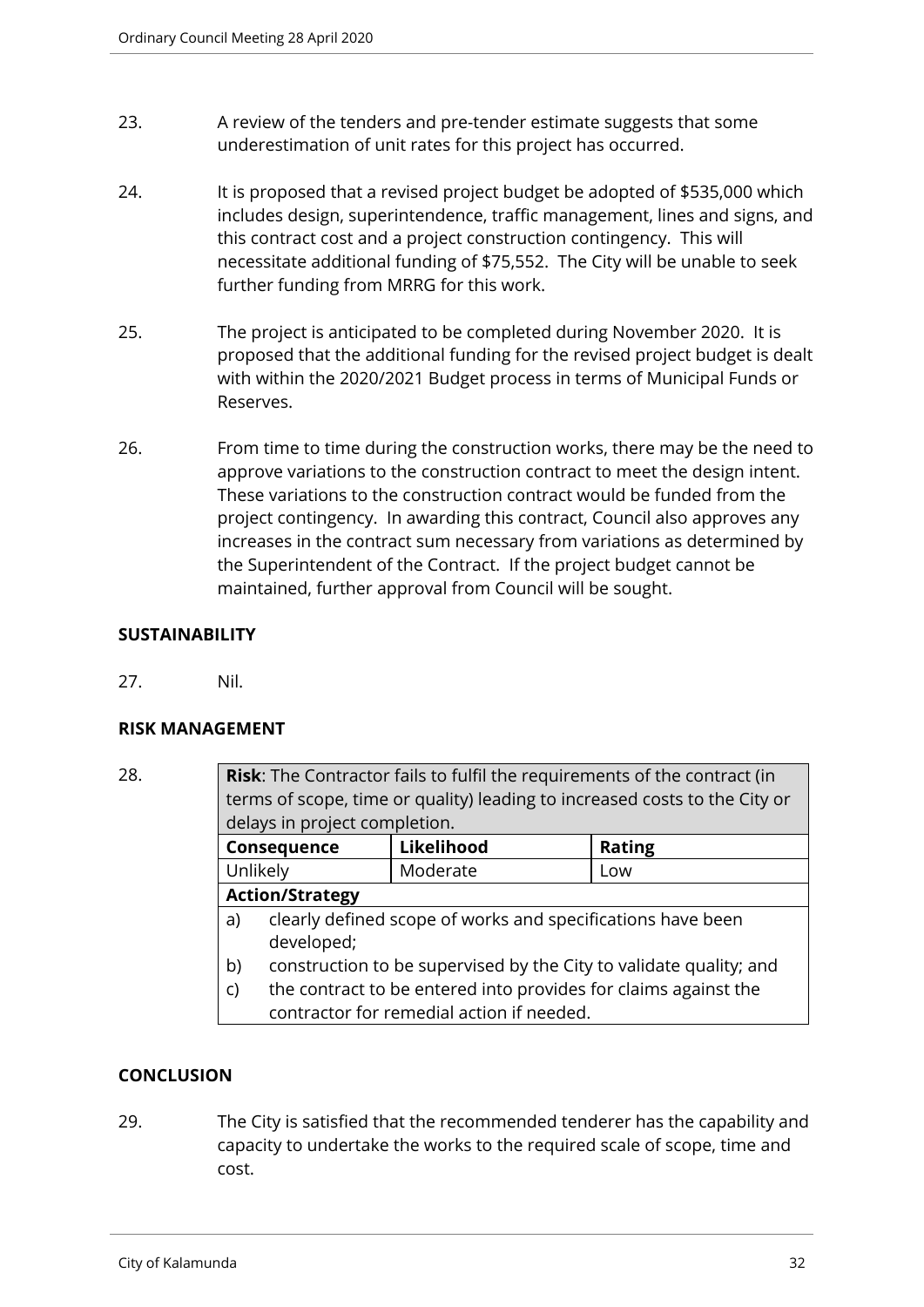#### **Voting Requirements: Simple Majority**

#### **RECOMMENDATION**

That Council:

- 1. ACCEPT the tender for construction of Maida Vale Road/Roe Highway Off Ramp Roundabout, Maida Vale (RFT 2002) from JEK Pty Ltd ACN 008 942 783 trading as HAS Earthmoving for its lump sum price of \$448,150.63 (plus GST);
- 2. APPROVE the use of project contingency funding if required within the approved project budget for any variations to the works contract necessary to achieve the intent of the contract; and
- 3. NOTE that additional project funding of \$75,552 will be required as part of the 2020/2021 Budget deliberations.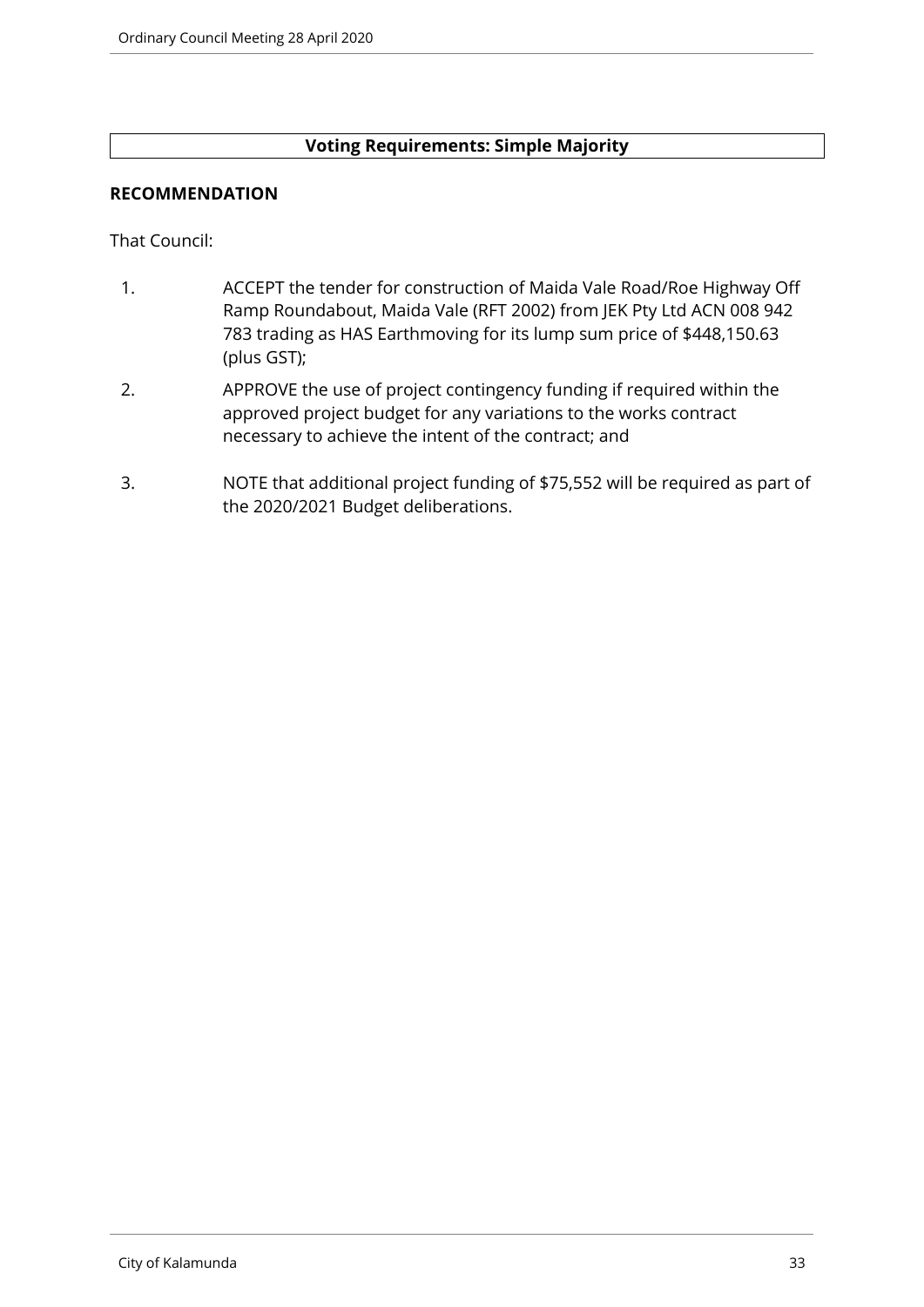# <span id="page-33-0"></span>**10.2.2. Consideration of Tenders for the Provision of Mowing Services (RFT 2006)**

#### *Declaration of financial / conflict of interests to be recorded prior to dealing with each item.*

| Previous Items       | OCM 183/2012                                                                                                                                                                                                        |
|----------------------|---------------------------------------------------------------------------------------------------------------------------------------------------------------------------------------------------------------------|
| Directorate          | <b>Asset Services</b>                                                                                                                                                                                               |
| <b>Business Unit</b> | Parks & Environmental Services                                                                                                                                                                                      |
| File Reference       | AD-TEN-005                                                                                                                                                                                                          |
| Applicant            | N/A                                                                                                                                                                                                                 |
| Owner                | City of Kalamunda                                                                                                                                                                                                   |
| Attachments          | Nil                                                                                                                                                                                                                 |
| Confidential         | <b>Tender Evaluation Report</b>                                                                                                                                                                                     |
| Attachment           | Reason for Confidentiality: Local Government Act 1995<br>s5.23 (c) "a contract entered into, or which may be entered<br>into, by the local government which relates to a matter to be<br>discussed at the meeting." |

#### **TYPE OF REPORT**

| O         | Advocacy    | When Council is advocating on behalf of the community to<br>another level of government/body/agency                                                                                                                                                                                                                                                                                                                                |
|-----------|-------------|------------------------------------------------------------------------------------------------------------------------------------------------------------------------------------------------------------------------------------------------------------------------------------------------------------------------------------------------------------------------------------------------------------------------------------|
| ♦         | Executive   | When Council is undertaking its substantive role of direction<br>setting and oversight (e.g. accepting tenders, adopting plans<br>and budgets                                                                                                                                                                                                                                                                                      |
| $\bullet$ | Information | For Council to note                                                                                                                                                                                                                                                                                                                                                                                                                |
| O         | Legislative | Includes adopting Local Laws, Town Planning Schemes and<br>Policies. When Council determines a matter that directly<br>impacts a person's rights and interests where the principles of<br>natural justice apply. Examples include town planning<br>applications, building licences, other permits or licences<br>issued under other Legislation or matters that could be<br>subject to appeal to the State Administrative Tribunal |

#### **STRATEGIC PLANNING ALIGNMENT**

*Kalamunda Advancing Strategic Community Plan to 2027*

#### **Priority 1: Kalamunda Cares and Interacts**

**Objective 1.2** - To provide a safe and healthy environment for community to enjoy.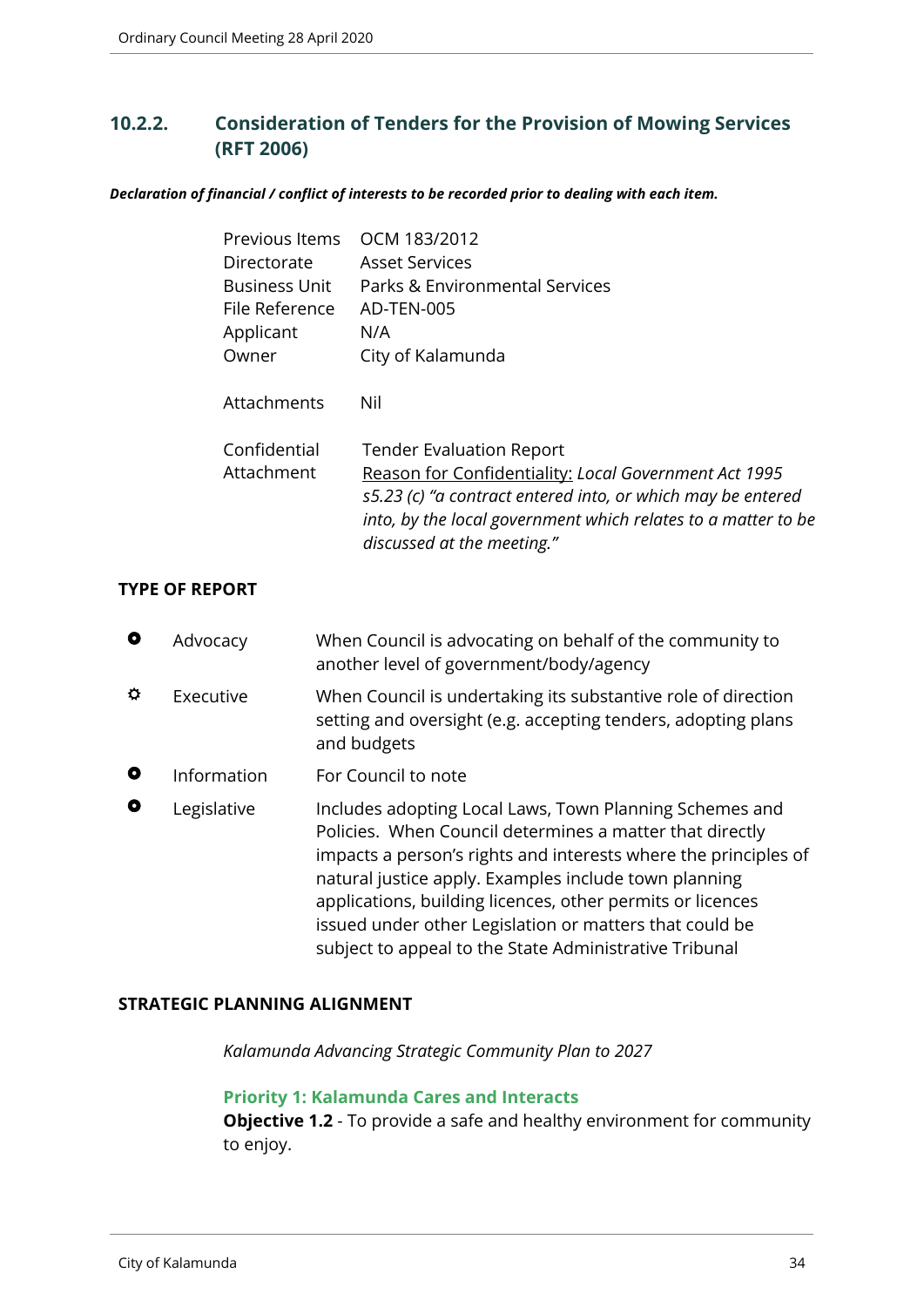**Strategy** - 1.2.3 Provide high quality and accessible recreational and social spaces and facilities.

#### **Priority 3: Kalamunda Develops**

**Objective 3.2** - To connect community to quality amenities. *Strategy 3.2.1* - Optimal management of all assets.

#### **EXECUTIVE SUMMARY**

- 1. The purpose of this report is to seek Council approval to award a tender seeking to engage a contractor to provide Mowing Services (RFT 2006).
- 2. This will be a services contract providing labour and materials to undertake the mowing services of selected sports grounds, reserves and residential verges throughout the City of Kalamunda (City) to augment services undertaken in house.
- 3. It is recommended Council accept the tender from LLS Australia Pty Ltd (T/A Lochness Landscape Services) ACN 606 751 366 based on the schedule of rates for an initial three-year period with the option to extend for two single year extensions.

# **BACKGROUND**

- 4. The City's tendered contract for reserve mowing lapsed on 12 February 2020.
- 5. Since this time, a request for quote for the work has been in place. This arrangement is due to cease on 17 May 2020.
- 6. It was decided to undertake a Tender for General Mowing Services for both programmed and ad hoc services to better meet demand in accordance with agreed service standards.

#### **DETAILS AND ANALYSIS**

7. The City issued RFT 2006 seeking to engage a contractor to provide mowing services for selected sports grounds, reserves and residential verges, for an initial three-year period, with two optional single year extensions at the City's discretion. Tenders closed on 27 February 2020, with ten tenders received by the closing date.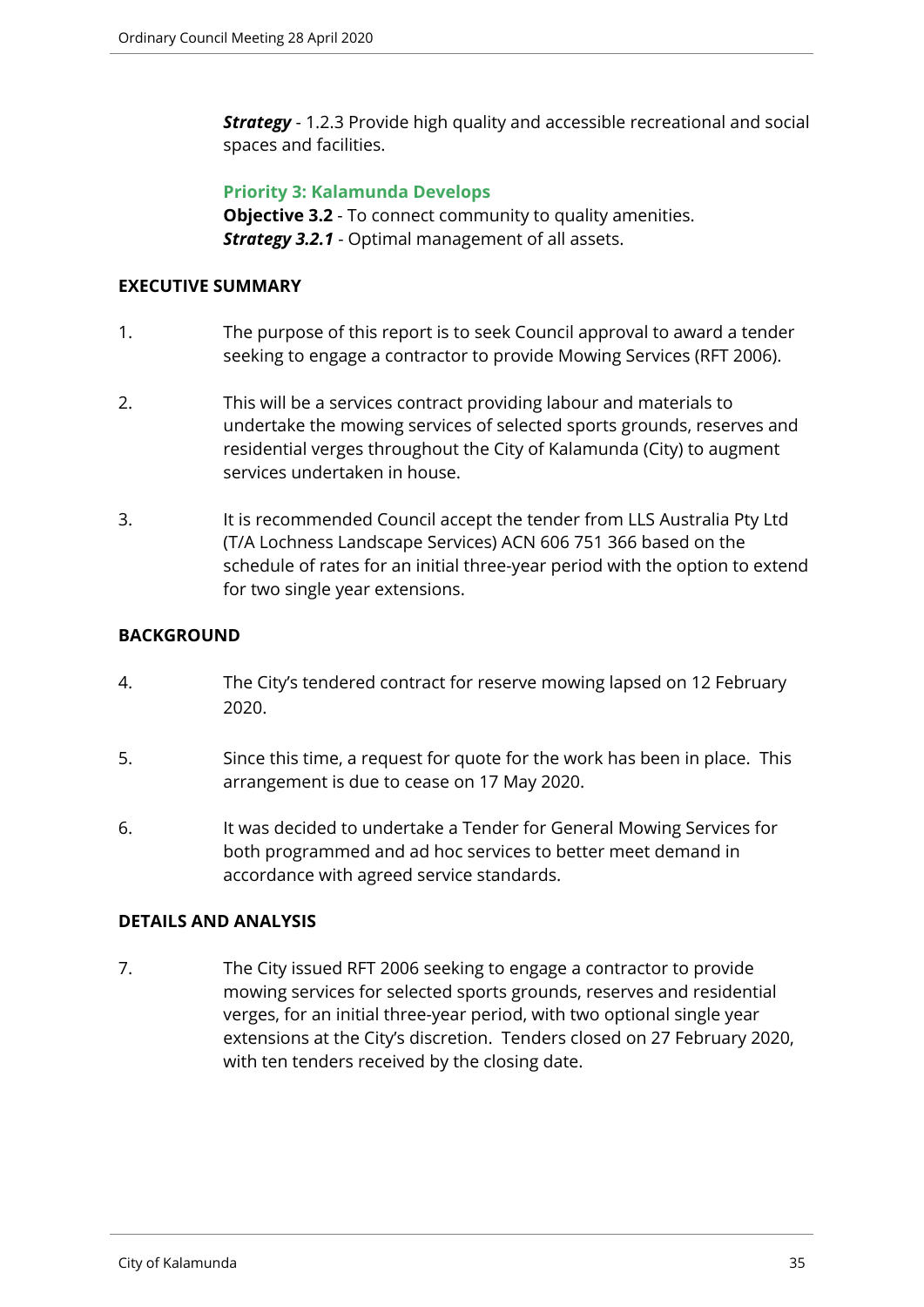- 8. Tenders received by the closing date were from the following companies (in alphabetical order):
	- a) Environmental Industries;
	- b) GAS Assets Pty Ltd T/A Gekko Contracting & Turf & Landscape Services
	- c) Green Options;
	- d) Gro-turf Pty Ltd;
	- e) Landscape and Maintenance Solutions;
	- f) LD Total Pty Ltd;
	- g) Lochness Landscape Services;
	- h) Skyline Landscape Services Pty Ltd
	- i) Turf Care WA Pty Ltd; and
	- j) Turfmaster Facility Management.
- 9. An Evaluation Panel was convened of suitable qualified City officers to assess the tenders received.
- 10. Tenders were assessed in a staged process of firstly checking for compliance to matters set out in the tender invitation. The Tender from Turfmaster Facility Management was non-compliant.
- 11. Compliant tenders were then assessed against the Qualitative Criteria (again set out in the tender invitation). The Qualitative Criteria and weighting were determined as follows:

| <b>Qualitative Criteria</b> | Weighting |
|-----------------------------|-----------|
| Demonstrated Experience     | 30%       |
| <b>Tenderer's Resources</b> | 70%       |

- 12. Five tender submissions met the required Qualitative Pass Mark (QPM).
- 13. The nine compliant tenders were ranked as follows regarding the Qualitative Criteria:

| <b>Tenderer</b>                                 | <b>Score</b> | <b>Rank</b> |
|-------------------------------------------------|--------------|-------------|
| Turf Care WA Pty Ltd                            | 70%          |             |
| Landscape and Maintenance Solutions             | 60%          | $=2$        |
| Lochness Landscape Services                     | 60%          | $=2$        |
| GAS Assets Pty Ltd T/A Gecko Contracting Turf & | 60%          | $=2$        |
| Landscape Services                              |              |             |
| Environmental Industries Pty Ltd                | 60%          | $=2$        |
| Skyline Landscape Services Pty Ltd              | 54%          | 6           |
| Gro-Turf Pty Ltd                                | 53%          |             |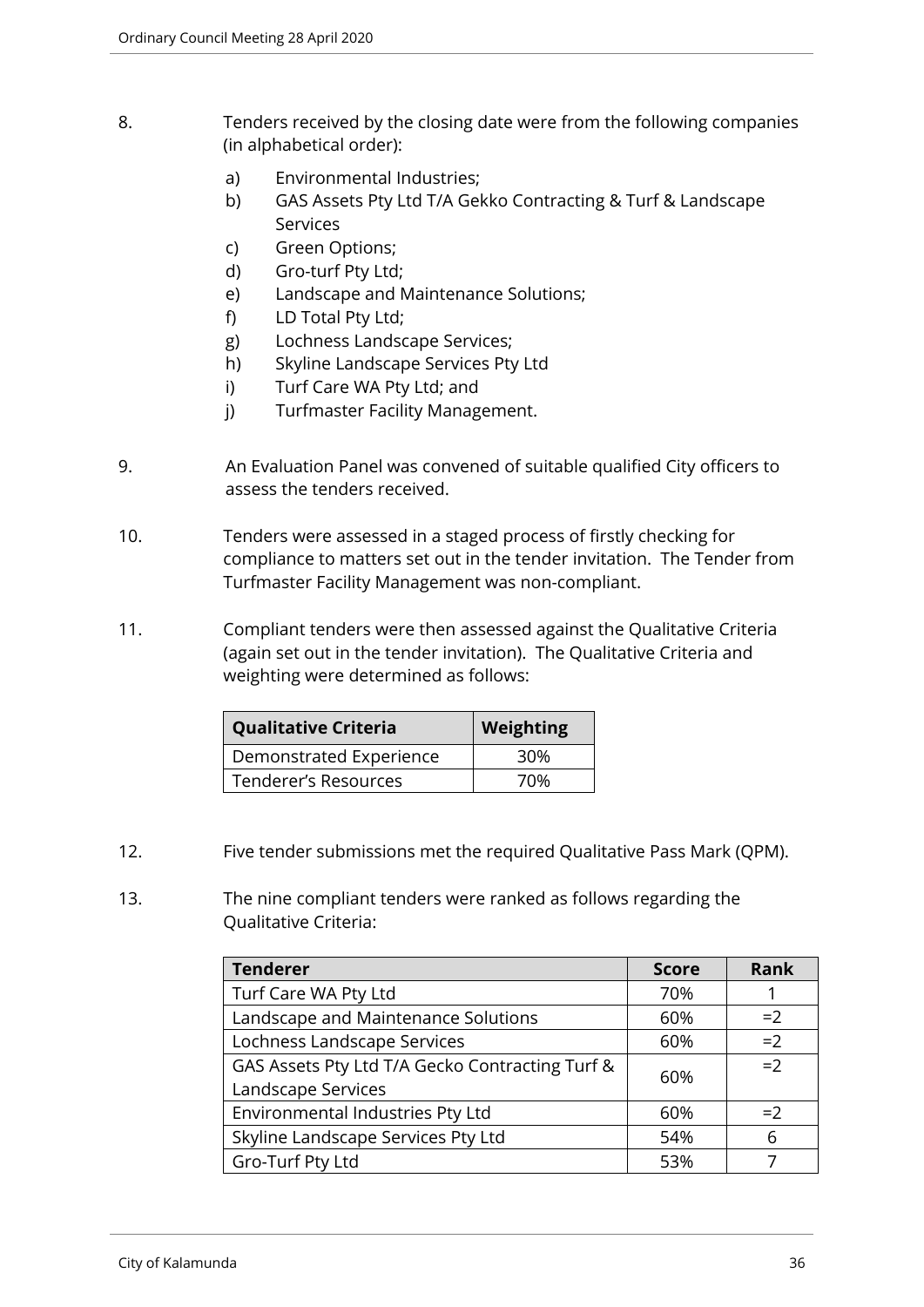| LD Total Pty Ltd     | 46% |  |
|----------------------|-----|--|
| <b>Green Options</b> | 40% |  |

- 14. Tenders which met or exceeded the qualitative pass mark of 60% were then assessed for price.
- 15. The contract has been constructed essentially as a fixed price contract for a variety of services required, their locations and frequencies. The City has the flexibility in the contract to scale up/down the services in response to matters such as changed growing conditions, service standards and change in mix between in-house and contracted services.
- 16. The tender evaluation report is provided as Confidential Attachment 1 to this report.
- 17. The recommended tender best satisfied the City's requirements in terms of:
	- a) meeting or exceeding the qualitative assessment benchmark;
	- b) proven capacity and capability to undertake the work;
	- c) satisfying reference checks from previous clients;
	- d) satisfying independent financial Corporate Scorecard check; and
	- e) providing the best value for money outcome.
- 18. For the purposes of evaluation of the tender prices, assessment was undertaken based on the fixed set of services set out in the tender invitation. The actual spend, year on year, will vary depending on circumstances.

#### **APPLICABLE LAW**

19. Section 3.57 of *Local Government Act 1995* and Part 4 of the *Local Government (Functions and General) Regulations 1996.*

#### **APPLICABLE POLICY**

20. Policy C-PP01 – Purchasing, has been followed and complied with.

#### **FINANCIAL CONSIDERATIONS**

21. It is estimated that this Contract will be in the order of \$1,254,531 annually depending on approved budgets in each Financial Year.

#### **SUSTAINABILITY**

22. Nil.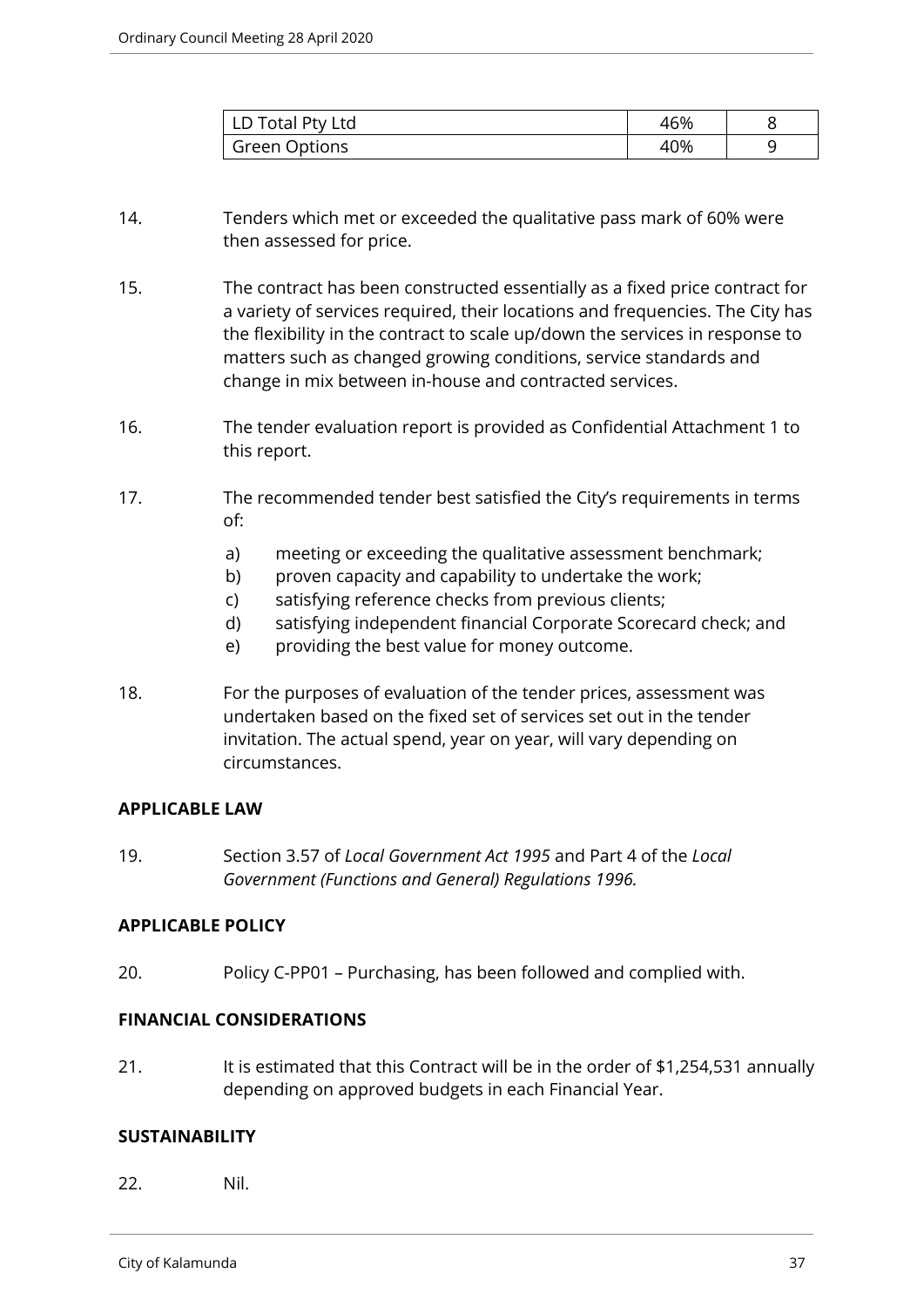#### **RISK MANAGEMENT**

23. **Risk**: The Contractor fails to fulfil the requirements of the contract, leading to increased costs to the City through re-tendering.

| Consequence            |                                                                 | Likelihood | <b>Rating</b> |
|------------------------|-----------------------------------------------------------------|------------|---------------|
| Insignificant          |                                                                 | Unlikely   | Low           |
| <b>Action/Strategy</b> |                                                                 |            |               |
| a)                     | Corporate scorecard confirms financial viability of contractor. |            |               |
| b)                     | Formal and detailed Qualitative criteria within Tender minimise |            |               |
|                        | risk.                                                           |            |               |

# **CONCLUSION**

24. After evaluating all the submissions from the various tenderers and taking all the risks into consideration, it is believed that Lochness Landscape Services proved to be the best value for money for the provision of Mowing Services for the City.

#### **Voting Requirements: Simple Majority**

#### **RECOMMENDATION**

That Council ACCEPT the tender for Mowing Services (RFT 2006) from LLS Australia Pty Ltd (T/A Lochness Landscape Services) ACN 606 751 366 as per the schedule of rates set out in Confidential Attachment 1 to this report for an initial three-year term with two further single year extensions at the City of Kalamunda's discretion.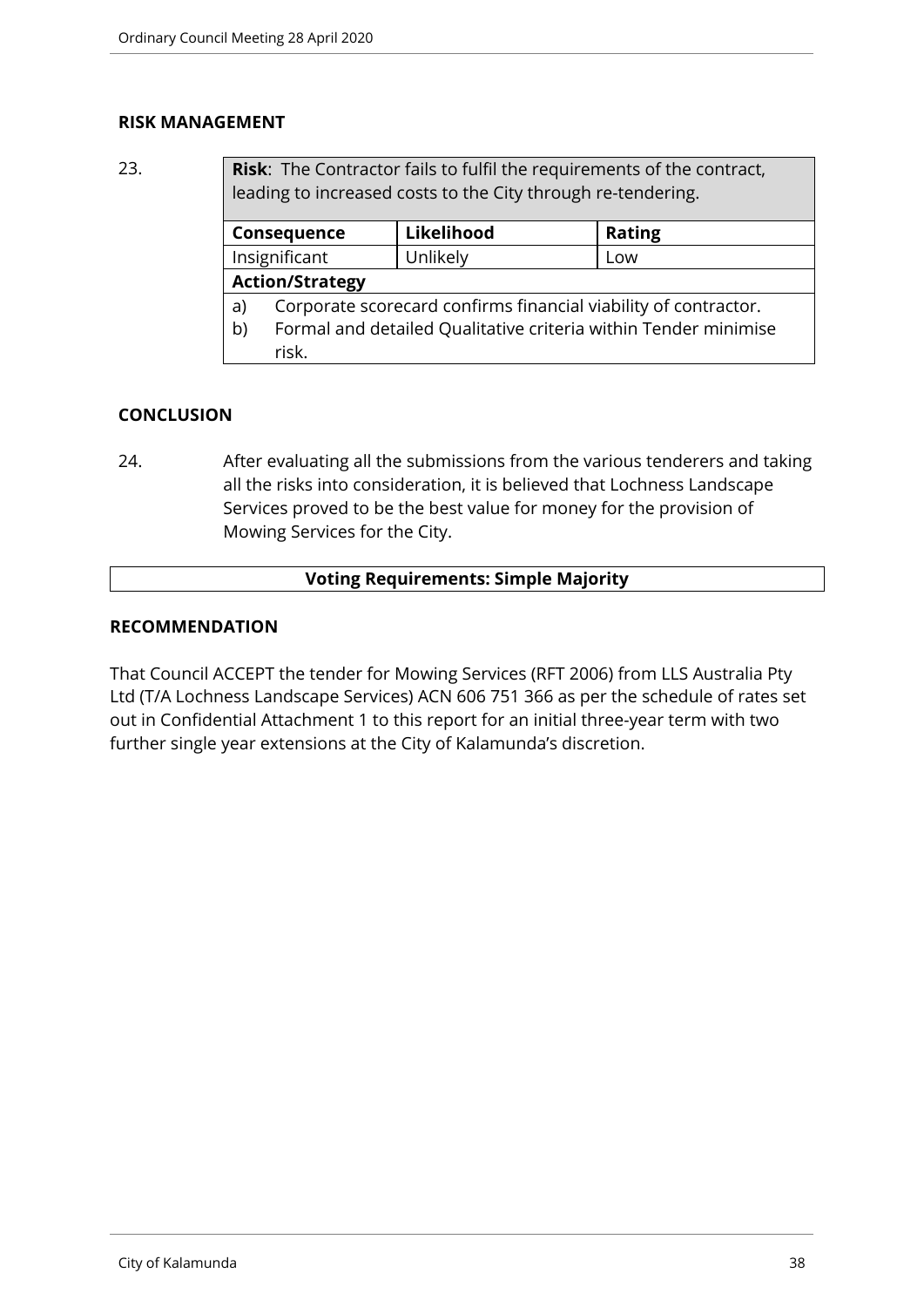# <span id="page-38-0"></span>**10.2.3. Department of Transport Long Term Cycle Network (LTCN)**

*Declaration of financial / conflict of interests to be recorded prior to dealing with each item.*

| Previous       | OCM 251/2019; OCM 107/2018 |
|----------------|----------------------------|
| ltems          |                            |
| Directorate    | <b>Asset Services</b>      |
| Business Unit  | <b>Asset Planning</b>      |
| File Reference | <b>EG-CMP-033</b>          |
| Applicant      | N/A                        |
| Owner          | N/A                        |
|                |                            |

Attachments 1. LTCN Map [**10.2.3.1** - 1 page]

#### **TYPE OF REPORT**

| ≎ | Advocacy    | When Council is advocating on behalf of the community to<br>another level of government/body/agency                                                                                                                                                                                                                                                                                                                                |
|---|-------------|------------------------------------------------------------------------------------------------------------------------------------------------------------------------------------------------------------------------------------------------------------------------------------------------------------------------------------------------------------------------------------------------------------------------------------|
| O | Executive   | When Council is undertaking its substantive role of direction<br>setting and oversight (e.g. accepting tenders, adopting plans<br>and budgets                                                                                                                                                                                                                                                                                      |
| O | Information | For Council to note                                                                                                                                                                                                                                                                                                                                                                                                                |
| O | Legislative | Includes adopting Local Laws, Town Planning Schemes and<br>Policies. When Council determines a matter that directly<br>impacts a person's rights and interests where the principles of<br>natural justice apply. Examples include town planning<br>applications, building licences, other permits or licences<br>issued under other Legislation or matters that could be<br>subject to appeal to the State Administrative Tribunal |

#### **STRATEGIC PLANNING ALIGNMENT**

*Kalamunda Advancing Strategic Community Plan to 2027*

#### **Priority 3: Kalamunda Develops**

**Objective 3.2** - To connect community to quality amenities. *Strategy 3.2.2* - Provide and advocate for improved transport solutions and better connectivity through integrated transport planning.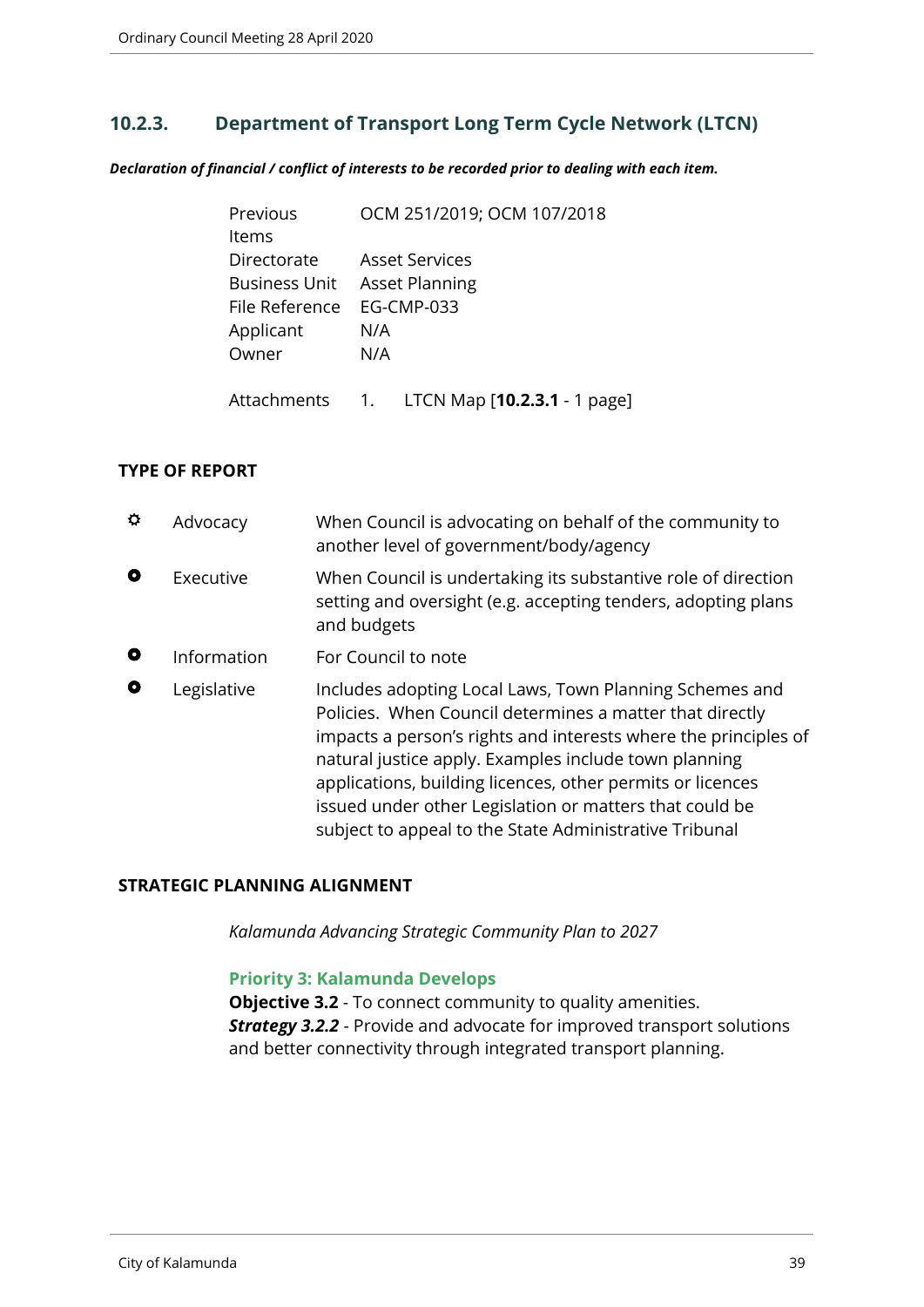#### **EXECUTIVE SUMMARY**

- 1. The purpose of this report is to consider the adoption of the Department of Transport's Long-Term Cycle Network (LTCN) developed by the Department in consultation with the City of Kalamunda (City).
- 2. Council endorsement of the LTCN is required in order to remain eligible for the Western Australian Bicycle Network (WABN) Program grant funding for cycling infrastructure projects.
- 3. It is recommended the LTCN be endorsed by Council.

#### **BACKGROUND**

- 4. At the Ordinary Meeting of Council of 26 June 2018, the City of Kalamunda Bicycle Plan – Technical Report (2017) and City of Kalamunda Bicycle Plan – Summary Report (2017) were adopted for implementation.
- 5. The City's Bicycle Plan included a plan of works covering over twenty years, as well as identifying actions to undertake advocacy, and communicate behaviour change and community awareness.

#### **DETAILS AND ANALYSIS**

- 6. The Department of Transport (Department) has developed a LTCN which will provide direction in the planning for bicycle infrastructure across the metropolitan Perth and Peel regions. As part of the development of this Plan, the Department is seeking endorsement of the LTCN by all metropolitan local governments.
- 7. As of July 2020, all WABN Program funding for local governments within Perth and Peel will be linked to the LTCN. The LTCN has been developed to also assist in state and federal funding decisions and applications.
- 8. Only bicycle routes shown in the LTCN and endorsed by the respective Council of the local government will be eligible for grants from July 2020.
- 9. The LTCN reflects the mapping of proposed bicycle routes only.
- 10. The City of Kalamunda Bicycle Plan (2017) has been used by the Department of Transport in the development of the LTCN.
- 11. The mapping has been reviewed by the City and there are some minor additions and changes to bicycle routes within the City of Kalamunda. A map of the LTCN routes, showing the additions, is shown in Attachment 1.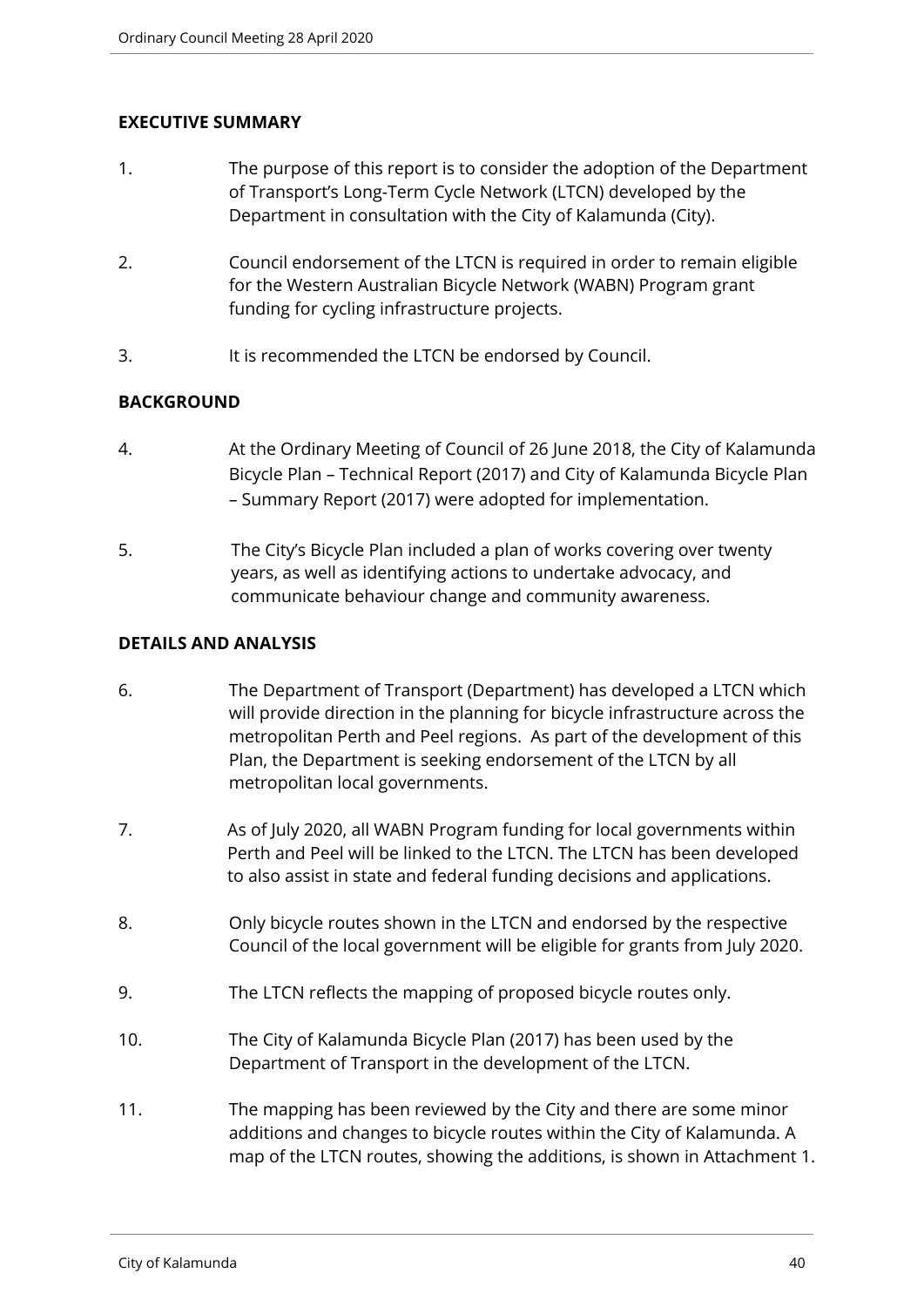- 12. The additions to the routes provided in the City of Kalamunda Bicycle Plan are:
	- a) a Secondary Cycling Route along Crystal Brook Road from Kelvin Road to Welshpool Road East;
	- b) a Secondary Cycling Route along Welshpool Road East from Crystal Brook Road past Tonkin Highway to Hale Road;
	- c) a Local Cycling Route passing Mary's Mount Catholic Primary School along Davies Crescent and other local streets; and
	- d) a Local Cycling Route passing Gooseberry Hill Primary School along Huntley Street and other local streets.
- 13. The changes to the routes provided by the City's Bicycle Plan are that LTCN does not include training routes.
- 14. The LTCN does not require the City of Kalamunda to alter the priority of delivery or timing of bicycle infrastructure. It also does not commit Council or the Department of Transport to deliver all, or any part, of the LTCN within a specific timeframe.
- 15. There are also no commitments to funding the routes within the LTCN.
- 16. Endorsement by Council will confirm the support for local and state government agencies to work collaboratively in delivering the aspirational LTCN over the longer term.

#### **APPLICABLE LAW**

17. The *Road Traffic Code* (2000) applies to any works in the road reserve.

# **APPLICABLE POLICY**

18. There are no Council policies which directly relate to this subject.

#### **STAKEHOLDER ENGAGEMENT**

19. Community consultation will be undertaken as required as part of the detailed planning and delivery of actions arising from the City's Bicycle Plan.

#### **FINANCIAL CONSIDERATIONS**

20. In 2018, Council endorsed funding in the order of \$500,000 per annum to deliver the actions outlined in the City of Kalamunda Bicycle Plan.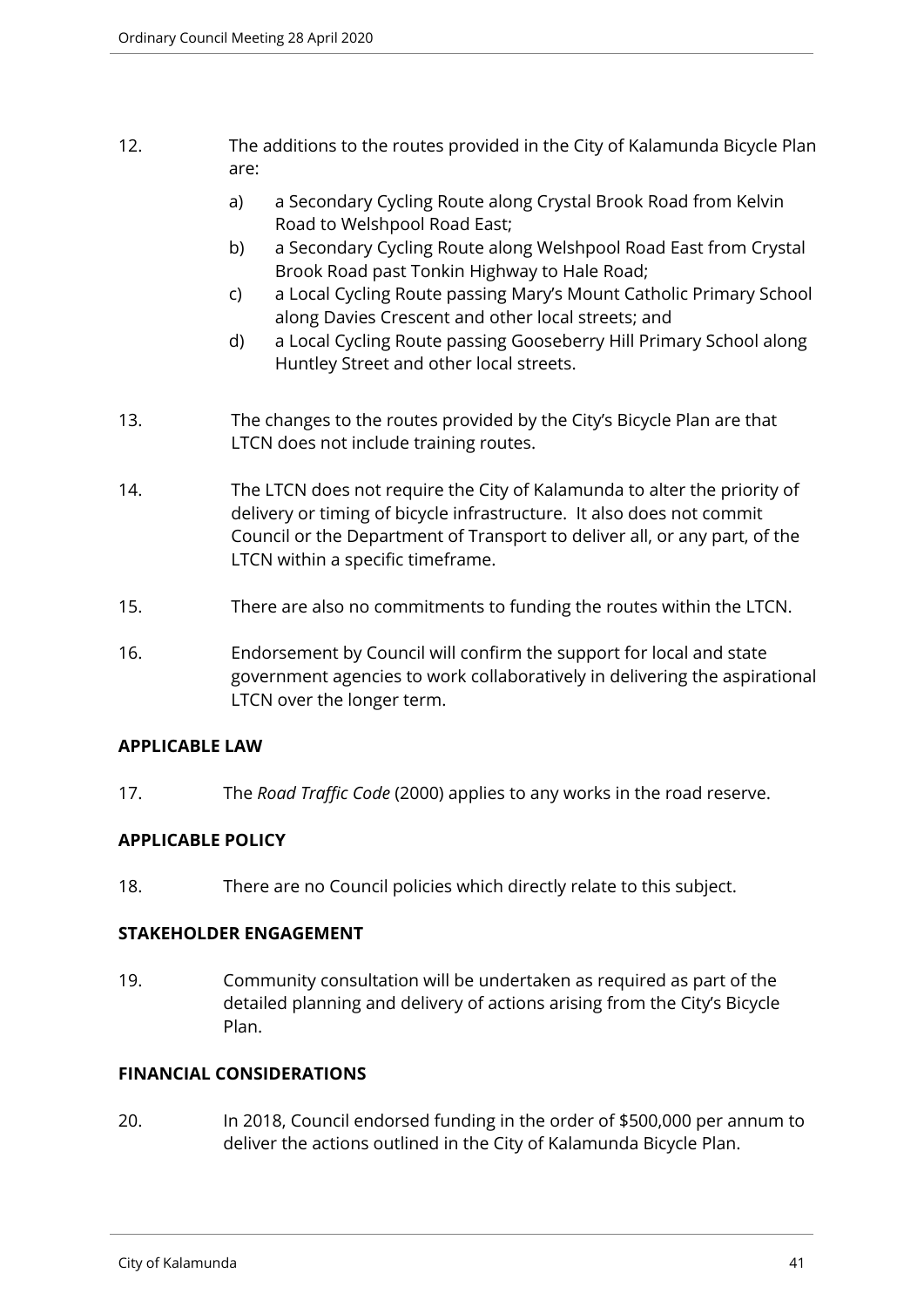#### **SUSTAINABILITY**

#### **Social Implications**

21. The LTCN will allow for consistent funding, planning and delivery of bicycle infrastructure throughout Perth and Peel to support cycling infrastructure for local communities.

#### **Economic Implications**

22. Improvements in cycling infrastructure support cycling-related tourism activities, alternative transport mode considerations and development opportunities.

#### **Environmental Implications**

23. Improvements in cycling infrastructure support increased cycling activities, leading to reduction in fossil fuel use, congestion, noise and emissions.

#### **RISK MANAGEMENT**

24. **Risk**: That the LTCN does not meet the needs of the community, resulting in resource and funding commitments that do not provide expected benefits.

| Consequence                                                                                                                                    | Likelihood | <b>Rating</b> |  |
|------------------------------------------------------------------------------------------------------------------------------------------------|------------|---------------|--|
| Moderate                                                                                                                                       | Unlikely   | Low           |  |
| <b>Action/Strategy</b>                                                                                                                         |            |               |  |
| Further consultation will be undertaken for individual projects to<br>establish detailed needs as projects arise, where relevant and required. |            |               |  |

#### **CONCLUSION**

25. The LTCN aligns well with the City of Kalamunda Bicycle Plan, and the endorsement of the LTCN will ensure the City of Kalamunda can continue to access the WABN Program grant funding in the future.

#### **Voting Requirements: Simple Majority**

#### **RECOMMENDATION**

That Council ENDORSE the Long-Term Cycle Network developed by the Department of Transport.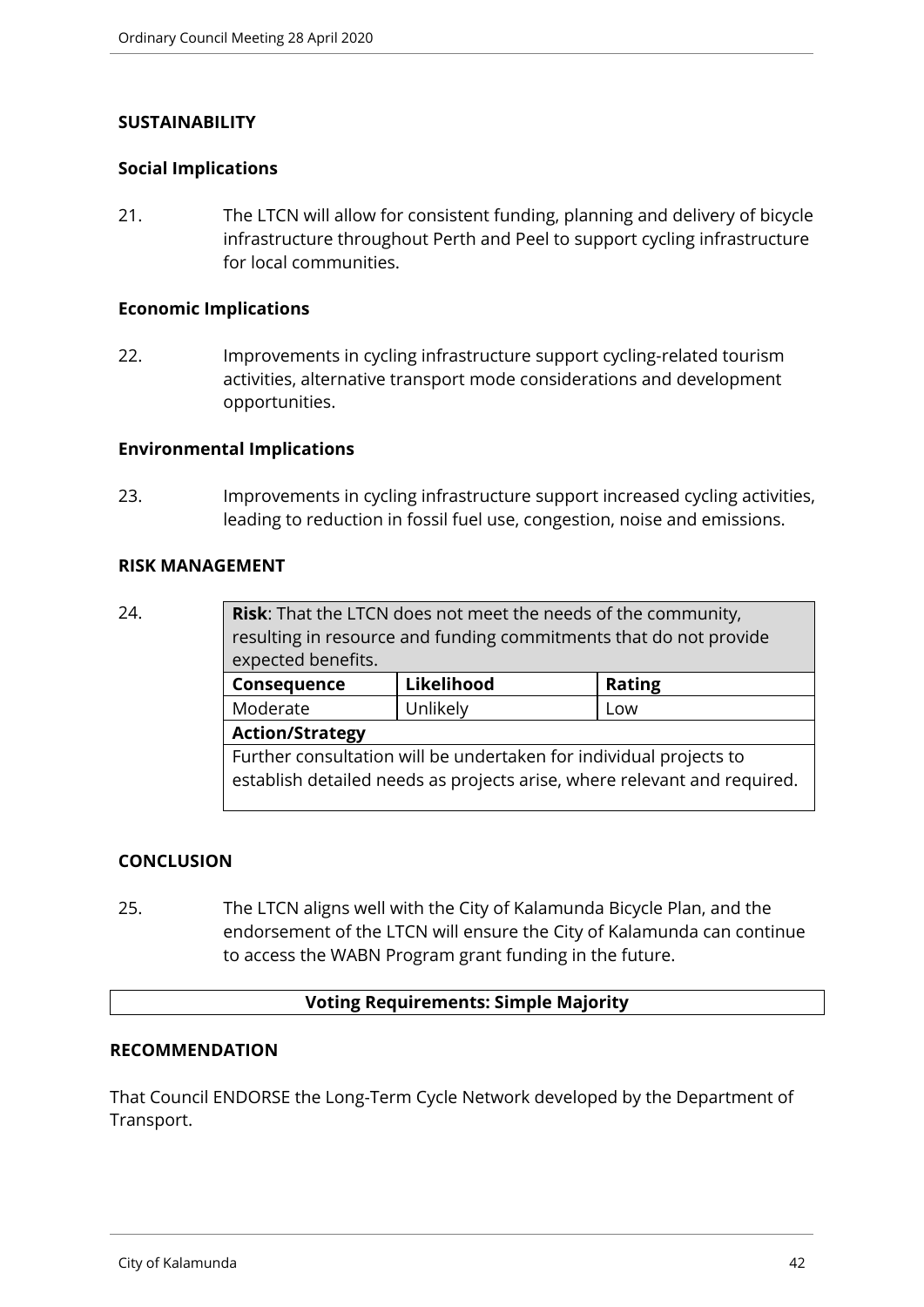# <span id="page-42-0"></span>**10.3. Chief Executive Officer Reports**

The recommendations of reports 10.3.1 to 10.3.3 be adopted by Council en bloc. Report 10.3.4 to be considered separately as an absolute majority vote is required.

Moved:

Seconded:

Vote:

# <span id="page-42-1"></span>**10.3.1. Draft Monthly Financial Statements to March 2020**

*Declaration of financial / conflict of interests to be recorded prior to dealing with each item.*

| Previous Items       | N/A                       |                                                                                                                                                                 |  |
|----------------------|---------------------------|-----------------------------------------------------------------------------------------------------------------------------------------------------------------|--|
| Directorate          |                           | Corporate Services                                                                                                                                              |  |
| <b>Business Unit</b> | <b>Financial Services</b> |                                                                                                                                                                 |  |
| File Reference       | FIR-SRR-006               |                                                                                                                                                                 |  |
| Applicant            | N/A                       |                                                                                                                                                                 |  |
| Owner                | N/A                       |                                                                                                                                                                 |  |
| Attachments          | 1.<br>2.                  | Statement of Financial Activity 31 March 2020<br>$[10.3.1.1 - 2$ pages]<br>Statement of Net Current Funding Position as of 31<br>March 2020 [10.3.1.2 - 1 page] |  |

#### **TYPE OF REPORT**

| $\bullet$ | Advocacy    | When Council is advocating on behalf of the community to<br>another level of government/body/agency                                                                                                                                                                                                           |
|-----------|-------------|---------------------------------------------------------------------------------------------------------------------------------------------------------------------------------------------------------------------------------------------------------------------------------------------------------------|
| ♦         | Executive   | When Council is undertaking its substantive role of direction<br>setting and oversight (eg accepting tenders, adopting plans<br>and budgets                                                                                                                                                                   |
| Ο         | Information | For Council to note                                                                                                                                                                                                                                                                                           |
| О         | Legislative | Includes adopting Local Laws, Town Planning Schemes and<br>Policies. When Council determines a matter that directly<br>impacts a person's rights and interests where the principles of<br>natural justice apply. Examples include town planning<br>applications, building licences, other permits or licences |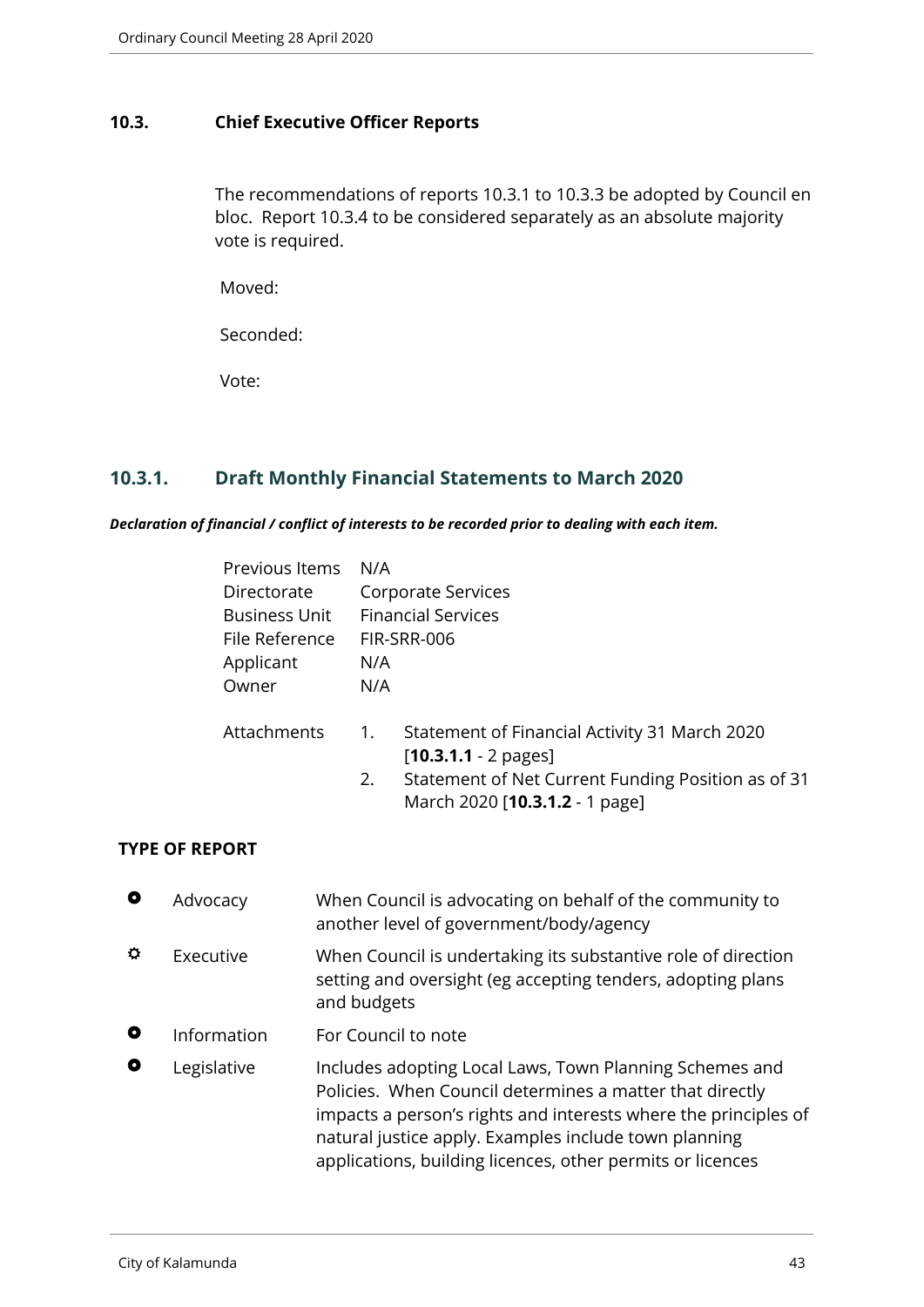issued under other Legislation or matters that could be subject to appeal to the State Administrative Tribunal

#### **STRATEGIC PLANNING ALIGNMENT**

*Kalamunda Advancing Strategic Community Plan to 2027*

#### **Priority 4: Kalamunda Leads**

**Objective 4.1** - To provide leadership through transparent governance. **Strategy 4.1.1** - Provide good governance. **Strategy 4.1.2** - Build an effective and efficient service based organisation.

#### **EXECUTIVE SUMMARY**

- 1. The purpose of this report is to provide Council with the Statutory Financial Statements for the period ended 31 March 2020.
- 2. The Statutory Financial Statements report on the activity of the City of Kalamunda (City) with comparison of the period's performance against the mid-term review budget adopted by the Council on 24 March 2020 for the 2019/2020 financial year.
- 3. It is recommended that Council receives the draft Monthly Statutory Financial Statements for the period ended 31 March 2020, which comprise:
	- a) Statement of Financial Activity (Nature or Type);
	- b) Statement of Financial Activity (Statutory Reporting Program);
	- c) Net Current Funding Position, note to financial report.

#### **BACKGROUND**

- 4. The Statement of Financial Activity (Attachment 1), incorporating various sub-statements, has been prepared in accordance with the requirements of the *Local Government Act 1995 (WA)* and Regulation 34 of the Local Government (Financial Management) Regulations 1996 (WA).
- 5. During the Special Council meeting held on 7 April 2020 the Council adopted the City's COVID 19 Financial Hardship policy, changes to budget 2019/2020 and recommendations to relieve the financial distress experienced by the community as a result of the current global situation. The following key measure are adopted in order to provide financial support to the Community:
	- a) Suspend lease rental for City owned buildings estimated impact of \$66,000.
	- b) Provide a full refund on all COVID-19 related cancelled bookings at City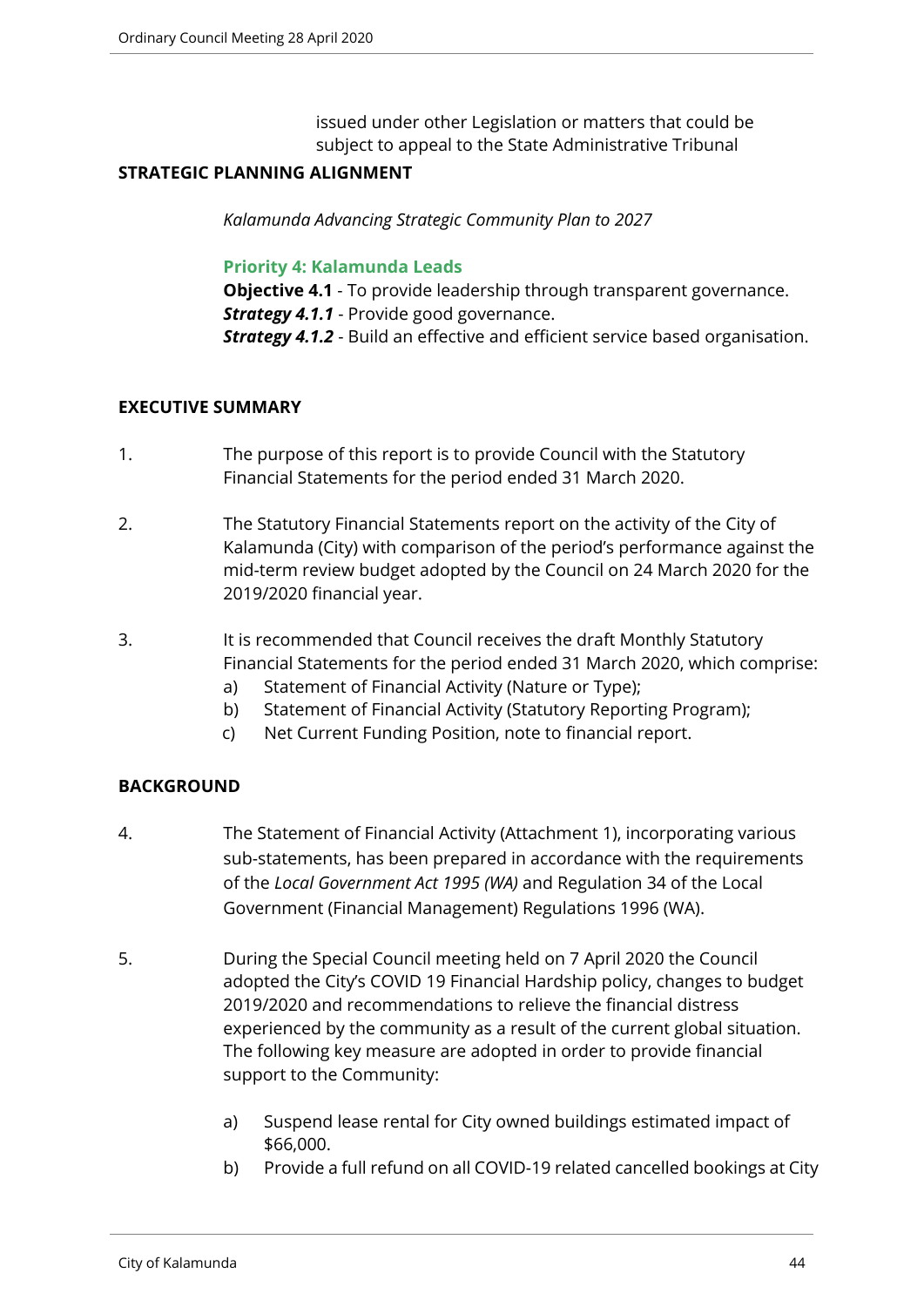properties or facilities estimated impact of \$372,000.

c) Suspend debt recovery through the courts for outstanding rates payments. This relates to General Procedure Claims that have been lodged for outstanding rates debtors. This will reduce incurring additional legal expenses to ratepayers during this time, with debt recovery to recommence subsequent to the COVID-19 crisis. This does not have a financial impact on the City as the legal costs are recovered from the ratepayer.

In total the above measures will result in an estimated reduction of \$438,000 of revenue for the 2019/20 financial year. It should be noted the statutory budget review was adopted by Council at its Ordinary Council Meeting on 24 March 2020 reporting a year end estimated accumulated surplus of \$3.5 million, which is sufficient to fund the financial relief efforts mentioned.

6. The opening funding position in the Statement of Financial Activity reflects the audited surplus carried forward from 2018/2019. The adjustment to fees and charges and the accumulated surplus as a result of the special council meeting on 7 April 2020, will be incorporated into the April 2020 month end results.

#### **DETAILS AND ANALYSIS**

7. The Local Government Act 1995 (WA) requires Council to adopt a percentage or value to be used in reporting variances against Budget. Council has adopted the reportable variances of 10% or \$50,000 whichever is greater.

#### **FINANCIAL COMMENTARY**

# **Statement of Financial Activity by Nature and Type for the period ended 31 March 2020**

8. This Statement reveals a net result surplus of \$14,818,728 compared to budget for the same period of \$11,817,388.

#### **Operating Revenue**

- 9. Total Revenue excluding rates is under budget by \$73,471. This is made up as follows:
	- a) Operating Grants, Subsidies and Contributions are over budget by \$13,117. The variance is within the reporting threshold.
	- b) Fees and Charges are under budget by \$100,198. This is an aggregate result of minor variances in individual fee categories.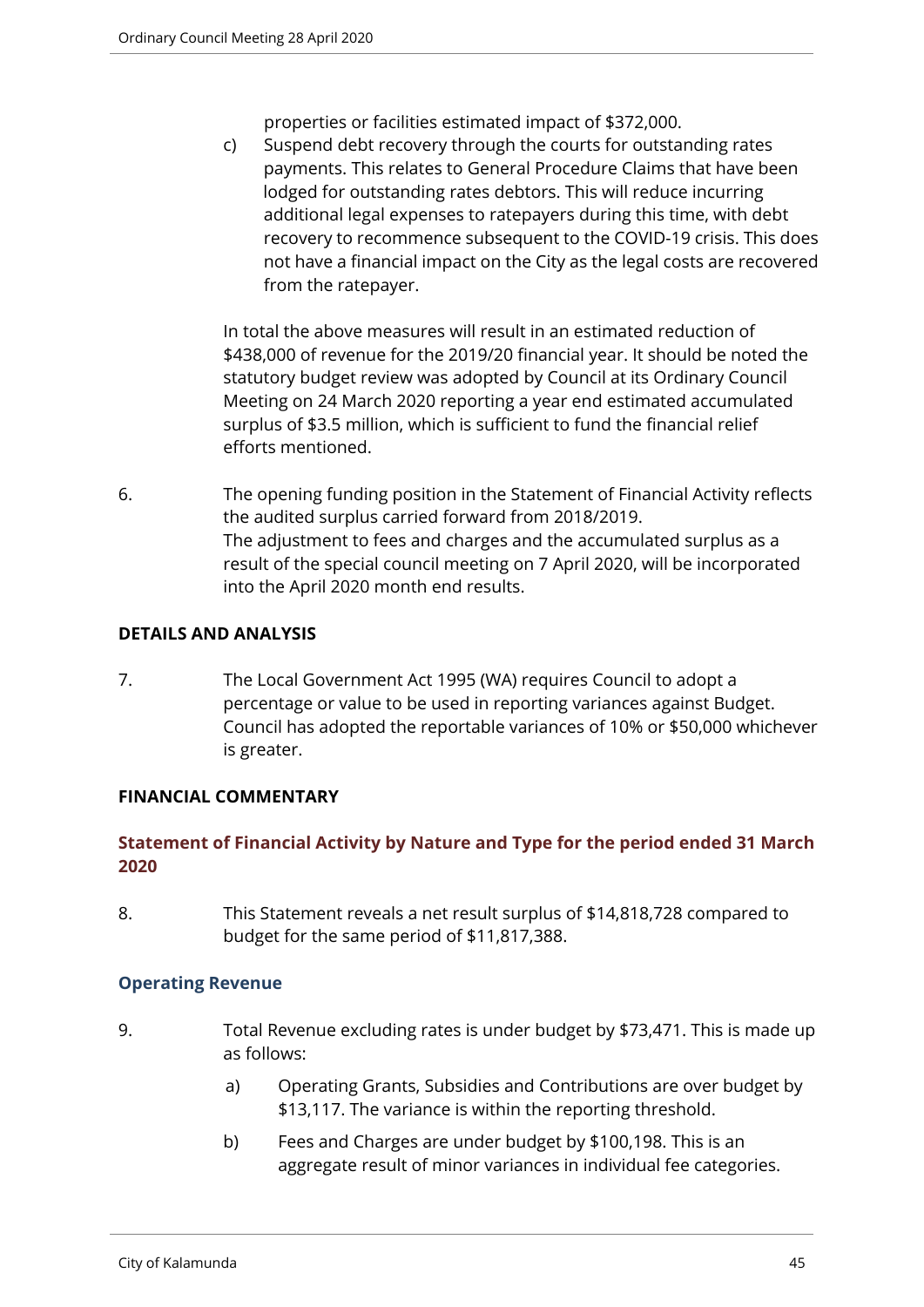- c) Interest Income is over budget by \$26,921. This is primarily due to, majority of the term deposits matured during February 2020.
- d) Other Revenue is under budget by \$16,799. This is mainly due to the lower than projected revenue from fines and enforcements.

# **Operating Expenditure**

- 10. Total expenditure is under budget by \$2,698,430. The significant variances within the individual categories are as follows:
	- a) Employment Costs are under budget by \$853,815, which is primarily due to vacant positions and aggregate result of minor variances in various business units.
	- b) Materials and Contracts are under budget by \$1,466,557. The work programmes and planned projects are currently under review due to the prevailing economic situation.
	- c) Utilities are under budget by \$10,297, which mainly relates to street lighting costs which is lower than projected;
	- d) Depreciation, although a non-cash cost, is tracking under budget, reporting a variance of \$299,654. During the mid-term review budgeted depreciation has been reduced by \$500k to align to actuals.
	- e) Interest and Insurance expense are tracking below the reportable variance threshold.
	- f) Other expenditure is under budget by \$102,901. The variance is due to the timing difference of planned donations and contributions to various community groups.

#### **Investing Activities**

#### **Non-operating Grants and Contributions**

11. The non-operating grants and contributions are under budget by \$847,214. During the mid-term review, non-operating grants income was decreased by \$2.1 million mainly due to rephasing of the Kalamunda Community Centre project. These grants will be provided in 2020/21 to align with the construction program. Further, the timing of the works programme will be effected by the current macro-economic situation.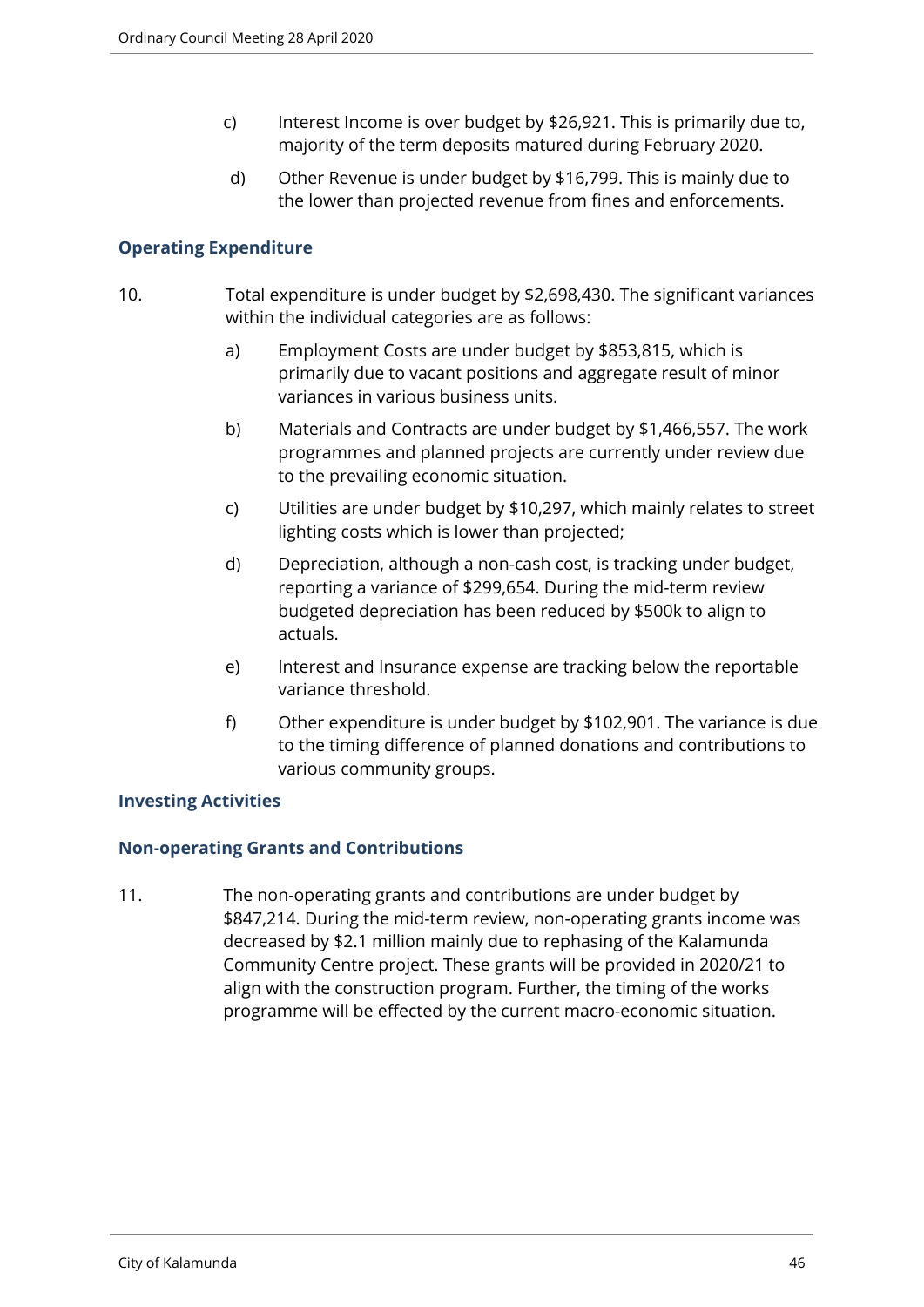# **Capital Expenditure**

- 12. The total Capital Expenditure on Property, Plant and Equipment and Infrastructure Assets (excluding Capital Work in Progress) is under budget by \$3,148,399. The management is currently reviewing the capital works programme to identify the projects that could potentially be deferred to the next financial year.
- 13. Capital works-in-progress expenditure of \$1,486,690 represents the costs expended on Forrestfield Industrial Area Scheme Stage 1 and CELL 9 Wattle Grove development. The relevant expenditure is funded by the Forrestfield Industrial Area Scheme Stage 1 reserve account and the CELL 9 trust account. These assets once constructed will be passed over to the City for management.

#### **Financing Activities**

14. The amounts attributable to financing activities shows a variance of \$17,825 which is mainly due to the reserve movements and developer contributions.

#### **Rates Revenues**

15. Rates generation is under budget with a variance of \$1,645,252. The variance is mainly due to the advance rates payment adjustment and timing of interim rates. The variance will be addressed during the end of the year financial process.

#### **Statement of Financial Activity by Program for the period ended 31 March 2020**

16. Generally, the net result of each Program is within the accepted budget except for 'Community Amenities' and 'Recreation & Culture' . Major variances have been reported by Nature and Type under points 8 to 15 above.

#### **Statement of Net Current Funding Position as at 31 March 2020**

- 17. The commentary on the net current funding position is based on comparison of the March 2020 to the March 2019 actuals.
- 18. Net Current Assets (Current Assets less Current Liabilities) total \$27.7 million. The restricted cash position is \$16.3 million which is higher than the previous year's balance of \$12.9 million. This is mainly attributed to the timing of releasing funds from un expended capital works reserve to the general funds.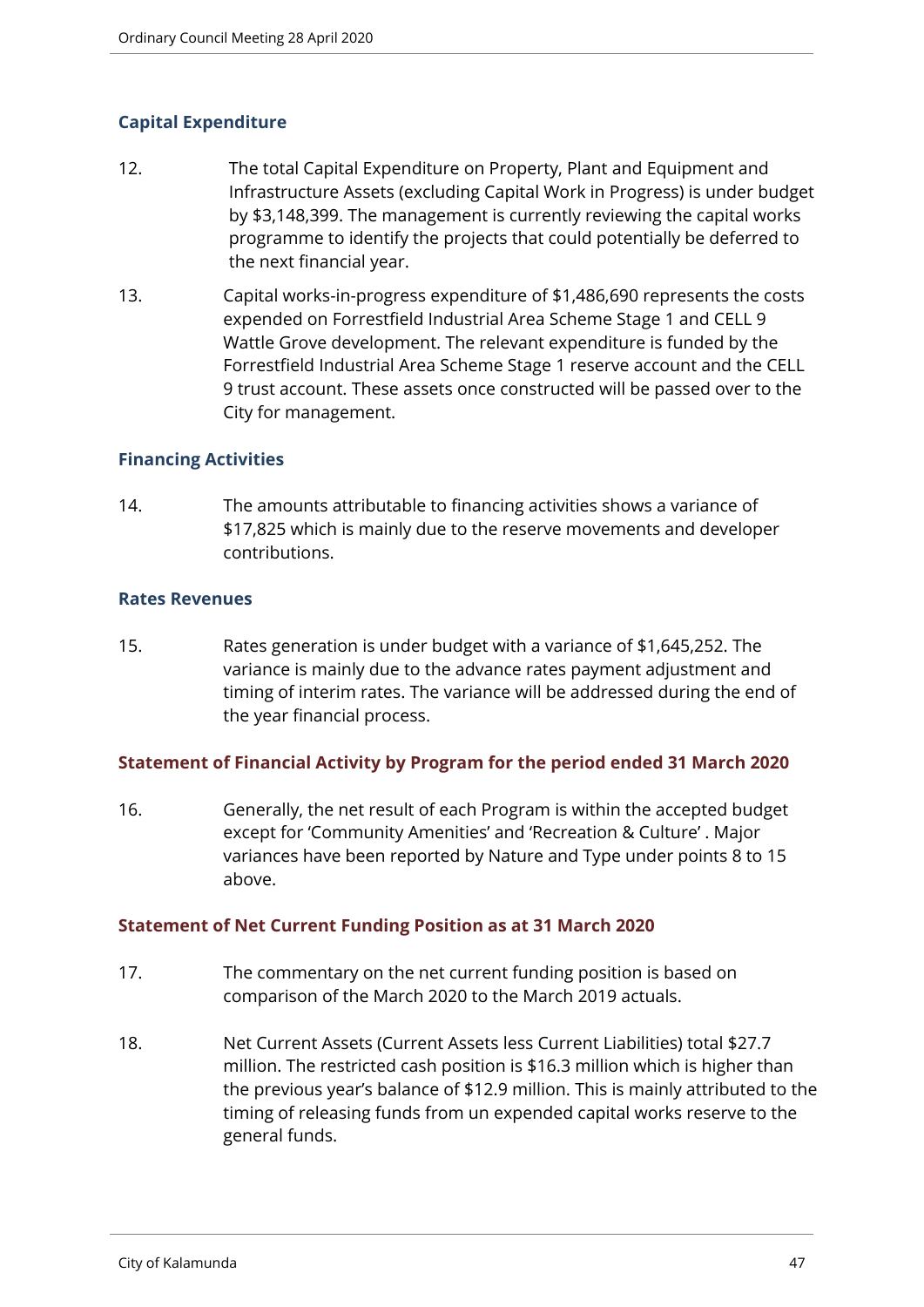20.

19. The following graph indicates the financial institutions where the City has investments as of 31 March 2020;



\*Financial Institutions with Investments in Fossil Fuel Industry



- 21. Trade and other receivables outstanding comprise rates and sundry debtors totalling \$3.2 million.
- 22. Sundry debtors have decreased from \$584,151 to \$403,390, of which \$306,106 consists of current debt due within 30 days.
- 23. Receivables Other represents \$1.8 million including:
	- a) Emergency Service Levy receivables \$0.6 million; and
	- b) Receivables sanitation \$0.7 million.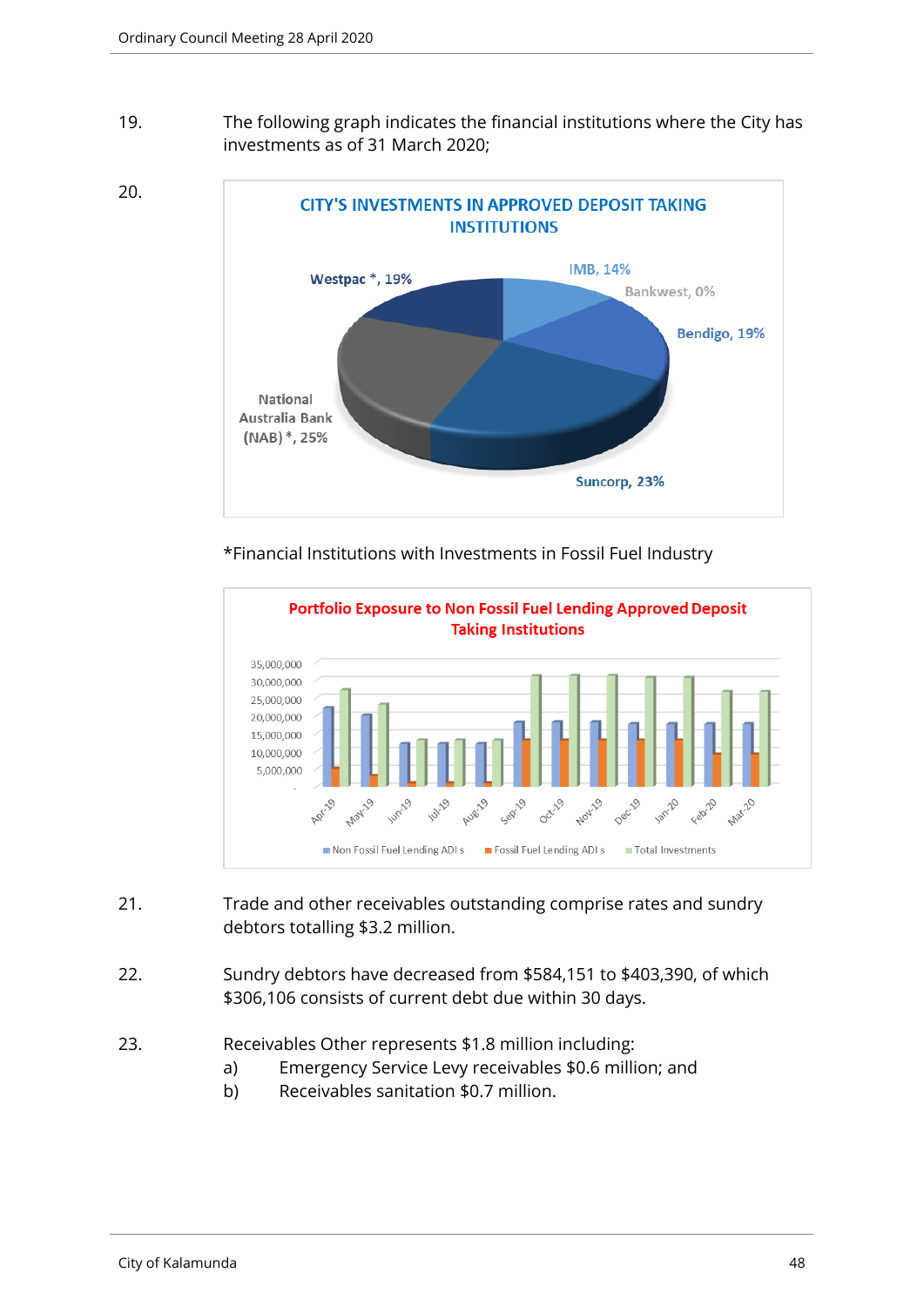24. Provisions for annual and long service leave have increased by \$391,837 to \$3.4 million when compared to the previous year. The increase was mainly due to the increase in the leave provisions subsequent to the 2018/19 year-end adjustments.

#### **APPLICABLE LAW**

25. The Local Government Act 1995 (WA) and the Local Government (Financial Management) Regulations 1996 (WA) require presentation of a monthly statement of financial activity.

#### **APPLICABLE POLICY**

26. Nil.

#### **STAKEHOLDER ENGAGEMENT**

#### **Internal Referrals**

27. The City's executive and management monitor and review the underlying business unit reports which form the consolidated results presented in this report.

#### **External Referrals**

28. As noted in point 25 above, the City is required to present to the Council a monthly statement of financial activity with explanations for major variances.

#### **FINANCIAL CONSIDERATIONS**

29. The City's financial position continues to be closely monitored to ensure it is operating sustainably and to allow for future capacity.

#### **SUSTAINABILITY**

#### **Social Implications**

30. Nil.

#### **Economic Implications**

31. Nil.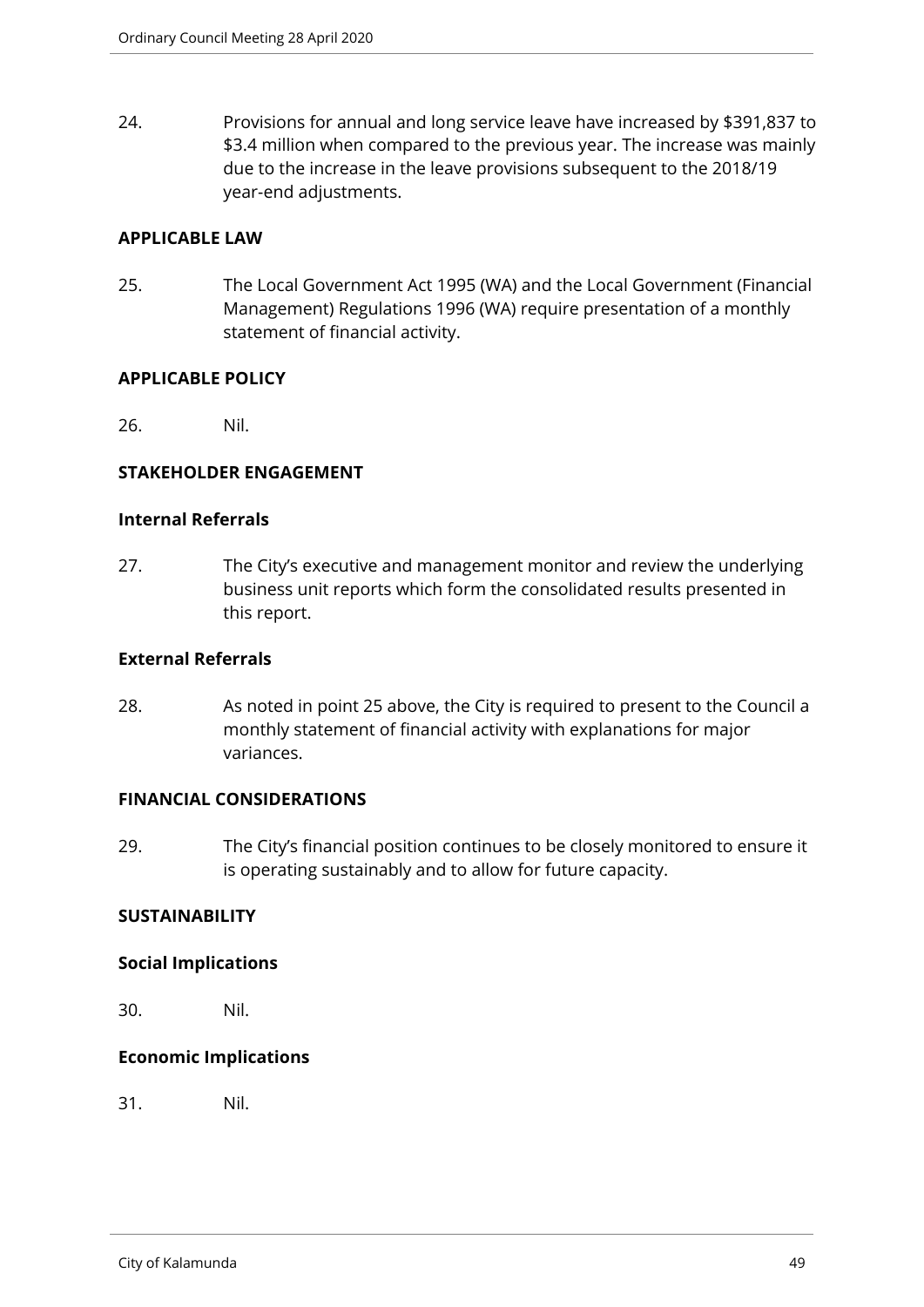#### **Environmental Implications**

32. Nil.

## **RISK MANAGEMENT**

33. **Risk**: Over-spending the budget.

| Consequence                                                      | Likelihood | <b>Rating</b> |  |  |
|------------------------------------------------------------------|------------|---------------|--|--|
| Possible                                                         | Moderate   | Medium        |  |  |
| <b>Action/Strategy</b>                                           |            |               |  |  |
| Monthly management reports are reviewed by the City and Council. |            |               |  |  |
| Procurement compliance is centrally controlled via the Finance   |            |               |  |  |
| Department.                                                      |            |               |  |  |

34. **Risk:** Non-compliance with Financial Regulations

| Likelihood                                                                   | Consequence | <b>Rating</b> |  |  |
|------------------------------------------------------------------------------|-------------|---------------|--|--|
| Unlikely                                                                     | Moderate    | Low           |  |  |
| <b>Action / Strategy</b>                                                     |             |               |  |  |
| The financial report is scrutinised by the City to ensure that all statutory |             |               |  |  |
| requirements are met.                                                        |             |               |  |  |
| Internal Audit reviews to ensure compliance with Financial Regulations.      |             |               |  |  |
| External Audit confirms compliance.                                          |             |               |  |  |

#### **CONCLUSION**

35. The City's Financial Statements as at 31 March 2020 demonstrate the City has managed its budget and financial resources effectively.

#### **Voting Requirements: Simple Majority**

#### **RECOMMENDATION**

That Council RECEIVE the Draft Monthly Statutory Financial Statements for the period ended 31 March 2020 which comprises:

- a) Statement of Financial Activity (Nature or Type);
- b) Statement of Financial Activity (Statutory Reporting Program);
- c) Net Current Funding Position, note to financial report.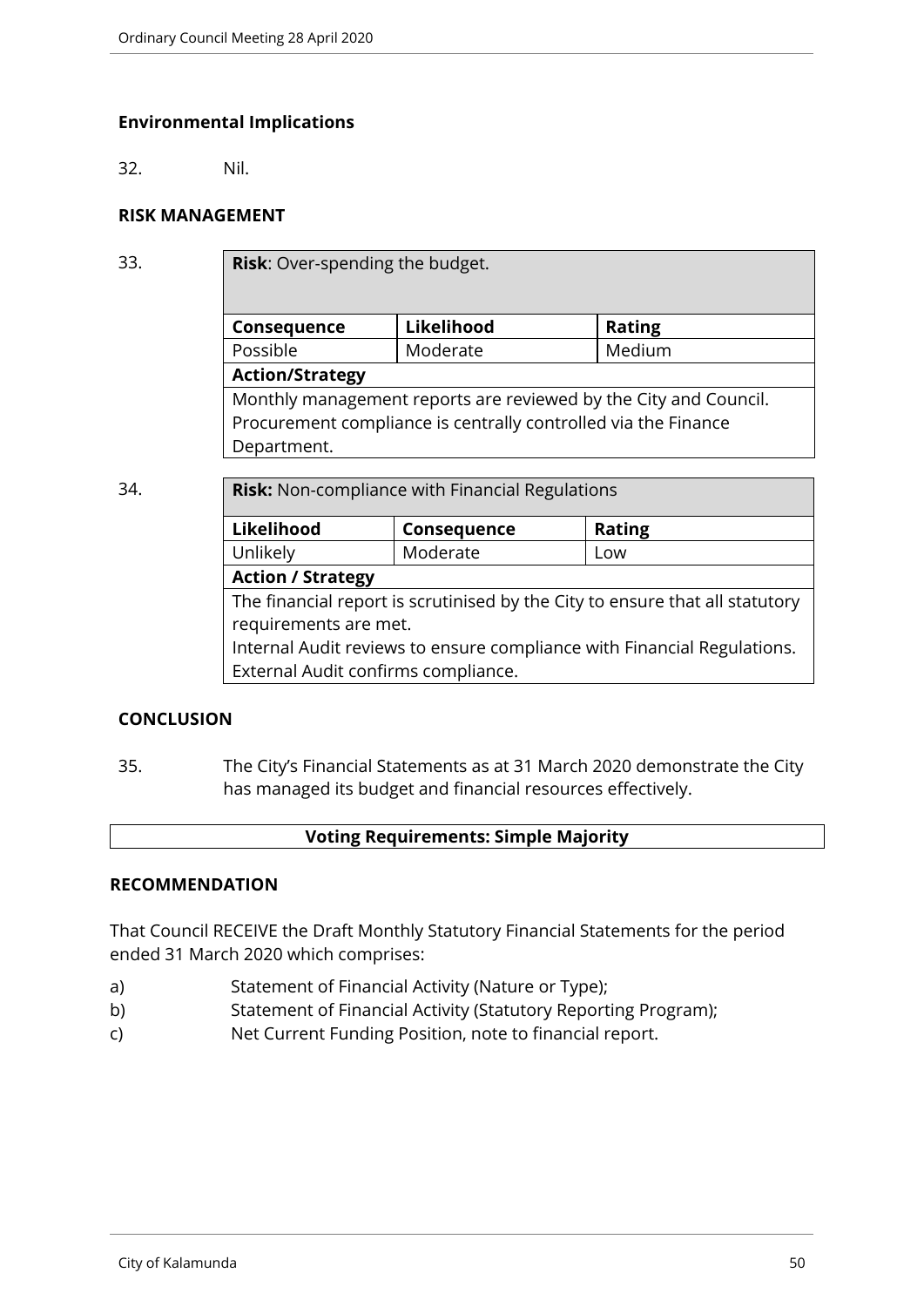# <span id="page-50-0"></span>**10.3.2. Debtors and Creditors Report for the period ended March 2020**

*Declaration of financial / conflict of interests to be recorded prior to dealing with each item.*

| Previous<br>Items                                                           | N/A            |                                                                                                                                                                                                                                                        |  |
|-----------------------------------------------------------------------------|----------------|--------------------------------------------------------------------------------------------------------------------------------------------------------------------------------------------------------------------------------------------------------|--|
| Directorate<br><b>Business Unit</b><br>File Reference<br>Applicant<br>Owner | N/A<br>N/A     | Corporate Services<br><b>Financial Services</b><br><b>FI-CRS-002</b>                                                                                                                                                                                   |  |
| Attachments                                                                 | 1.<br>2.<br>3. | Creditor Payments for the period ended 31 March<br>2020 [10.3.2.1 - 36 pages]<br>Summary of Debtors for the month ended 31<br>March 2020 [ <b>10.3.2.2</b> - 2 pages]<br>Summary of Creditors for the month ended 31<br>March 2020 [10.3.2.3 - 1 page] |  |

#### **TYPE OF REPORT**

| $\bullet$ | Advocacy    | When Council is advocating on behalf of the community to<br>another level of government/body/agency                                                                                                                                                                                                                                                                                                                                |
|-----------|-------------|------------------------------------------------------------------------------------------------------------------------------------------------------------------------------------------------------------------------------------------------------------------------------------------------------------------------------------------------------------------------------------------------------------------------------------|
| ♦         | Executive   | When Council is undertaking its substantive role of direction<br>setting and oversight (eg accepting tenders, adopting plans<br>and budgets)                                                                                                                                                                                                                                                                                       |
| O         | Information | For Council to note                                                                                                                                                                                                                                                                                                                                                                                                                |
| O         | Legislative | Includes adopting Local Laws, Town Planning Schemes and<br>Policies. When Council determines a matter that directly<br>impacts a person's rights and interests where the principles of<br>natural justice apply. Examples include town planning<br>applications, building licences, other permits or licences<br>issued under other Legislation or matters that could be<br>subject to appeal to the State Administrative Tribunal |

# **STRATEGIC PLANNING ALIGNMENT**

*Kalamunda Advancing Strategic Community Plan to 2027* **Priority 4: Kalamunda Leads**

**Objective 4.1** - To provide leadership through transparent governance. **Strategy 4.1.1** - Provide good governance.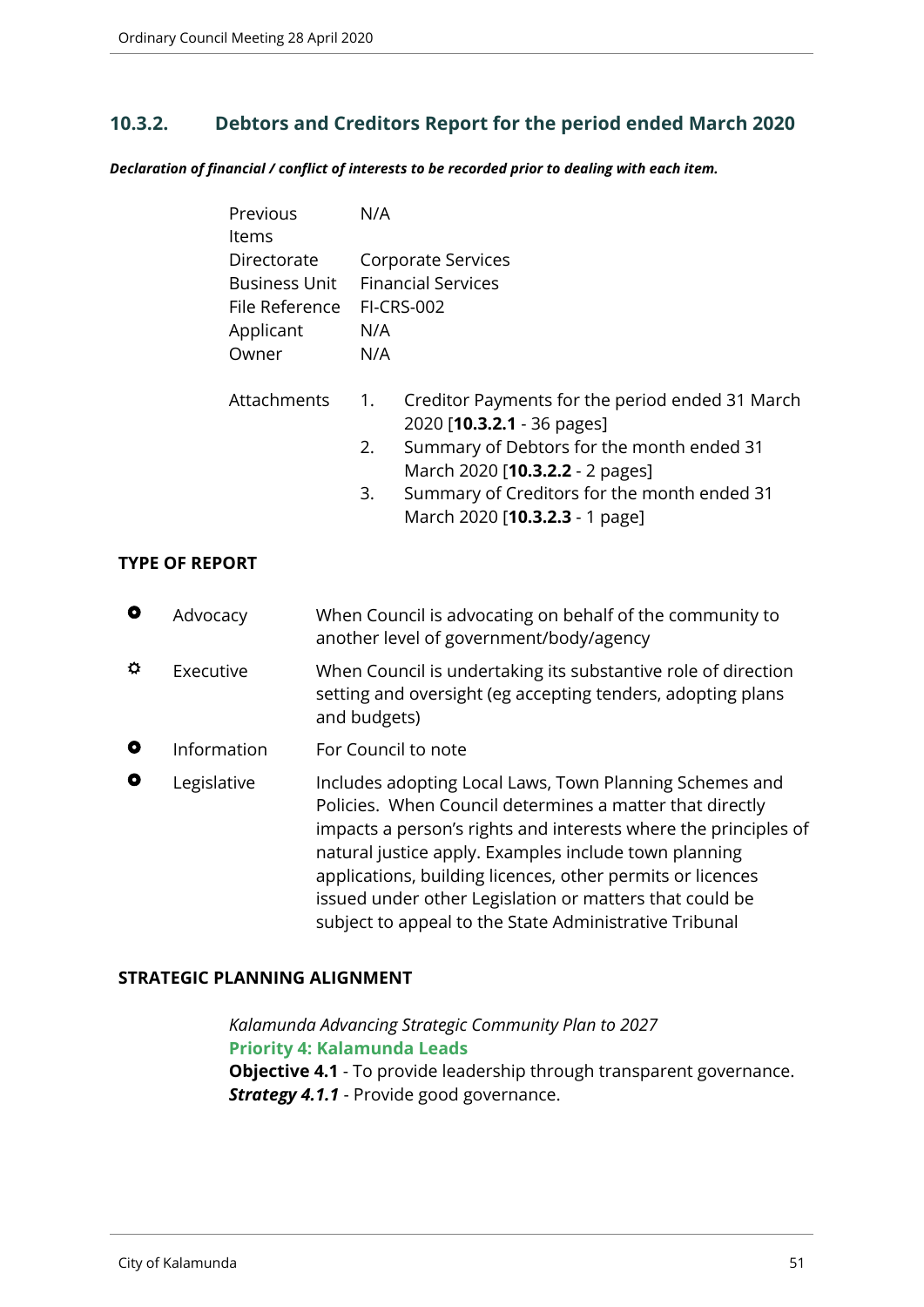#### **EXECUTIVE SUMMARY**

- 1. The purpose of this report is to provide Council with the list of payments made from Municipal and Trust Fund Accounts in March 2020, in accordance with the requirements of the *Local Government (Financial Management) Regulations 1996* (Regulation 13).
- 2. The Debtors and Creditors report provides Council with payments made from Municipal and Trust accounts together with outstanding debtors and creditors for the month of March 2020.
- 3. It is recommended that Council:
	- a) receive the list of payments made from the Municipal and Trust Fund Accounts in March 2020 in accordance with the requirements of the Local Government (Financial Management) Regulations 1996 (Regulation 13); and
	- b) receive the outstanding debtors and creditors report for the month of March 2020.

#### **BACKGROUND**

4. Trade Debtors and Creditors are subject to strict monitoring and control procedures.

> During the Special Council Meeting held on 7 April 2020 the Council adopted the City's COVID-19 Financial Hardship Policy and recommended to relieve the financial distress experienced by the community as a result of the current global situation.

Effective from 1 April 2020 the following principles are endorsed by the Council in order to provide financial assistance to the community which will have an impact on future income and debt collection.

- a) Suspend lease rental for City owned buildings estimated impact of \$66,000.
- b) Provide a full refund on all COVID-19 related cancelled bookings at City properties or facilities estimated impact of \$372,000.
- 5. In accordance with *the Local Government (Financial Management) Regulations 1996* (Regulation 13) reporting on payments made from Municipal Fund and Trust Fund must occur monthly.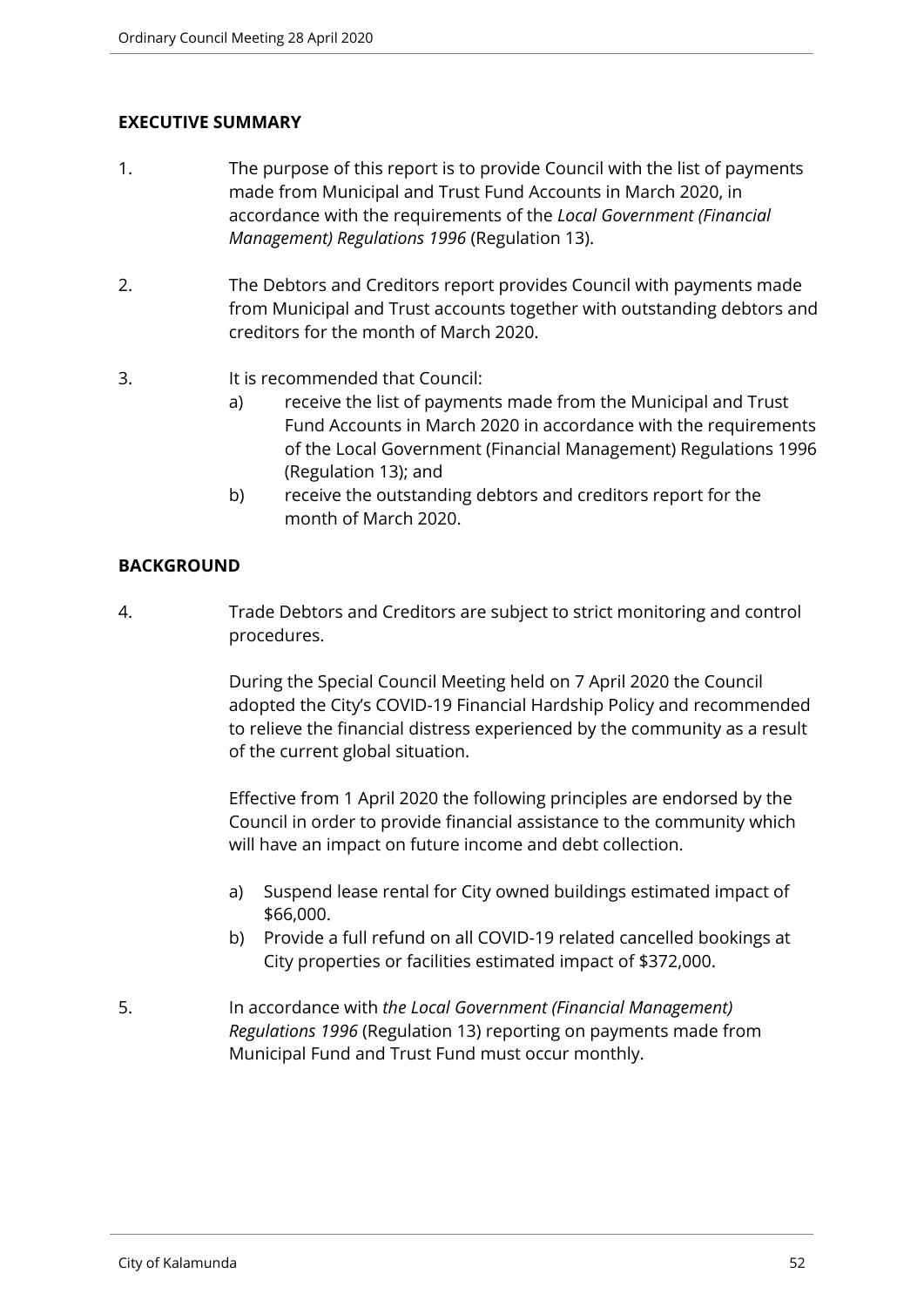#### **DETAILS AND ANALYSIS**

#### **Debtors**

- 6. Sundry debtors as of 31 March 2020 were \$403,390. This includes \$306,106 of current debts and \$13,178 unallocated credits (excess or overpayments).
- 7. Invoices over 30 days total \$52,751, debts of significance:
	- a) Shire of Serpentine/Jarrahdale, \$16,626, Reimbursement long service leave;
	- b) High Wycombe Amateur Football Club, \$10,954, Player Fees;
	- c) Hartfield Country Club, \$8,656, Lease Fees;
	- d) Salini Impregilo NRW, \$9,423, Road Wear;
	- e) Zig Zag Gymnastics, \$3,014, Lease Fees; and
	- f) Dome Coffees Australia, \$1,058, Utility Expenses.
- 8. Invoices over 60 days total \$3,015, no debts of significance.
- 9. Invoices over 90 days total \$54,697, debts of significance:
	- a) Berkshire Hathaway, \$30,716, Insurance Employee claim;
	- b) Zig Zag Gymnastics, \$6,736, Lease Fees
	- c) Kalamunda & District Rugby Union, \$5,192, Player Fees;
	- d) Forrestfield Sisdac, \$3,708, Hall Hire;
	- e) Private Citizen, \$1,500, Contribution to removal of verge tree; and
	- f) High Wycombe Amateur Football Club, \$1,226, Utility Fees.
- 10. Payments totalling \$6,401,581 were made during the month of March 2020. Whilst standard payment terms are 30 days from the end of the month, with local businesses and contractors on 14-day terms, following Council's direction at the Special Council Meeting on 7 April 2020 all payments are now 14days until further notice.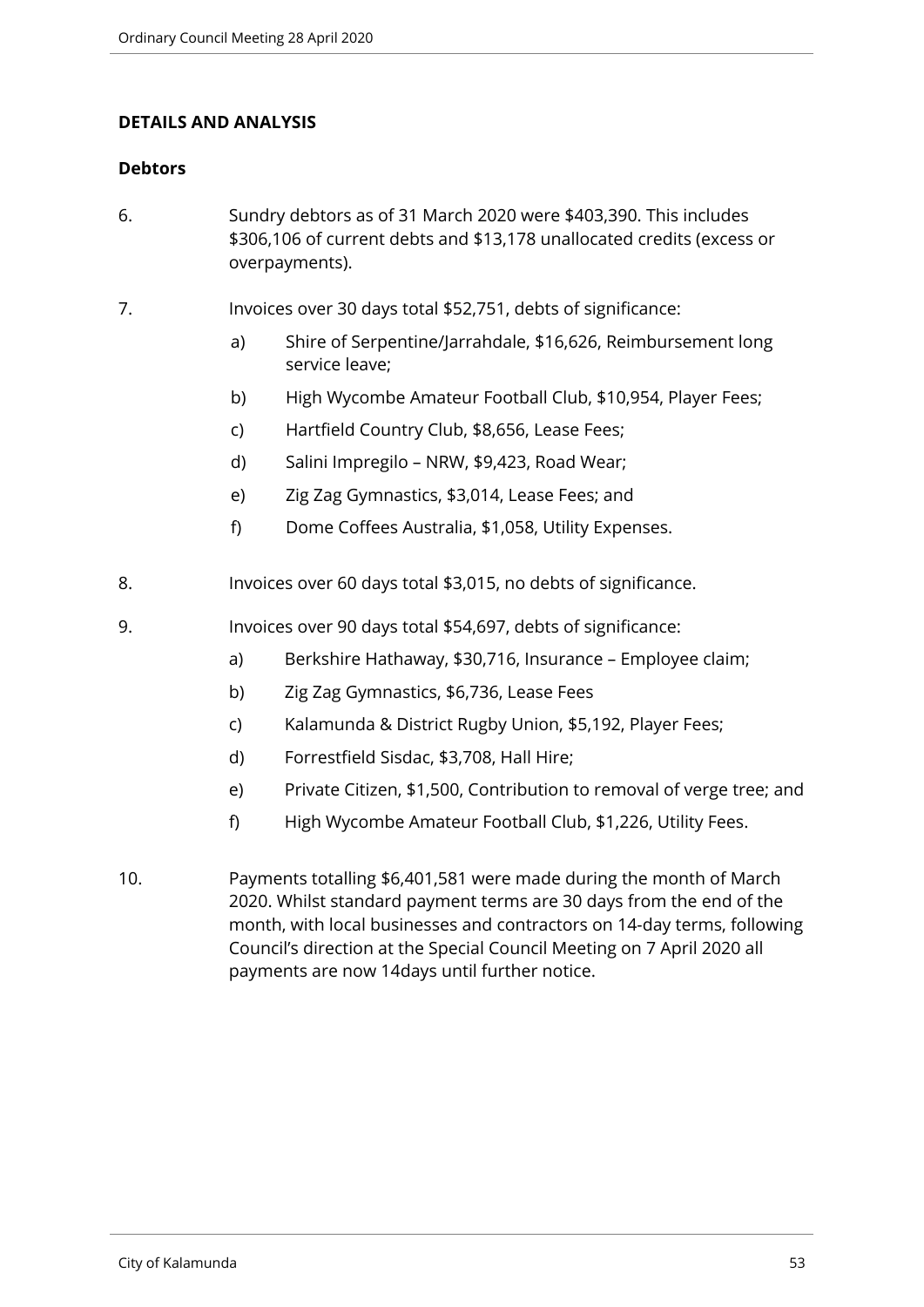11. Significant Municipal payments (GST inclusive – where applicable) made in the month were:

| Supplier                                          | Purpose                                              | \$           |
|---------------------------------------------------|------------------------------------------------------|--------------|
| Department of Fire                                | Emergency services levy - 3rd                        | 2,153,772.35 |
| and Emergency                                     | quarter payment.                                     |              |
| Services (DFES)                                   |                                                      |              |
| <b>Australian Tax Office</b>                      | PAYG payments                                        | 416,032.36   |
| Eastern Metropolitan                              | Domestic waste charges -                             | 361,352.60   |
| <b>Regional Council</b>                           | disposal fees                                        |              |
| (EMRC)                                            |                                                      |              |
| Cleanaway                                         | Waste recycling and bulk bin                         | 265,216.34   |
|                                                   | disposal fees                                        |              |
| <b>WA Local Government</b><br>Superannuation Plan | Superannuation contributions                         | 191,682.50   |
| Western Australian                                | Loan instalments repayments                          | 176,535.78   |
| <b>Treasury Corporation</b>                       | loan 224 and 227                                     |              |
| Asphaltech Pty Ltd                                | Road materials for various                           | 175,171.36   |
|                                                   | locations                                            |              |
| Synergy                                           | Power Charges - various<br>locations                 | 146,611.66   |
| <b>Pindan Contracting Pty</b>                     | Kalamunda Community Centre                           | 128,511.68   |
| Ltd                                               | construction - progress claim 2                      |              |
| Castle Civil Pty Ltd                              | Installation of gross pollutant<br>trap - Stirk Park | 114,884.00   |
| 360 Environmental                                 | Various works are                                    | 98,752.50    |
| Pty Ltd                                           | contaminated sites - Brand                           |              |
|                                                   | Road, Ledger Road, Dawson                            |              |
|                                                   | Avenue                                               |              |
| <b>HAS Earth Moving</b>                           | Earth moving equipment for                           | 68,778.74    |
|                                                   | Patterson Road stage 2                               |              |
| Belgravia Health and                              | Kalamunda water park -                               | 63,549.04    |
| Leisure Group Pty Ltd                             | contribution from July 2019 to                       |              |
|                                                   | September 2019                                       |              |
| Dowsing Group Pty Ltd                             | Bus shelter upgrades and                             | 60,870.41    |
|                                                   | supply and install new concrete                      |              |
|                                                   | pathways - various locations                         |              |
| Kennedy Tree services                             | Tree removal and power line                          | 58,087.70    |
|                                                   | pruning - various locations                          |              |

These payments total \$4,479,809.02 and represent 70% of all payments for the month.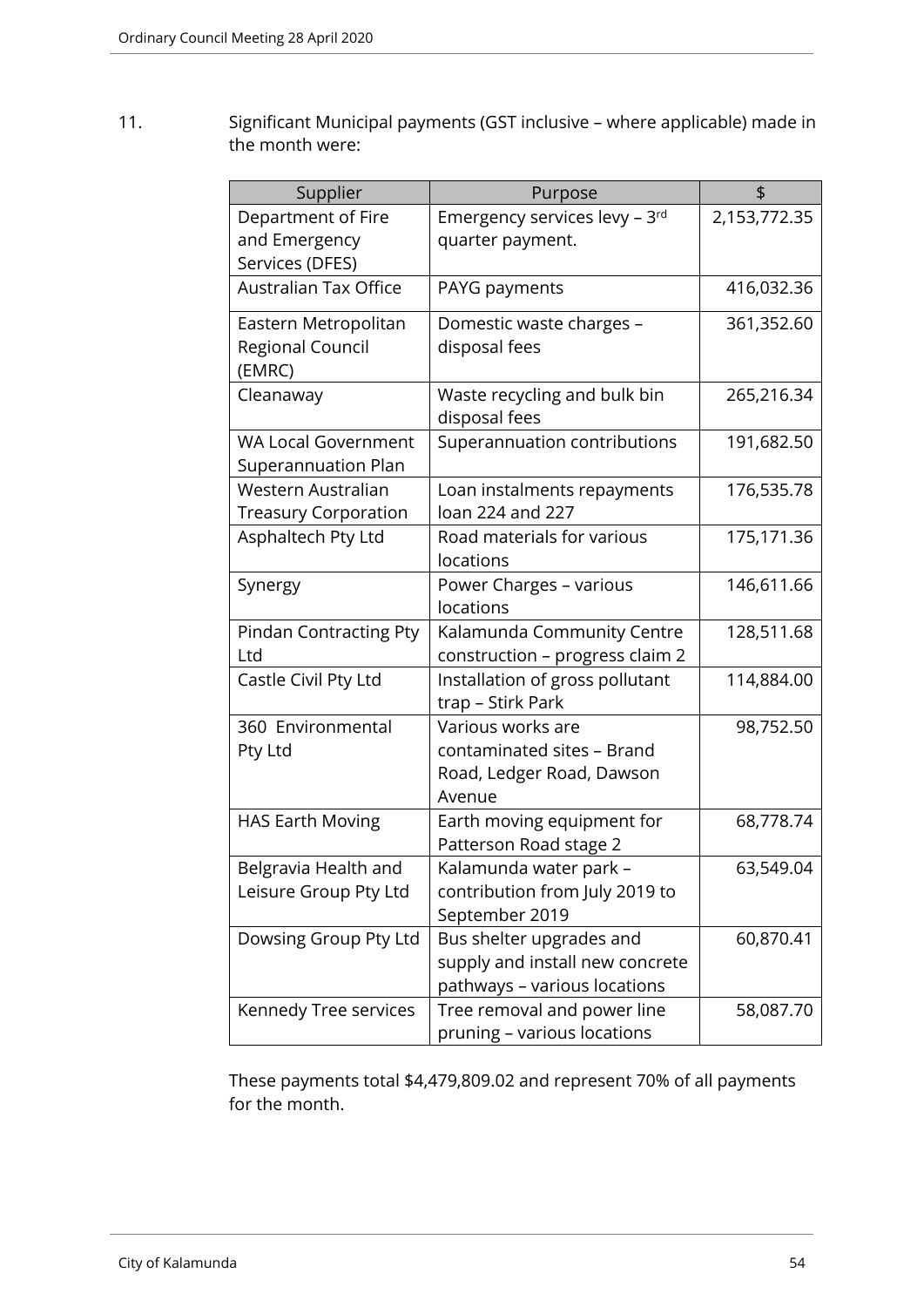### **Payroll**

- 12. Salaries are paid in fortnightly cycles. A total of \$1,835,107.70 was paid in net salaries for the month of March 2020.
- 13. Details are provided in (Attachment 1) after the creditor's payment listing.

#### **Trust Account Payments**

- 14. The Trust Accounts maintained by the City of Kalamunda (City) relate to the following types:
	- a) CELL 9 Trust;
	- b) POS Trust;
- 15. The following payments (GST exclusive) were made from the Trust Accounts in the month of March 2020.

| CELL <sub>9</sub>                                  | Amount (\$)               |           |
|----------------------------------------------------|---------------------------|-----------|
| Date                                               | Description               |           |
| City of Kalamunda - reimbursement of<br>25/03/2020 |                           | 13,837.00 |
|                                                    | project management costs. |           |

#### **APPLICABLE LAW**

- 16. Regulation 12(1) of the *Local Government (Financial Management) Regulations 1996 (WA)*.
- 17. Regulation 13 of the *Local Government (Financial Management) Regulations 1996 (WA)*.
- 18. This report is prepared in accordance with the requirements of *Regulation 13 the Local Government (Financial Management) Regulations 1996 (WA).*

#### **APPLICABLE POLICY**

19. Debt Collection Policy S-FIN02.

#### **STAKEHOLDER ENGAGEMENT**

#### **Internal Referrals**

20. Various business units are engaged to resolve outstanding debtors and creditors as required.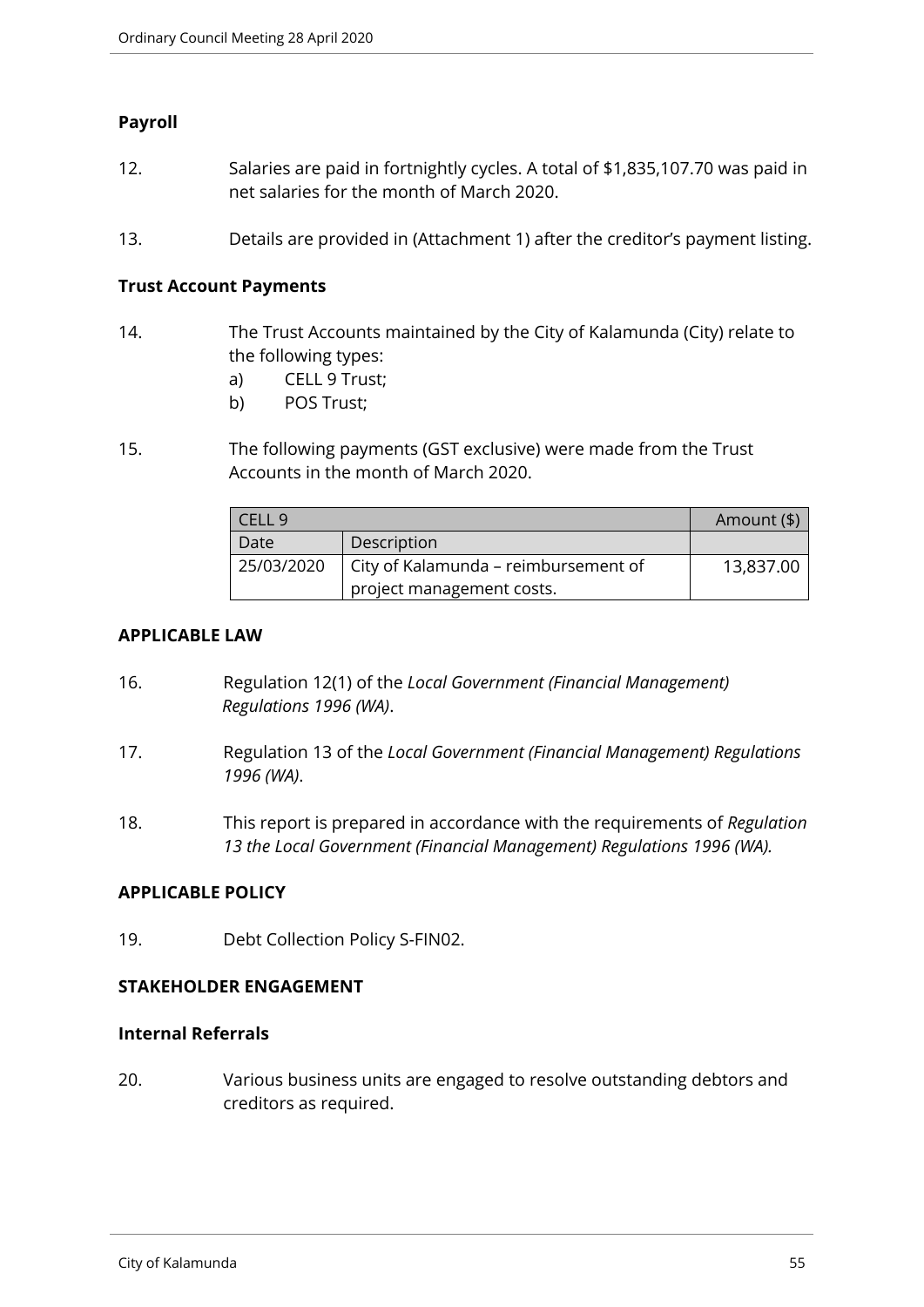#### **External Referrals**

21. Debt collection matters are referred to the City's appointed debt collection agency when required.

#### **FINANCIAL CONSIDERATIONS**

22. The City will continue to closely manage debtors and creditors to ensure optimal cash flow management.

#### **SUSTAINABILITY**

#### **Social Implications**

23. Nil.

#### **Economic Implications**

24. Nil.

#### **Environmental Implications**

25. Nil.

#### **RISK MANAGEMENT**

#### **Debtors**

26. **Risk**: The City is exposed to the potential risk of the debtor failing to make payments resulting in the disruption of cash flow.

| Consequence                                     | Likelihood    | <b>Rating</b> |  |  |
|-------------------------------------------------|---------------|---------------|--|--|
| Possible                                        | Insignificant | Low           |  |  |
| <b>Action/Strategy</b>                          |               |               |  |  |
| Ensure debt collections are rigorously managed. |               |               |  |  |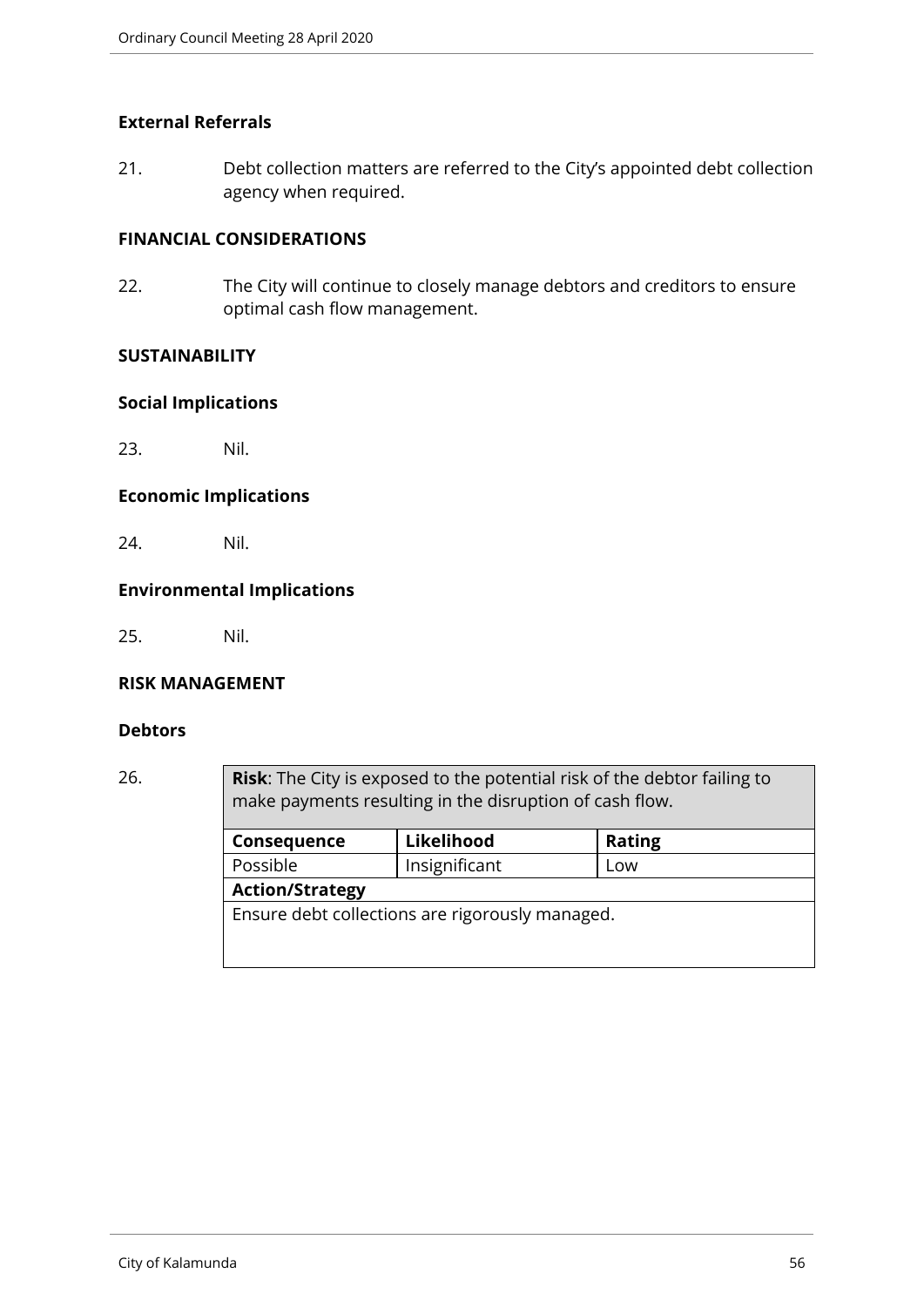# **Creditors**

| 27. | <b>Risk:</b> Adverse credit ratings due to the City defaulting on the creditor. |               |               |  |
|-----|---------------------------------------------------------------------------------|---------------|---------------|--|
|     | Consequence                                                                     | Likelihood    | <b>Rating</b> |  |
|     | Possible                                                                        | Insignificant | Low           |  |
|     | <b>Action/Strategy</b>                                                          |               |               |  |
|     | Ensure all disputes are resolved in a timely manner.                            |               |               |  |
|     |                                                                                 |               |               |  |

#### **CONCLUSION**

28. Creditor payments for March 2020 are above the normal trend range due to the emergency service levy payments.

#### **Voting Requirements: Simple Majority**

#### **RECOMMENDATION**

That Council:

- 1. RECEIVE the list of payments made from the Municipal Accounts in March 2020 (Attachment 1) in accordance with the requirements of the Local Government (Financial Management) Regulations 1996 (Regulation 13).
- 2. RECEIVE the list of payments made from the Trust Fund Accounts in March 2020 as noted in point 15 above in accordance with the requirements of the Local Government (Financial Management) Regulations 1996 (Regulation 13).
- 3. RECEIVE the outstanding debtors and creditors reports (Attachments 2 and 3) for the month of March 2020.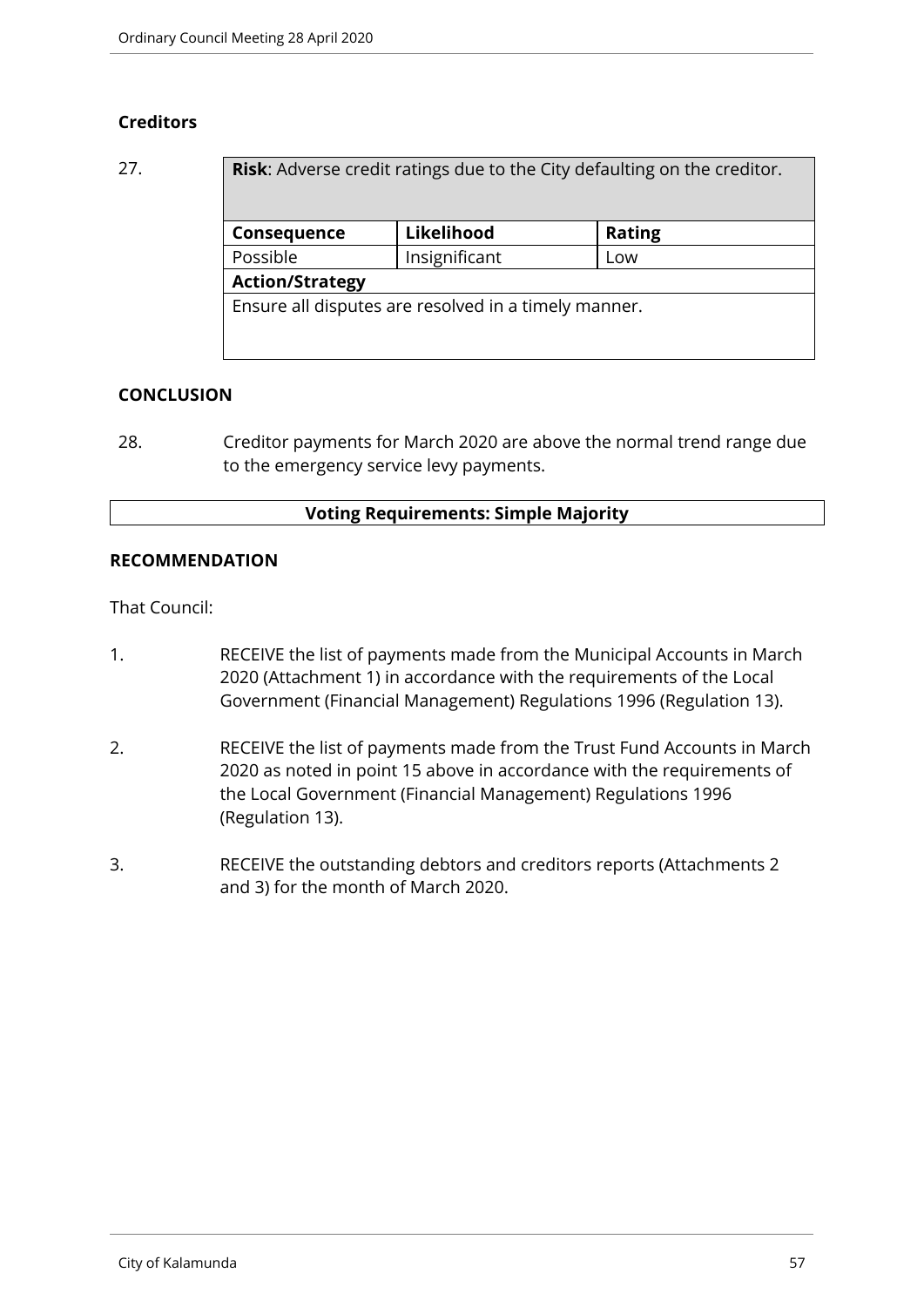# <span id="page-57-0"></span>**10.3.3. Rates Debtors Report for the period ended March 2020**

*Declaration of financial / conflict of interests to be recorded prior to dealing with each item.*

| Previous             | N/A                       |
|----------------------|---------------------------|
| <b>Items</b>         |                           |
| Directorate          | Corporate Services        |
| <b>Business Unit</b> | <b>Financial Services</b> |
| File Reference       | FI-DRS-004                |
| Applicant            | N/A                       |
| Owner                | N/A                       |
|                      |                           |
|                      |                           |

# Attachments 1. Rates Report March 2020 [**10.3.3.1** - 1 page]

#### **TYPE OF REPORT**

| O         | Advocacy    | When Council is advocating on behalf of the community to<br>another level of government/body/agency                                                                                                                                                                                                                                                                                                                                |
|-----------|-------------|------------------------------------------------------------------------------------------------------------------------------------------------------------------------------------------------------------------------------------------------------------------------------------------------------------------------------------------------------------------------------------------------------------------------------------|
| ٥         | Executive   | When Council is undertaking its substantive role of direction<br>setting and oversight (eg accepting tenders, adopting plans<br>and budgets                                                                                                                                                                                                                                                                                        |
| $\bullet$ | Information | For Council to note                                                                                                                                                                                                                                                                                                                                                                                                                |
| O         | Legislative | Includes adopting Local Laws, Town Planning Schemes and<br>Policies. When Council determines a matter that directly<br>impacts a person's rights and interests where the principles of<br>natural justice apply. Examples include town planning<br>applications, building licences, other permits or licences<br>issued under other Legislation or matters that could be<br>subject to appeal to the State Administrative Tribunal |

#### **STRATEGIC PLANNING ALIGNMENT**

*Kalamunda Advancing Strategic Community Plan to 2027*

### **Priority 4: Kalamunda Leads**

**Objective 4.1** - To provide leadership through transparent governance. **Strategy 4.1.1** - Provide good governance. *Strategy 4.1.2* - Build an effective and efficient service-based organisation.

#### **EXECUTIVE SUMMARY**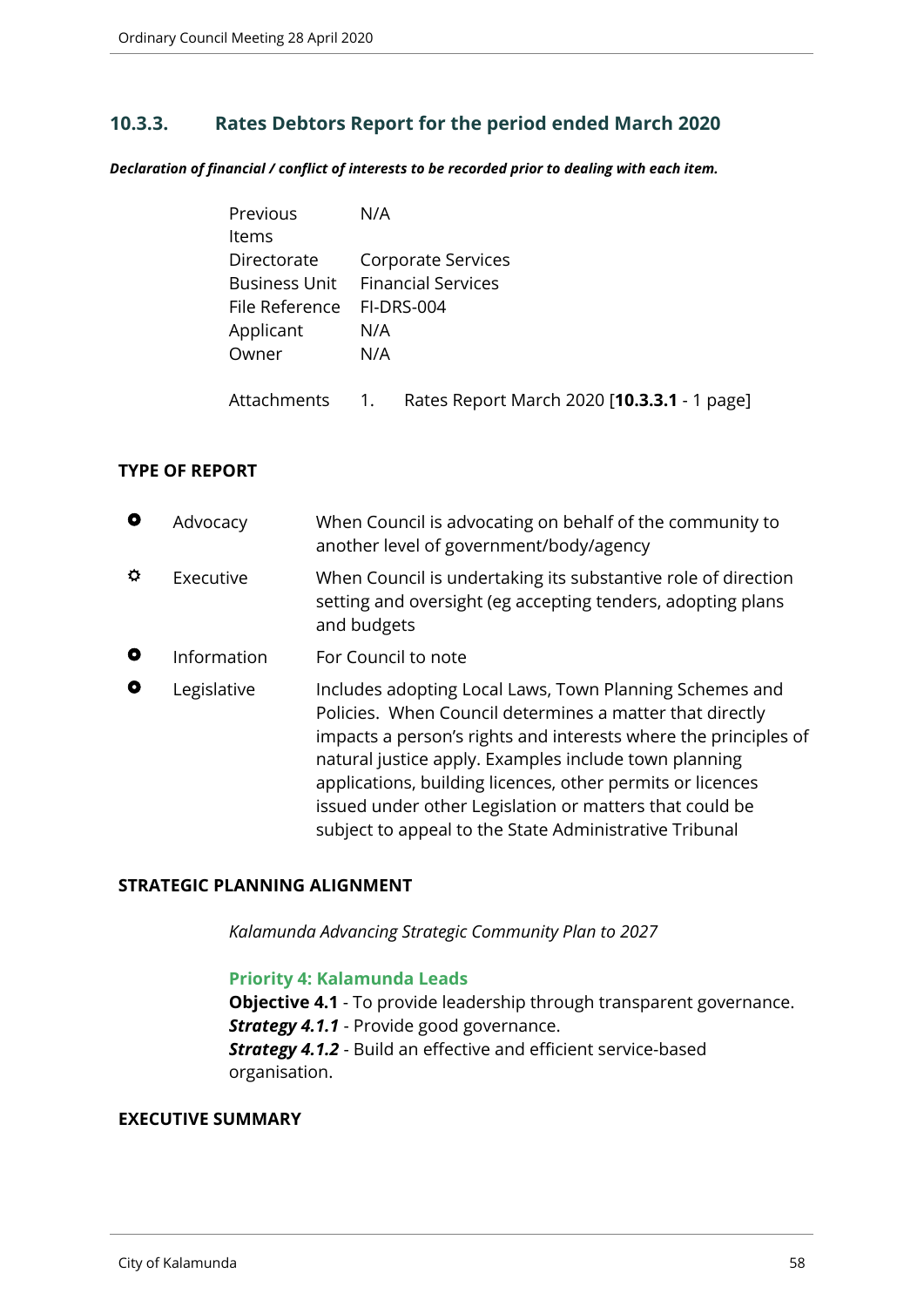- 1. The purpose of this report is to provide Council with information on the rates collection percentage and the status of recovery actions.
- 2. The City of Kalamunda (City) levied rates for 2019/2020 on 1 July 2019 totalling of \$37,459,034, and as at 31 March 2020 \$35,924,054 has been collected for current and outstanding rates for the 30 June 2020 period.
- 3. It is recommended that Council receive the Rates Debtors Report for the month of March 2020 (Attachment 1).

# **BACKGROUND**

4. Rate Notices were issued on 12 July 2019 with the following payment options available:

| <b>Options</b> | <b>Payment Dates</b> |             |             |             |
|----------------|----------------------|-------------|-------------|-------------|
| Full           | 16 August            |             |             |             |
| Payment        | 2019                 |             |             |             |
| Two            | 16 August            | 18 December |             |             |
| Instalments    | 2019                 | 2019        |             |             |
| Four           | 16 August            | 17 October  | 18 December | 19 February |
| Instalments    | 2019                 | 2019        | 2019        | 2020        |

#### **DETAILS AND ANALYSIS**

- 5. A total of 23,544 Rate Notices, which included 3,050 electronic notices via BPAY View and eRates were issued on 12 July 2019. Rates Levied and Collectable for the 2019/20 Financial Year currently total \$39,253,564. As at 31 March 2020, a total of \$35,924,054 has been collected. This represents a collection rate of 93.34%.
- 6. Three additional services have been introduced in recent years to better assist ratepayers in paying amounts due. These are:
	- a) A Smarter Way to Pay with approximately 922 ratepayers signed up. It is expected that this will further increase as debt collection processes continue.
	- b) eRates there are a total 2,360 properties signed up for email delivery, compared to 2,116 in the previous year.
	- c) BPay View approximately 998 ratepayers have signed up for this service.
- 7. It is expected eRates registrations will increase throughout the year, as the City continues a promotional campaign to encourage ratepayers to register to receive their future rates notices electronically.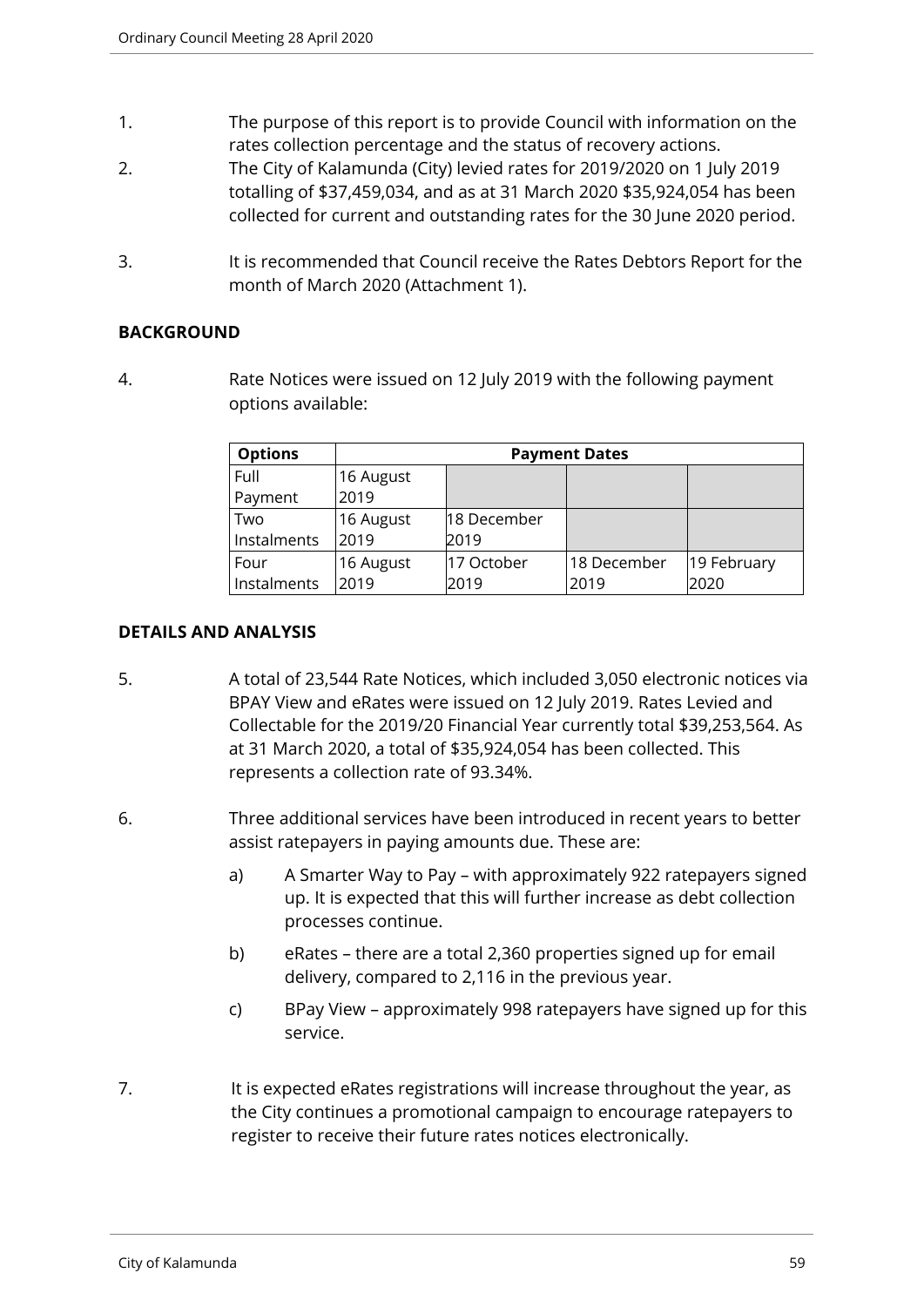- 8. Interim Rating has commenced for 2019/20 and will continue throughout the financial year, as at 31 January 2020 a total of \$116,976 has been raised for 2019/20 and \$5,503.00 for 2018/19.
- 9. Due to the current COVID-19 pandemic all Debt Recovery for outstanding rates has been put on hold until further notice as per the COVID-19 Financial Hardship Policy adopted by Council on 7 April 2020 (SCM 44/2020)
- 10. Call recording software has been utilised in the Rates Department since 2015, primarily for customer service purposes, as it allows calls to be reviewed for training and process improvements. For the period 01 March 2020 to 31 March 2020 there was a total of 383 incoming calls and 128 outgoing calls, equating to 26 hrs call time.

#### **APPLICABLE LAW**

11. The City collects its rates debts in accordance with the Local Government Act 1995 Division 6 – Rates and Service Charges under the requirements of subdivision 5 – Recovery of unpaid rates and service charges.

#### **APPLICABLE POLICY**

12. The City's rates collection procedures are in accordance with the Debt Collection Policy S-FIN02.

#### **STAKEHOLDER ENGAGEMENT**

#### **Internal Referrals**

13. The City's General Counsel has been briefed on the debt collection process.

#### **External Referrals**

14. The higher-level debt collection actions are undertaken by the City's Debt Collection firm Illion (formerly Dun and Bradstreet) with all legal work in this area undertaken by Commercial Litigation and Insolvency Lawyers.

#### **FINANCIAL CONSIDERATIONS**

15. The early raising of rates in July allows the City's operations to commence without delays improving cashflow, in addition to earning additional interest income.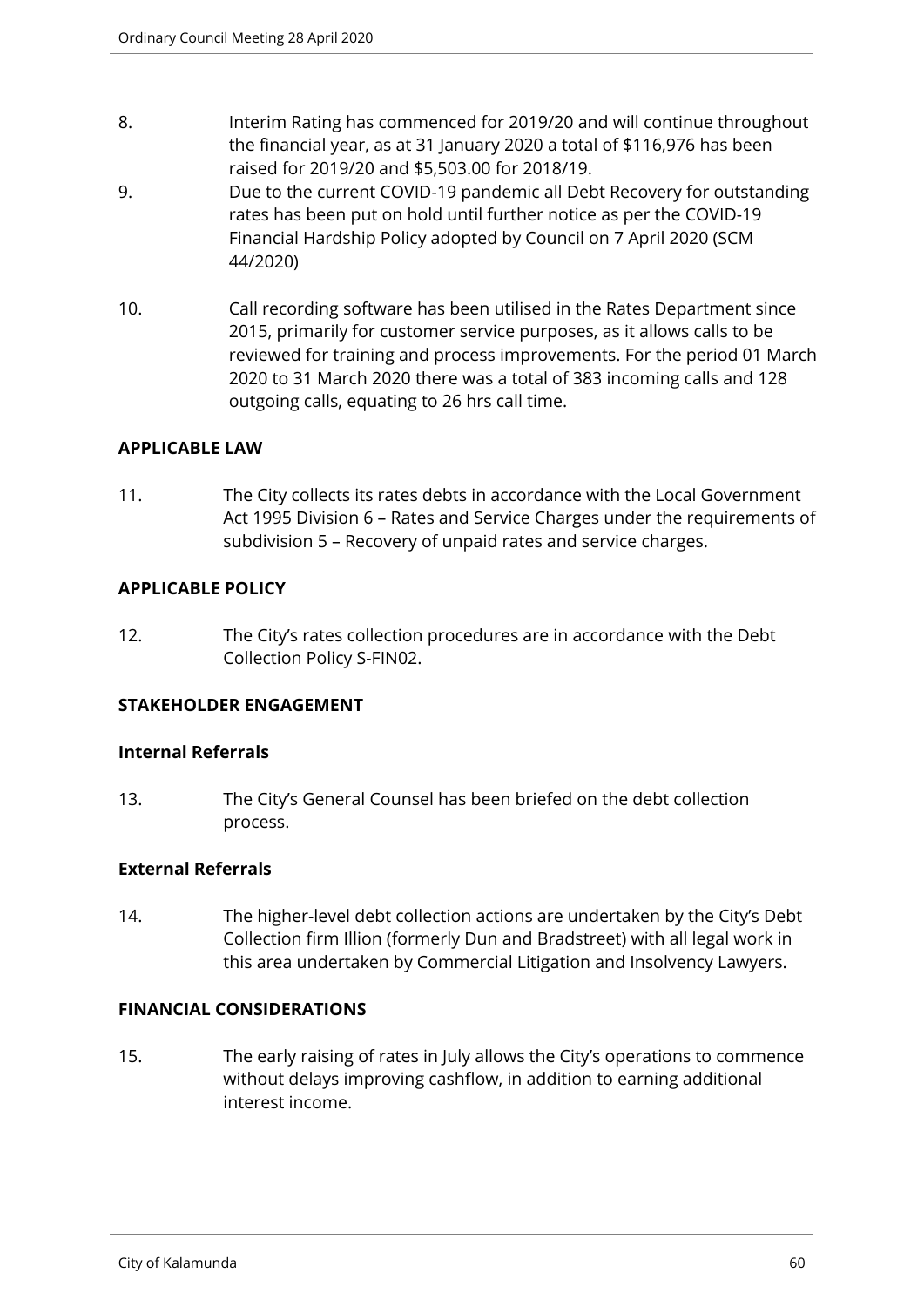#### **SUSTAINABILITY**

#### **Social Implications**

- 16. Debt collection can have implications upon those ratepayers facing hardship and the City must ensure equity in its debt collection policy and processes.
- 17. The City has introduced "a smarter way to pay" to help ease the financial hardship to its customers. This has proved very effective with a growing number of ratepayers taking advantage of this option. A "Smarter Way to Pay" allows ratepayers to pay smaller amounts on a continuous basis either weekly or fortnightly, helping to reduce the financial burden.

#### **Economic Implications**

18. Effective collection of all outstanding debtors leads to enhanced financial sustainability for the City.

#### **Environmental Implications**

19. The increase in take up of eRates and BPay View, as a system of Rate Notice delivery, will contribute to lower carbon emissions due to a reduction in printing and postage.

#### **RISK MANAGEMENT**

#### 20.

| <b>Risk:</b> Failure to collect outstanding rates and charges. |             |               |
|----------------------------------------------------------------|-------------|---------------|
| Likelihood                                                     | Consequence | <b>Rating</b> |
| Likely                                                         | Moderate    | Medium        |
| <b>Action/Strategy</b>                                         |             |               |
| Ensure debt collections are rigorously maintained.             |             |               |

#### **CONCLUSION**

21. The City's debt collection strategy remains effective with the 2018/19 collection as at the end of June 2019 at 96.24%.

> The City maintained an effective rates collection ratio above the average of all the Local Governments that participated in the Austalasian LG Performance Excellence Survey (Source: Australasian LG Performance Excellence Survey, 2019).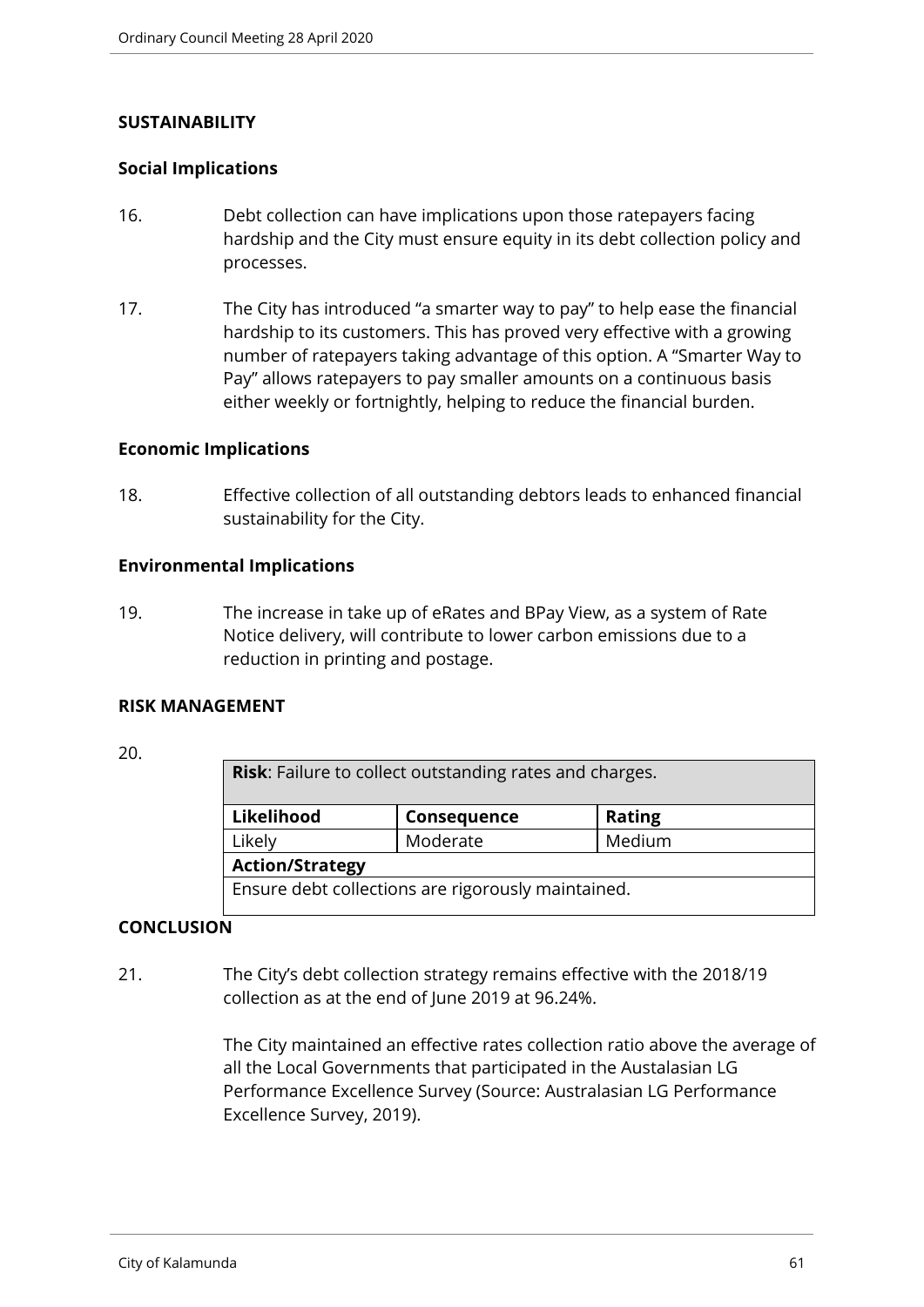# **Voting Requirements: Simple Majority**

#### **RECOMMENDATION**

That Council RECEIVE the Rates Debtors Report for the Period Ended 31 March 2020 (Attachment 1).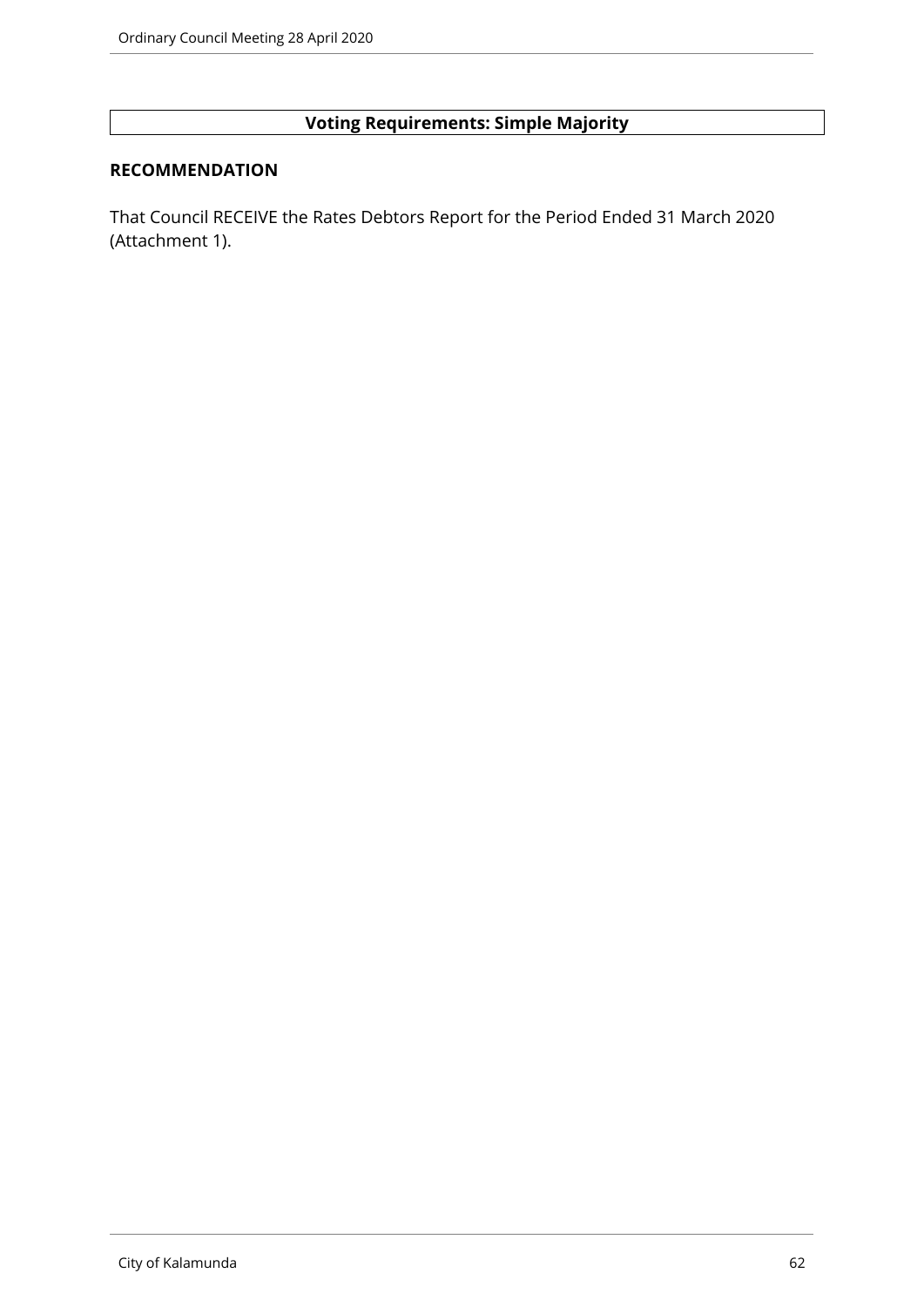# <span id="page-62-0"></span>**10.3.4. Delegations of Authority from Council to the Chief Executive Officer - Temporary Amendments**

*Declaration of financial / conflict of interests to be recorded prior to dealing with each item.*

| Previous       | N/A                                                          |
|----------------|--------------------------------------------------------------|
| Items          |                                                              |
| Directorate    | Chief Executives Office                                      |
|                | Business Unit Governance and Legal                           |
| File Reference | LE-ACT 006                                                   |
| Applicant      | N/A                                                          |
| Owner          | N/A                                                          |
| Attachments    | 1. Letter from Minister for Planning [10.3.4.1 - 2<br>pages] |

#### **TYPE OF REPORT**

| O | Advocacy    | When Council is advocating on behalf of the community to<br>another level of government/body/agency                                                                                                                                                                                                                                                                                                                                |
|---|-------------|------------------------------------------------------------------------------------------------------------------------------------------------------------------------------------------------------------------------------------------------------------------------------------------------------------------------------------------------------------------------------------------------------------------------------------|
| О | Executive   | When Council is undertaking its substantive role of direction<br>setting and oversight (eg accepting tenders, adopting plans<br>and budgets                                                                                                                                                                                                                                                                                        |
| O | Information | For Council to note                                                                                                                                                                                                                                                                                                                                                                                                                |
| ⇔ | Legislative | Includes adopting Local Laws, Town Planning Schemes and<br>Policies. When Council determines a matter that directly<br>impacts a person's rights and interests where the principles of<br>natural justice apply. Examples include town planning<br>applications, building licences, other permits or licences<br>issued under other Legislation or matters that could be<br>subject to appeal to the State Administrative Tribunal |

#### **STRATEGIC PLANNING ALIGNMENT**

*Kalamunda Advancing Strategic Community Plan to 2027*

#### **Priority 4: Kalamunda Leads**

**Objective 4.1** - To provide leadership through transparent governance. **Strategy 4.1.1** - Provide good governance.

#### **EXECUTIVE SUMMARY**

1. To consider temporary amendments to a number of delegations from Council to the Chief Executive Officer (CEO).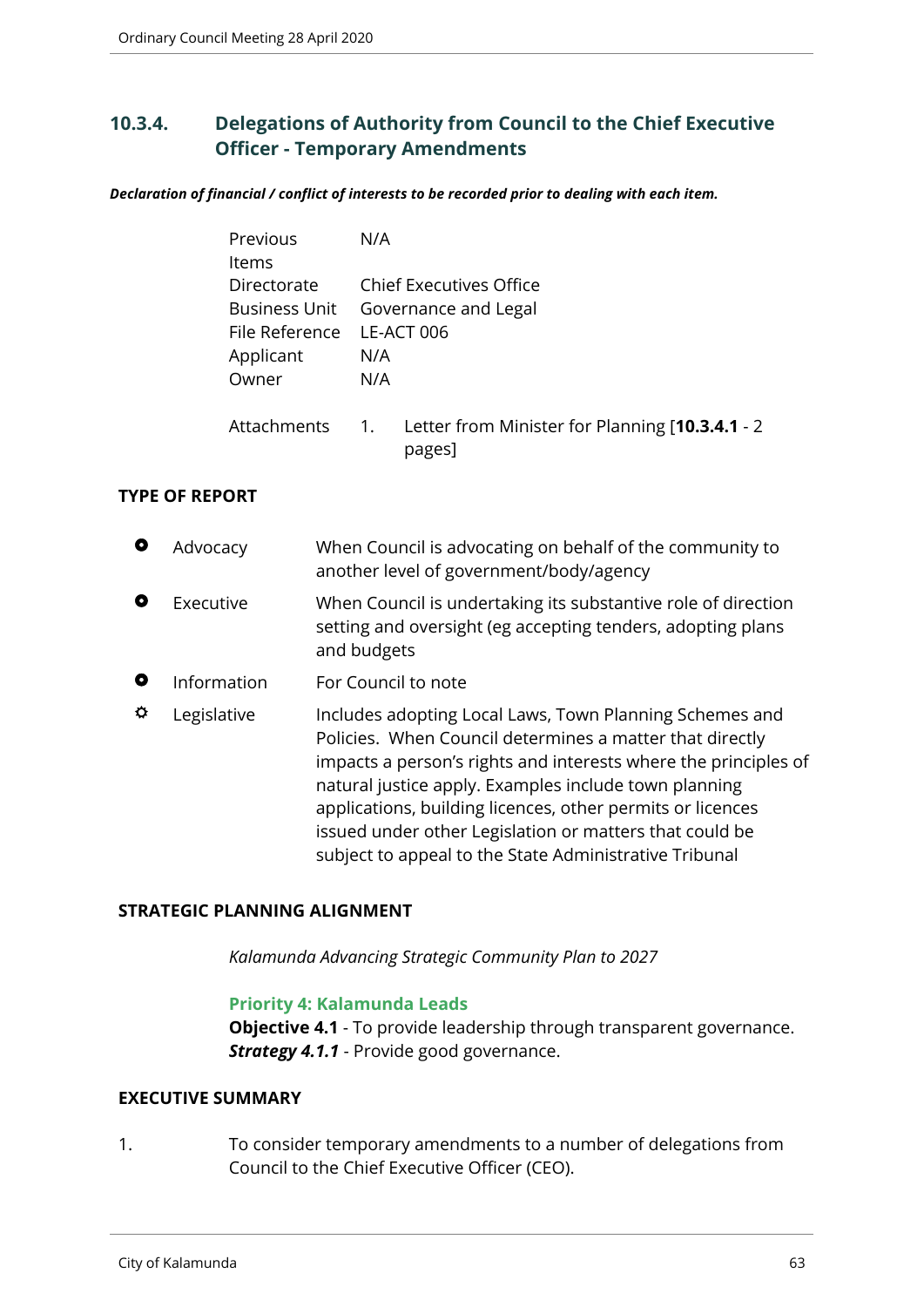- 2. The temporary amendments are considered necessary to enable quick responses to issues arising from the current declared State and Public Health Emergency to combat COVID-19.
- 3. It is recommended Council approve the temporary amendments to the delegations identified.

#### **BACKGROUND**

- 4. In order to carry out its functions efficiently and effectively, Council has the ability to delegate its powers and duties to the CEO (or to another staff member, in some cases).
- 5. The current delegations were approved by Council at the Ordinary Council Meeting (OCM) of 25 June 2019 following the statutory annual review.

#### **DETAILS AND ANALYSIS**

- 6. Due to the current State and Public Health Emergency declarations it is considered prudent to assess whether any temporary amendments should be made to the current delegations from Council to the CEO to facilitate the quickest response possible to issues arising from COVID-19.
- 7. The following amendments to approved thresholds of certain delegations are proposed:
	- a) LGA2 Tenders and Expressions of Interest increase from \$350,000 to \$500,000.
	- b) LGA 7 Write-off of General Debts increase from \$1,000 to \$5,000.
	- c) LGA 10 Write-off of Interest imposed on Outstanding Rates increase from \$5 to \$500.
	- d) LGA 11 Write-off of Rates Debts increase from \$100 to \$2,000.
	- e) Misc. 4 Write-off of Interest imposed on Outstanding Emergency Services Levy (ESL) payments – increase from \$2 to \$100.
	- f) PLN1 Planning Matters Approve Planning Applications where there is no more than a 30% deficiency in the parking bays required to be provided by the applicant.

Of the above matters the only matter not within total control of the City is the Emergency Services Levy which the City has been directed to collect by and on behalf of the State Government.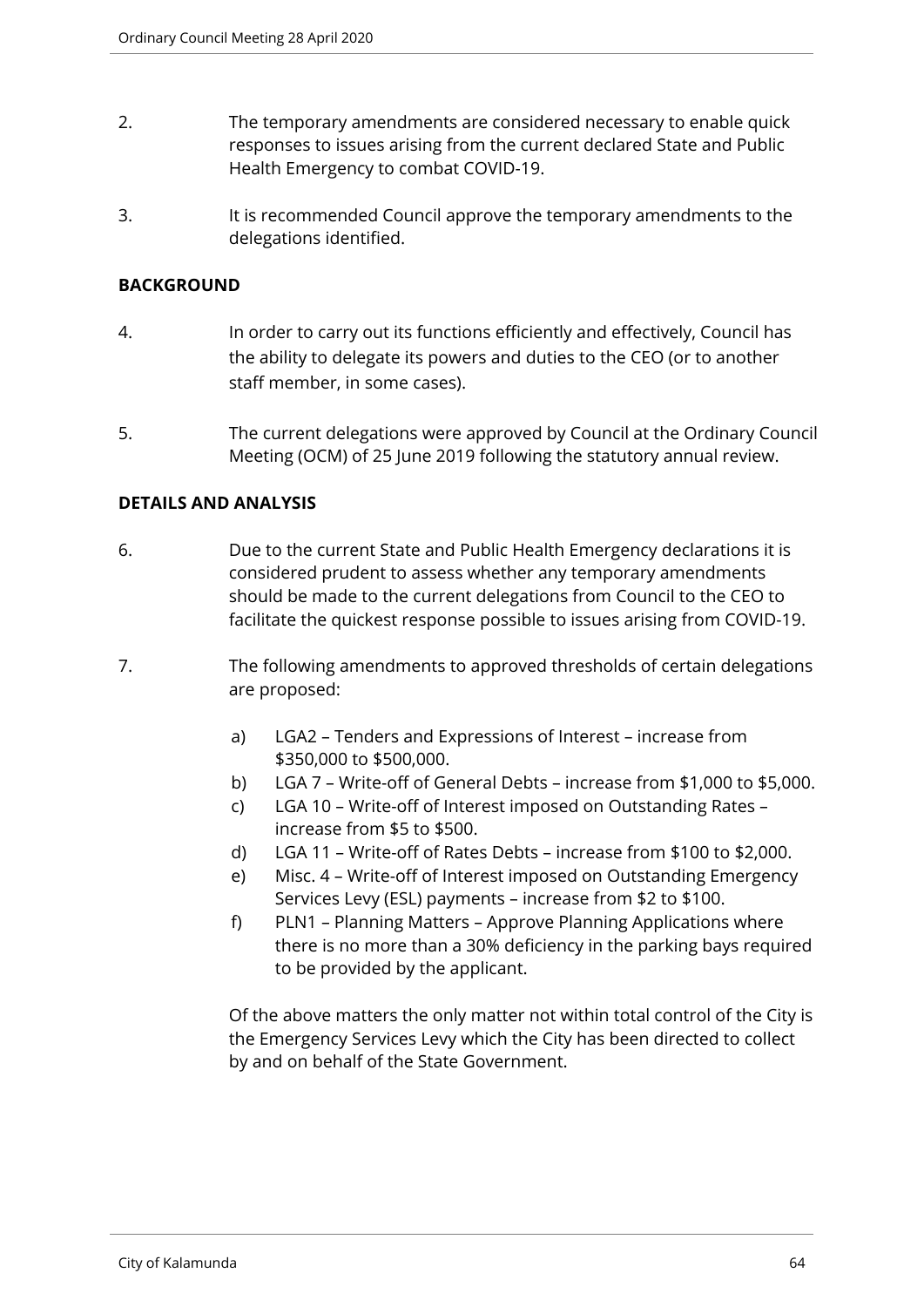- 8. With respect to points (b) to (e) above, the possible financial impact of these temporary changes is difficult to quantify due to the unique nature of the current situation and the effectiveness to date of the City's Debt Collection process. As at 30 March 2020 general debts amount to \$403,390, with \$306106 of that amount being current (30 days) with remainder being up to over 90 days. The list of monthly debtors is reported to Council each month via the Debtors and Creditors report. Any write off of debts, above the CEO delegation, are reported through the Audit and Risk Committee.
- 9. Requests for assistance due to COVID-19 financial hardship will be required to meet the principles of the financial hardship criteria established in the Financial Hardship Policy adopted by Council on 7 April 2020.
- 10. The proposed amendment to PLN1 accords with the request from the Minister for Planning as outlined in a letter of 25 March 2020 (Attachment 1).
- 11. It is intended these temporary amendments are effective until the cessation of the current Sate and Public Health declaration of Emergency.

Council will be required to consider the statutory annual review of delegations at the June 2020 Ordinary Meeting at which time a review of the temporary changes to the delegations can be made.

#### **APPLICABLE LAW**

12. Delegations to the CEO - Section 5.42 of the *Local Government Act 1995.*

Limits on delegations to CEOs – S.5.43.

13. There are also similar delegation provisions in the *Building Act 2011*, Local Planning Scheme No 3, *Health Act 1911, Dog Act 1976, Cat Act 2011* and *Graffiti Vandalism Act 2016.*

#### **APPLICABLE POLICY**

14. Where appropriate, Policies will reflect the principles and conditions included in any delegation.

#### **STAKEHOLDER ENGAGEMENT**

15. The proposed changes are supported by the Administration.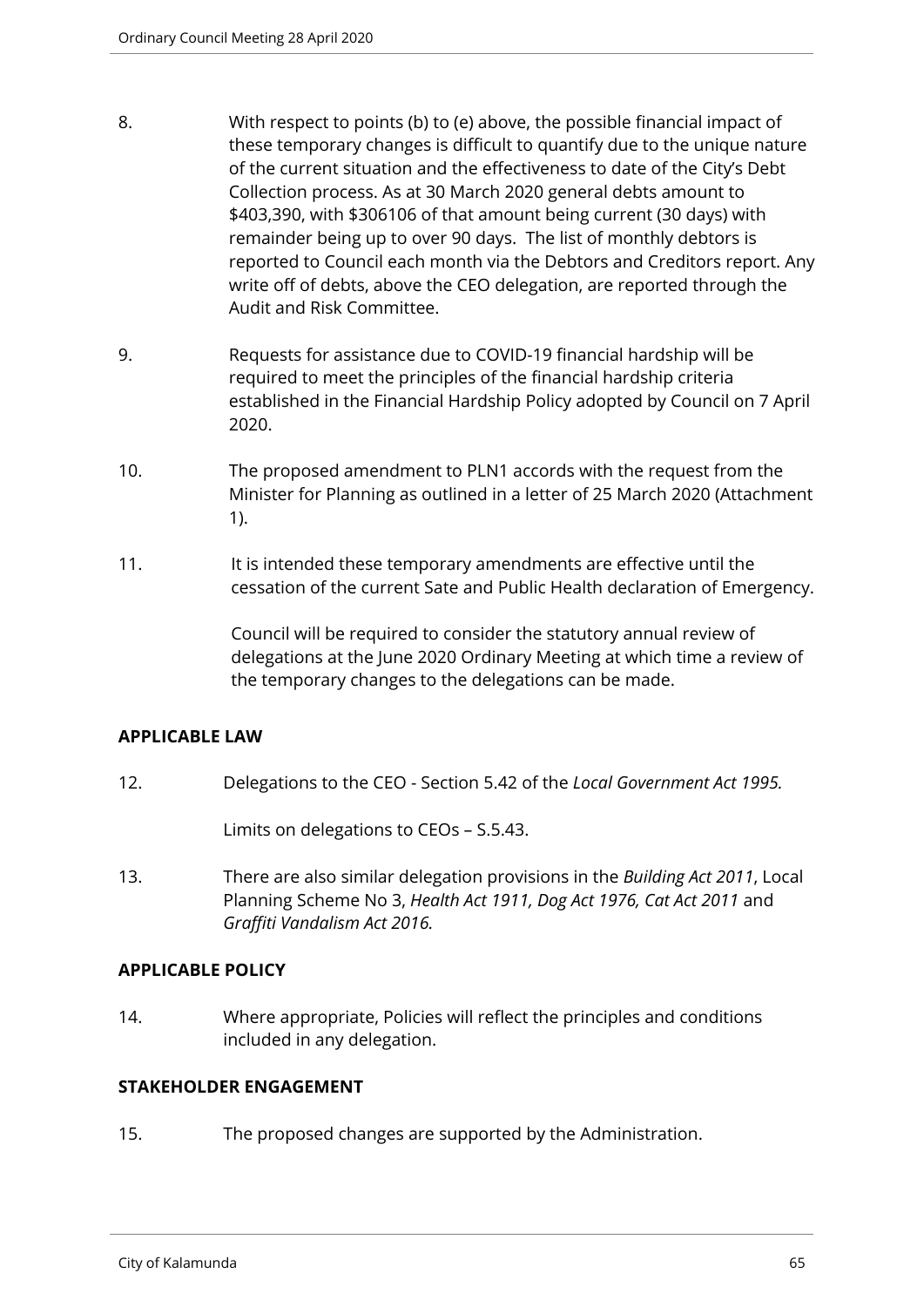16. Community engagement is not undertaken with respect to delegation matters.

#### **FINANCIAL CONSIDERATIONS**

17. The financial implications associated with providing amended delegations will depend on the amount of assistance and relief requested by residents of the City.

#### **SUSTAINABILITY**

#### **Social Implications**

18. The exercise of some of the delegated powers may have a positive impact for residents of the City.

#### **Economic Implications**

19. There is potential to provide economic support to City businesses and residents.

#### **Environmental Implications**

20. N/A

#### **RISK MANAGEMENT**

21. **Risk**: The Council does not implement strategies to facilitate the provision of assistance to residents of City in the quickest possible time during the COVID 19 pandemic **Consequence** Likelihood | Rating Moderate Likely Medium **Action/Strategy** Ensure strategies are in place to meet the expectations of City residents.

#### **CONCLUSION**

22. The recommendations reflect a balanced approach that will provide the opportunity for the Administration to respond quickly and effectively to members of the community who have suffered financial hardship as a consequence of the COVID 19 pandemic.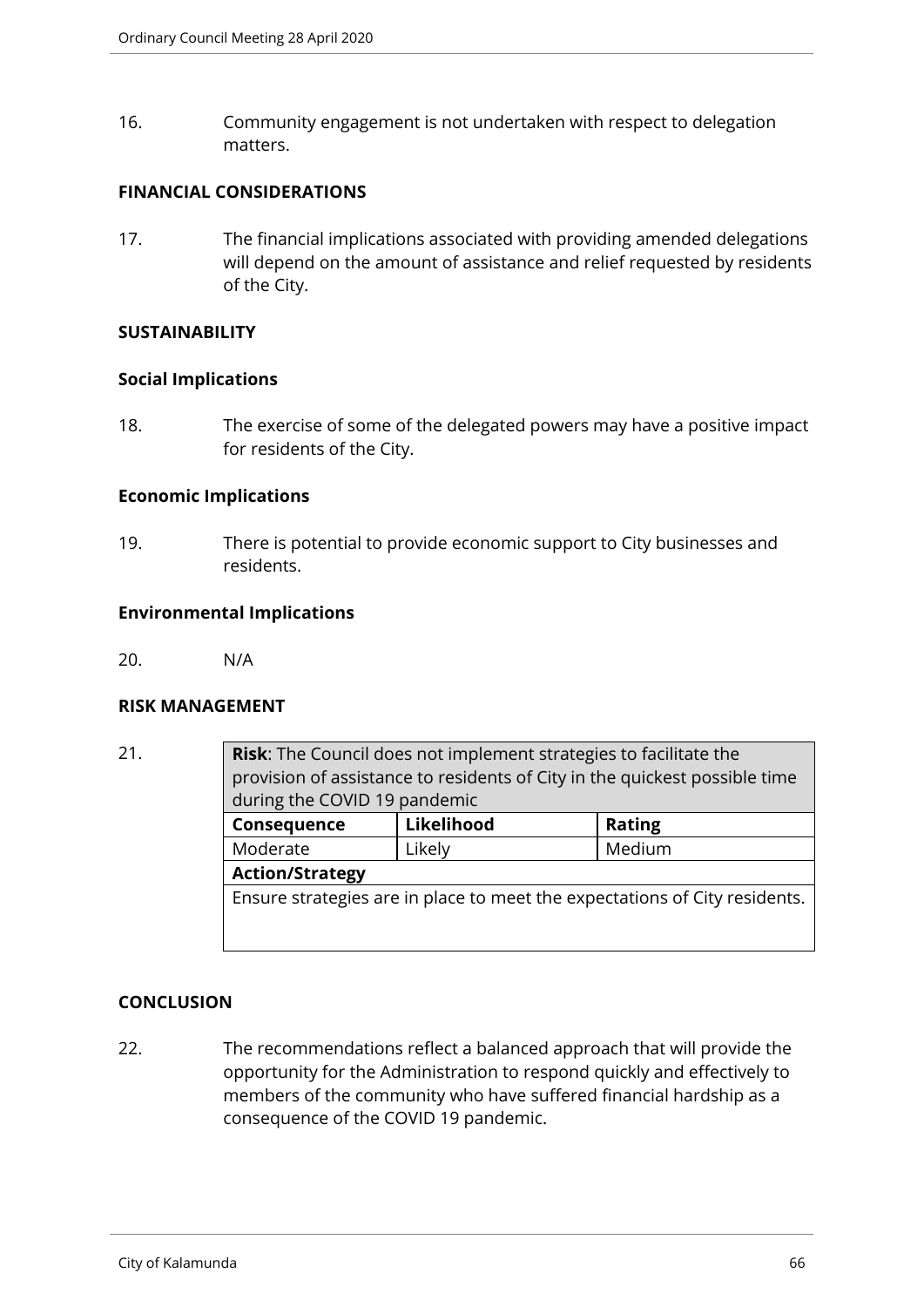#### **Voting Requirements: Absolute Majority**

#### **RECOMMENDATION**

#### That Council

- 1. APPROVE with immediate effect until the cessation of the declarations of State or Health Emergency, amendment to the thresholds of the following delegations to the Chief Executive Officer:
	- a) LGA2 Tenders and Expressions of Interest increase from \$350,000 to \$500,000.
	- b) LGA 7 Write-off of General Debts increase from \$1,000 to \$5,000.
	- c) LGA 10 Write-off of Interest imposed on O/S Rates increase from \$5 to \$500.
	- d) LGA 11 Write-off of Rates Debts increase from \$100 to \$2,000.
	- e) Misc. 4 Write-off of Interest imposed on O/S ESL payments increase from \$2 to \$100.
	- f) PLN1 Planning Matters Approve Planning Applications where there is no more than a 30% deficiency in the parking bays required to be provided by the applicant.
- 2. REQUEST the Chief Executive Officer provide at least monthly reports of the decisions made under the above delegations.